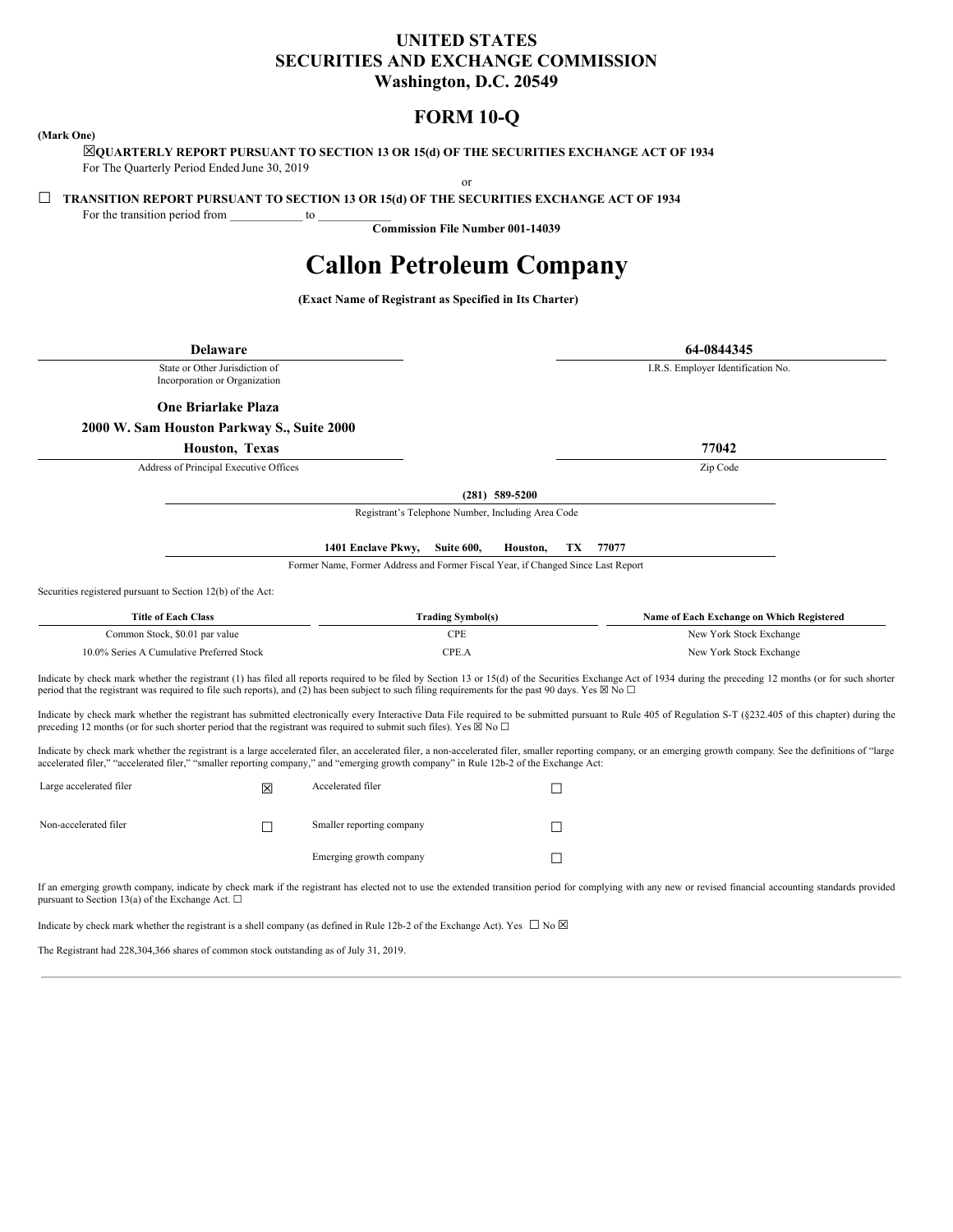**Table of Contents**

| <b>Part I. Financial Information</b>                                                          |                |
|-----------------------------------------------------------------------------------------------|----------------|
| Item 1. Financial Statements (Unaudited)                                                      |                |
| <b>Consolidated Balance Sheets</b>                                                            | $\overline{4}$ |
| Consolidated Statements of Operations                                                         | 5              |
| <b>Consolidated Statements of Cash Flows</b>                                                  | 6              |
| Consolidated Statements of Stockholders' Equity                                               | $\overline{7}$ |
| Notes to Consolidated Financial Statements                                                    | $8\phantom{.}$ |
| Item 2. Management's Discussion and Analysis of Financial Condition and Results of Operations | 23             |
| Item 3. Quantitative and Qualitative Disclosures about Market Risk                            | 33             |
| Item 4. Controls and Procedures                                                               | 34             |
| Part II. Other Information                                                                    |                |
| Item 1. Legal Proceedings                                                                     | 35             |
| Item 1A. Risk Factors                                                                         | 35             |
| Item 2. Unregistered Sales of Equity Securities and Use of Proceeds                           | 37             |
| Item 3. Defaults Upon Senior Securities                                                       | 37             |
| Item 4. Mine Safety Disclosures                                                               | 37             |
| Item 5. Other Information                                                                     | 37             |
| Item 6. Exhibits                                                                              | 38             |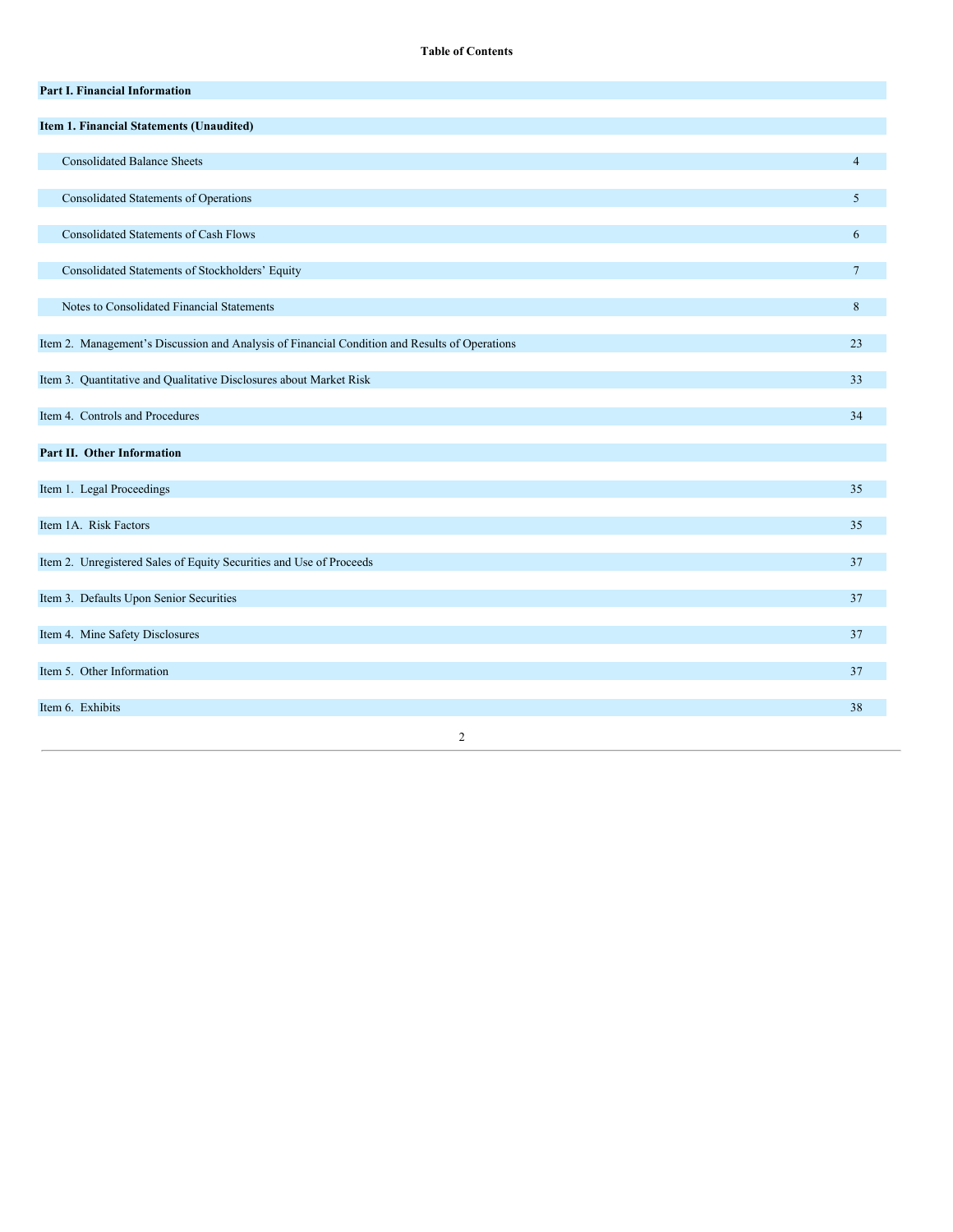#### **GLOSSARY OF CERTAIN TERMS**

All defined terms under Rule 4-10(a) of Regulation S-X shall have their prescribed meanings when used in this report. As used in this document:

**• ARO**: asset retirement

- obligation.
- **• ASU**: accounting standards update.
- 
- **• Bbl** or **Bbls**: barrel or barrels of oil or natural gas liquids.
- **• BOE**: barrel of oil equivalent, determined by using the ratio of one Bbl of oil or NGLs to six Mcf of gas. The ratio of one barrel of oil or NGL to six Mcf of natural gas is commonly used in the industry and represents the approximate energy equivalence of oil or NGLs to natural gas, and does not represent the economic equivalency of oil and NGLs to natural gas. The sales price of a barrel of oil or NGLs is considerably higher than the sales price of six Mcf of natural gas.
- **• BOE/d**: BOE per
- day.
- **• Btu**: a British thermal unit, which is a measure of the amount of energy required to raise the temperature of one pound of water one degree Fahrenheit.
- **Completion**: The process of treating a drilled well followed by the installation of permanent equipment for the production of oil or natural gas or, in the case of a dry hole, the reporting of abandonment to the appropriate agency.
- **Cushing**: An oil delivery point that serves as the benchmark oil price for West Texas
- Intermediate.
- **• FASB**: Financial Accounting Standards Board.
- **• GAAP**: Generally Accepted Accounting Principles in the United States.
- **• Henry Hub**: A natural gas pipeline delivery point that serves as the benchmark natural gas price underlying NYMEX natural gas futures contracts.
- Horizontal drilling: A drilling technique used in certain formations where a well is drilled vertically to a certain depth and then drilled at a right angle within a specified interval.
- **• LIBOR**: London Interbank Offered Rate.
- **• LOE**: lease operating
- expense.
- **• MBbls**: thousand barrels of oil.
- **• MBOE**: thousand
- BOE.
- **• Mcf**: thousand cubic feet of natural gas.
- **MEH**: Magellan East Houston, a delivery point in Houston, Texas that serves as a benchmark for crude
- oil. **• MMBtu**: million
- Btu.

gas.

- **• MMcf**: million cubic feet of natural
- **• NGL or NGLs**: natural gas liquids, such as ethane, propane, butanes and natural gasoline that are extracted from natural gas production
- streams. **• NYMEX**: New York Mercantile
- Exchange. **Oil:** includes crude oil and
- condensate.
- **• PUDs**: proved undeveloped reserves.
- **Realized price**: The cash market price less all expected quality, transportation and demand
- adjustments. • **Royalty interest**: An interest that gives an owner the right to receive a portion of the resources or revenues without having to carry any costs of development.
- **• RSU**: restricted stock
- units. **SEC:** United States Securities and Exchange
- Commission.
- **Waha**: A delivery point in West Texas that serves as the benchmark for natural gas.
- **Working interest**: An operating interest that gives the owner the right to drill, produce and conduct operating activities on the property and receive a share of production and requires the owner to pay a share of the costs of drilling and production operations.
- **• WTI**: West Texas Intermediate grade crude oil, used as a pricing benchmark for sales contracts and NYMEX oil futures contracts.

With respect to information relating to our working interest in wells or acreage, "net" oil and gas wells or acreage is determined by multiplying gross wells or acreage by our working interest therein. Unless otherwise specified, all references to wells and acres are gross.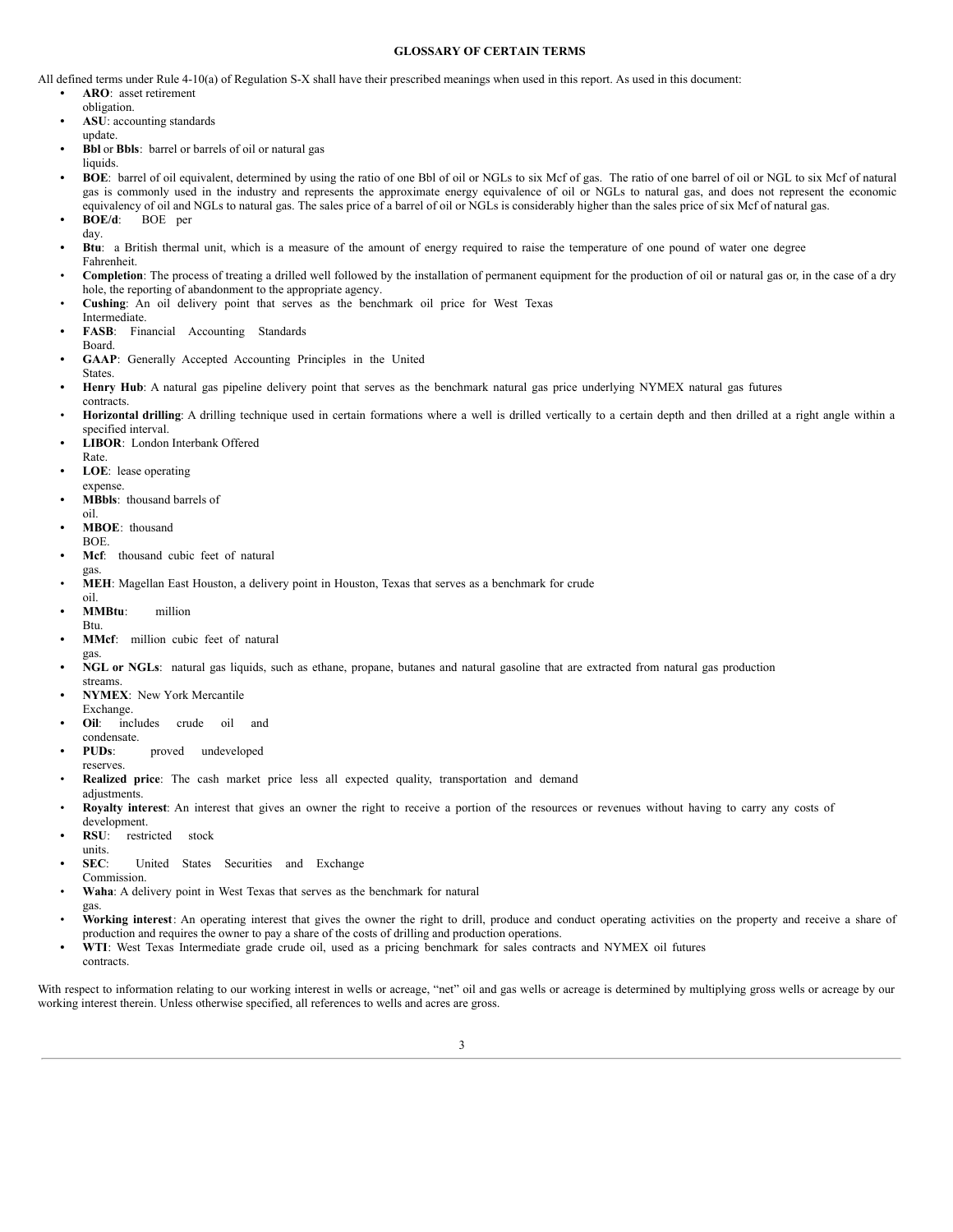## **Callon Petroleum Company Consolidated Balance Sheets (in thousands, except par and share data)**

|                                                                                                                                                         | June 30, 2019   |              | December 31, 2018 |
|---------------------------------------------------------------------------------------------------------------------------------------------------------|-----------------|--------------|-------------------|
| <b>ASSETS</b>                                                                                                                                           | Unaudited       |              |                   |
| Current assets:                                                                                                                                         |                 |              |                   |
| Cash and cash equivalents                                                                                                                               | \$<br>16,052    | $\mathbb{S}$ | 16,051            |
| Accounts receivable                                                                                                                                     | 93,039          |              | 131,720           |
| Fair value of derivatives                                                                                                                               | 13,164          |              | 65,114            |
| Other current assets                                                                                                                                    | 15,841          |              | 9,740             |
| Total current assets                                                                                                                                    | 138,096         |              | 222,625           |
| Oil and natural gas properties, full cost accounting method:                                                                                            |                 |              |                   |
| <b>Evaluated</b> properties                                                                                                                             | 4,665,761       |              | 4,585,020         |
| Less accumulated depreciation, depletion, amortization and impairment                                                                                   | (2,399,886)     |              | (2,270,675)       |
| Evaluated oil and natural gas properties, net                                                                                                           | 2,265,875       |              | 2,314,345         |
| Unevaluated properties                                                                                                                                  | 1,429,624       |              | 1,404,513         |
| Total oil and natural gas properties, net                                                                                                               | 3,695,499       |              | 3,718,858         |
| Operating lease right-of-use assets                                                                                                                     | 31,904          |              |                   |
| Other property and equipment, net                                                                                                                       | 23,363          |              | 21,901            |
| Restricted investments                                                                                                                                  | 3,468           |              | 3,424             |
| Deferred financing costs                                                                                                                                | 5,427           |              | 6,087             |
| Fair value of derivatives                                                                                                                               | 11,679          |              |                   |
| Other assets, net                                                                                                                                       | 6,061           |              | 6,278             |
| Total assets                                                                                                                                            | \$<br>3,915,497 | $\mathbb S$  | 3,979,173         |
| <b>LIABILITIES AND STOCKHOLDERS' EQUITY</b>                                                                                                             |                 |              |                   |
| Current liabilities:                                                                                                                                    |                 |              |                   |
| Accounts payable and accrued liabilities                                                                                                                | \$<br>221,452   | $\mathbb{S}$ | 261,184           |
| Operating lease liabilities                                                                                                                             | 24,141          |              |                   |
| Accrued interest                                                                                                                                        | 22,695          |              | 24,665            |
| Cash-settleable restricted stock unit awards                                                                                                            | 819             |              | 1,390             |
| Asset retirement obligations                                                                                                                            | 3,103           |              | 3,887             |
| Fair value of derivatives                                                                                                                               | 17,251          |              | 10,480            |
| Other current liabilities                                                                                                                               | 2,472           |              | 13,310            |
| Total current liabilities                                                                                                                               | 291,933         |              | 314,916           |
| Senior secured revolving credit facility                                                                                                                | 105,000         |              | 200,000           |
| 6.125% senior unsecured notes due 2024                                                                                                                  | 596,154         |              | 595,788           |
| 6.375% senior unsecured notes due 2026                                                                                                                  | 394,106         |              | 393,685           |
| Operating lease liabilities                                                                                                                             | 7,680           |              |                   |
| Asset retirement obligations                                                                                                                            | 9,315           |              | 10,405            |
| Cash-settleable restricted stock unit awards                                                                                                            | 2,568           |              | 2,067             |
| Deferred tax liability                                                                                                                                  | 21,106          |              | 9,564             |
| Fair value of derivatives                                                                                                                               | 3,663           |              | 7,440             |
| Other long-term liabilities                                                                                                                             | 100             |              | 100               |
| <b>Total liabilities</b>                                                                                                                                | 1,431,625       |              | 1,533,965         |
| Commitments and contingencies                                                                                                                           |                 |              |                   |
| Stockholders' equity:                                                                                                                                   |                 |              |                   |
| Preferred stock, series A cumulative, \$0.01 par value and \$50.00 liquidation                                                                          |                 |              |                   |
| preference, 2,500,000 shares authorized; 1,458,948 shares outstanding<br>Common stock, \$0.01 par value, 300,000,000 shares authorized; 228,263,955 and | 15              |              | 15                |
| 227,582,575 shares outstanding, respectively                                                                                                            | 2,283           |              | 2,276             |
| Capital in excess of par value                                                                                                                          | 2,483,945       |              | 2,477,278         |
| Accumulated deficit                                                                                                                                     | (2,371)         |              | (34, 361)         |
| Total stockholders' equity                                                                                                                              | 2,483,872       |              | 2,445,208         |
| Total liabilities and stockholders' equity                                                                                                              | \$<br>3,915,497 | \$           | 3,979,173         |

The accompanying notes are an integral part of these consolidated financial statements.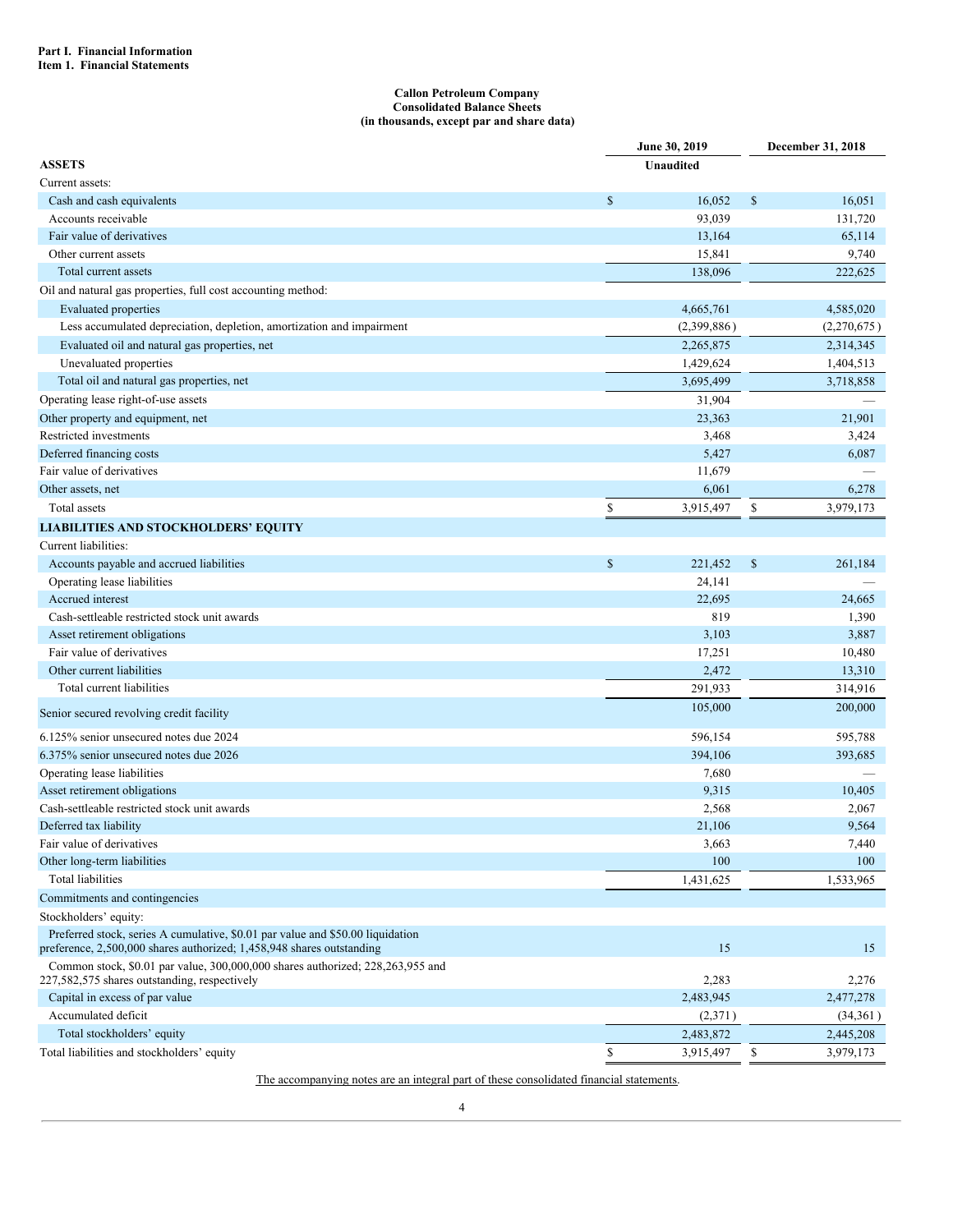#### **Callon Petroleum Company Consolidated Statements of Operations (Unaudited; in thousands, except per share data)**

|                                                | Three Months Ended June 30, |              |         |              |         | <b>Six Months Ended June 30,</b> |         |  |  |  |
|------------------------------------------------|-----------------------------|--------------|---------|--------------|---------|----------------------------------|---------|--|--|--|
|                                                | 2019                        |              | 2018    | 2019         |         | 2018                             |         |  |  |  |
| Operating revenues:                            |                             |              |         |              |         |                                  |         |  |  |  |
| Oil sales                                      | \$<br>160,728               | $\mathbb{S}$ | 122,613 | $\mathbb{S}$ | 301,826 | $\mathbb{S}$                     | 237,898 |  |  |  |
| Natural gas sales                              | 6,324                       |              | 14,462  |              | 18,273  |                                  | 26,617  |  |  |  |
| Total operating revenues                       | 167,052                     |              | 137,075 |              | 320,099 |                                  | 264,515 |  |  |  |
| Operating expenses:                            |                             |              |         |              |         |                                  |         |  |  |  |
| Lease operating expenses                       | 22,776                      |              | 13,141  |              | 46,843  |                                  | 26,179  |  |  |  |
| Production taxes                               | 11,131                      |              | 7,539   |              | 21,944  |                                  | 16,002  |  |  |  |
| Depreciation, depletion and amortization       | 62,921                      |              | 38,733  |              | 122,688 |                                  | 74,151  |  |  |  |
| General and administrative                     | 10,564                      |              | 8,289   |              | 22,317  |                                  | 17,057  |  |  |  |
| Settled share-based awards                     |                             |              |         |              | 3,024   |                                  |         |  |  |  |
| Accretion expense                              | 216                         |              | 206     |              | 457     |                                  | 424     |  |  |  |
| Other operating expense                        | 935                         |              | 1,767   |              | 1,092   |                                  | 2,315   |  |  |  |
| Total operating expenses                       | 108,543                     |              | 69,675  |              | 218,365 |                                  | 136,128 |  |  |  |
| Income from operations                         | 58,509                      |              | 67,400  |              | 101,734 |                                  | 128,387 |  |  |  |
| Other (income) expenses:                       |                             |              |         |              |         |                                  |         |  |  |  |
| Interest expense, net of capitalized amounts   | 741                         |              | 594     |              | 1,479   |                                  | 1,053   |  |  |  |
| (Gain) loss on derivative contracts            | (14,036)                    |              | 16,554  |              | 53,224  |                                  | 21,036  |  |  |  |
| Other income                                   | (67)                        |              | (703)   |              | (148)   |                                  | (914)   |  |  |  |
| Total other (income) expense                   | (13, 362)                   |              | 16,445  |              | 54,555  |                                  | 21,175  |  |  |  |
| Income (loss) before income taxes              | 71,871                      |              | 50,955  |              | 47,179  |                                  | 107,212 |  |  |  |
| Income tax (benefit) expense                   | 16,691                      |              | 481     |              | 11,542  |                                  | 976     |  |  |  |
| Net income (loss)                              | 55,180                      |              | 50,474  |              | 35,637  |                                  | 106,236 |  |  |  |
| Preferred stock dividends                      | (1,823)                     |              | (1,824) |              | (3,647) |                                  | (3,647) |  |  |  |
| Income (loss) available to common stockholders | \$<br>53,357                | $\mathbb{S}$ | 48,650  | $\mathbb{S}$ | 31,990  | $\mathbb{S}$                     | 102,589 |  |  |  |
| Income (loss) per common share:                |                             |              |         |              |         |                                  |         |  |  |  |
| <b>Basic</b>                                   | \$<br>0.23                  | $\mathbb{S}$ | 0.23    | $\mathbb{S}$ | 0.14    | \$                               | 0.50    |  |  |  |
| <b>Diluted</b>                                 | \$<br>0.23                  | \$           | 0.23    | \$           | 0.14    | \$                               | 0.50    |  |  |  |
| Weighted average common shares outstanding:    |                             |              |         |              |         |                                  |         |  |  |  |
| <b>Basic</b>                                   | 228,051                     |              | 210,698 |              | 227,917 |                                  | 206,309 |  |  |  |
| Diluted                                        | 228,411                     |              | 211,465 |              | 228,599 |                                  | 207,027 |  |  |  |

The accompanying notes are an integral part of these consolidated financial statements.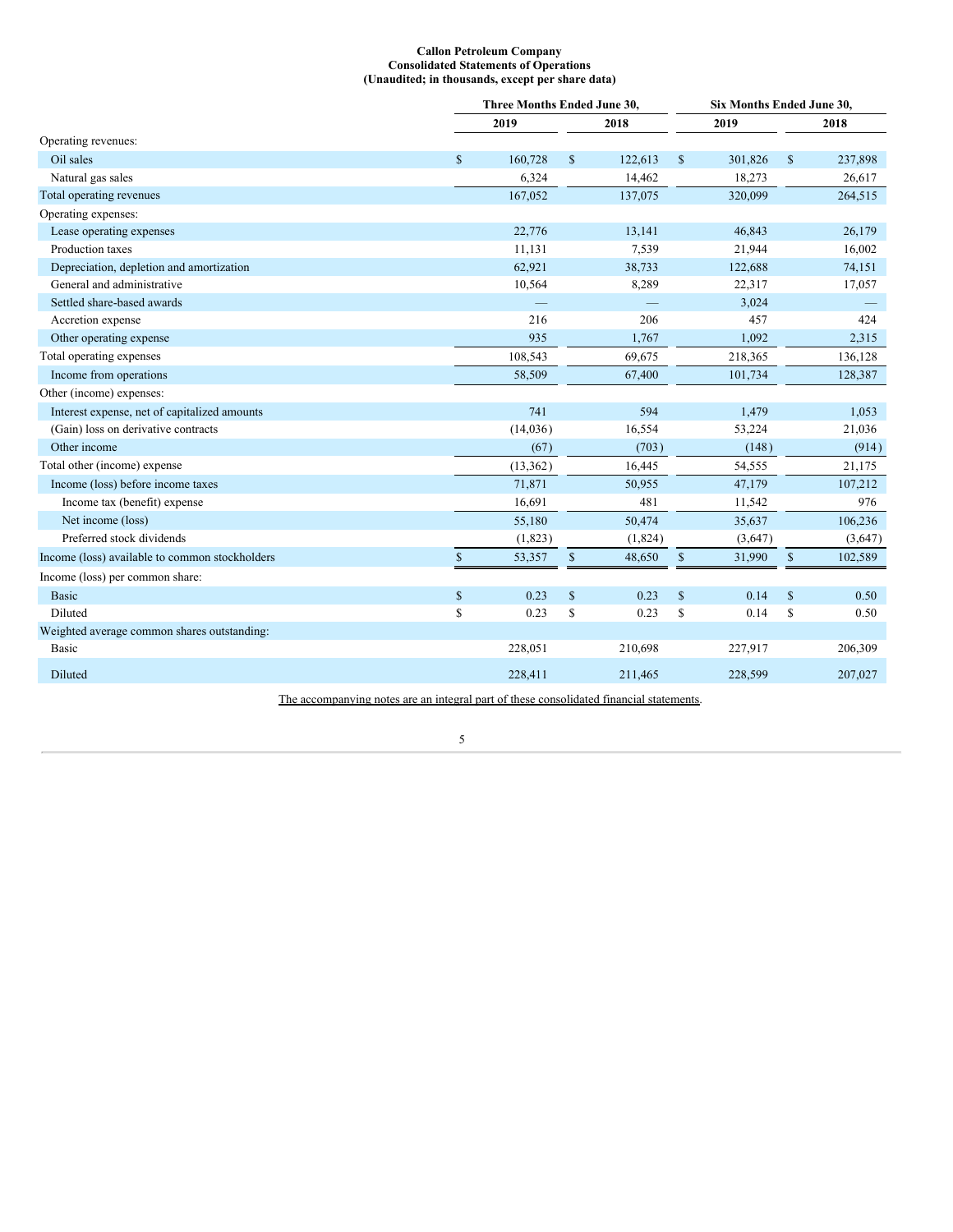#### **Callon Petroleum Company Consolidated Statements of Cash Flows (Unaudited; in thousands)**

|                                                                               | Six Months Ended June 30, |              |               |            |  |  |  |
|-------------------------------------------------------------------------------|---------------------------|--------------|---------------|------------|--|--|--|
| Cash flows from operating activities:                                         |                           | 2019         |               | 2018       |  |  |  |
| Net income (loss)                                                             | $\mathbb{S}$              | 35,637       | $\mathbb{S}$  | 106,236    |  |  |  |
| Adjustments to reconcile net income to cash provided by operating activities: |                           |              |               |            |  |  |  |
| Depreciation, depletion and amortization                                      |                           | 125,046      |               | 75,453     |  |  |  |
| Accretion expense                                                             |                           | 457          |               | 424        |  |  |  |
| Amortization of non-cash debt related items                                   |                           | 1,479        |               | 1,041      |  |  |  |
| Deferred income tax (benefit) expense                                         |                           | 11,542       |               | 976        |  |  |  |
| (Gain) loss on derivatives, net of settlements                                |                           | 51,777       |               | 4,594      |  |  |  |
| Loss on sale of other property and equipment                                  |                           | 49           |               | 22         |  |  |  |
| Non-cash expense related to equity share-based awards                         |                           | 6,299        |               | 2,758      |  |  |  |
| Change in the fair value of liability share-based awards                      |                           | 1,031        |               | 549        |  |  |  |
| Payments to settle asset retirement obligations                               |                           | (771)        |               | (573)      |  |  |  |
| Payments for cash-settled restricted stock unit awards                        |                           | (1, 425)     |               | (4,990)    |  |  |  |
| Changes in current assets and liabilities:                                    |                           |              |               |            |  |  |  |
| Accounts receivable                                                           |                           | 38,681       |               | 2,380      |  |  |  |
| Other current assets                                                          |                           | (6,101)      |               | (5,550)    |  |  |  |
| Current liabilities                                                           |                           | (36, 254)    |               | 17,061     |  |  |  |
| Other                                                                         |                           | (2,401)      |               | (402)      |  |  |  |
| Net cash provided by operating activities                                     |                           | 225,046      |               | 199,979    |  |  |  |
| Cash flows from investing activities:                                         |                           |              |               |            |  |  |  |
| Capital expenditures                                                          |                           | (359, 430)   |               | (298, 370) |  |  |  |
| Acquisitions                                                                  |                           | (39,370)     |               | (45,392)   |  |  |  |
| Acquisition deposit                                                           |                           |              |               |            |  |  |  |
|                                                                               |                           |              |               | (27,600)   |  |  |  |
| Proceeds from sale of assets                                                  |                           | 274,296      |               | 3,077      |  |  |  |
| Net cash used in investing activities                                         |                           | (124, 504)   |               | (368, 285) |  |  |  |
| Cash flows from financing activities:                                         |                           |              |               |            |  |  |  |
| Borrowings on senior secured revolving credit facility                        |                           | 360,000      |               | 165,000    |  |  |  |
| Payments on senior secured revolving credit facility                          |                           | (455,000)    |               | (190,000)  |  |  |  |
| Issuance of 6.375% senior unsecured notes due 2026                            |                           |              |               | 400,000    |  |  |  |
| Issuance of common stock                                                      |                           |              |               | 288,357    |  |  |  |
| Payment of preferred stock dividends                                          |                           | (3,647)      |               | (3,647)    |  |  |  |
| Payment of deferred financing costs                                           |                           | (31)         |               | (8,664)    |  |  |  |
| Tax withholdings related to restricted stock units                            |                           | (1,858)      |               | (1,589)    |  |  |  |
| Other financing activities                                                    |                           | (5)          |               |            |  |  |  |
| Net cash provided by (used in) financing activities                           |                           | (100, 541)   |               | 649,457    |  |  |  |
| Net change in cash and cash equivalents                                       |                           | $\mathbf{1}$ |               | 481,151    |  |  |  |
| Balance, beginning of period                                                  |                           | 16,051       |               | 27,995     |  |  |  |
| Balance, end of period                                                        | \$                        | 16,052       | $\mathsf{\$}$ | 509.146    |  |  |  |
|                                                                               |                           |              |               |            |  |  |  |
| Supplemental cash flow information:                                           |                           |              |               |            |  |  |  |
| Interest paid, net of capitalized amounts                                     | \$                        |              | \$            |            |  |  |  |
| Income taxes paid                                                             |                           |              |               |            |  |  |  |
| Cash paid for amounts included in the measurement of lease liabilities:       |                           |              |               |            |  |  |  |
| Operating cash flows from operating leases                                    |                           | 1,293        |               |            |  |  |  |
| Investing cash flows from operating leases                                    |                           | 17,865       |               |            |  |  |  |
| Non-cash investing and financing activities:                                  |                           |              |               |            |  |  |  |
| Change in accrued capital expenditures                                        | \$                        | (16, 286)    | \$            | 16,088     |  |  |  |
| Change in asset retirement costs                                              |                           |              |               | 4,440      |  |  |  |
| Right-of-use assets obtained in exchange for operating lease liabilities      |                           | 2,462        |               |            |  |  |  |
| Contingent consideration arrangement                                          |                           | 8,512        |               |            |  |  |  |
|                                                                               |                           |              |               |            |  |  |  |

The accompanying notes are an integral part of these consolidated financial statements.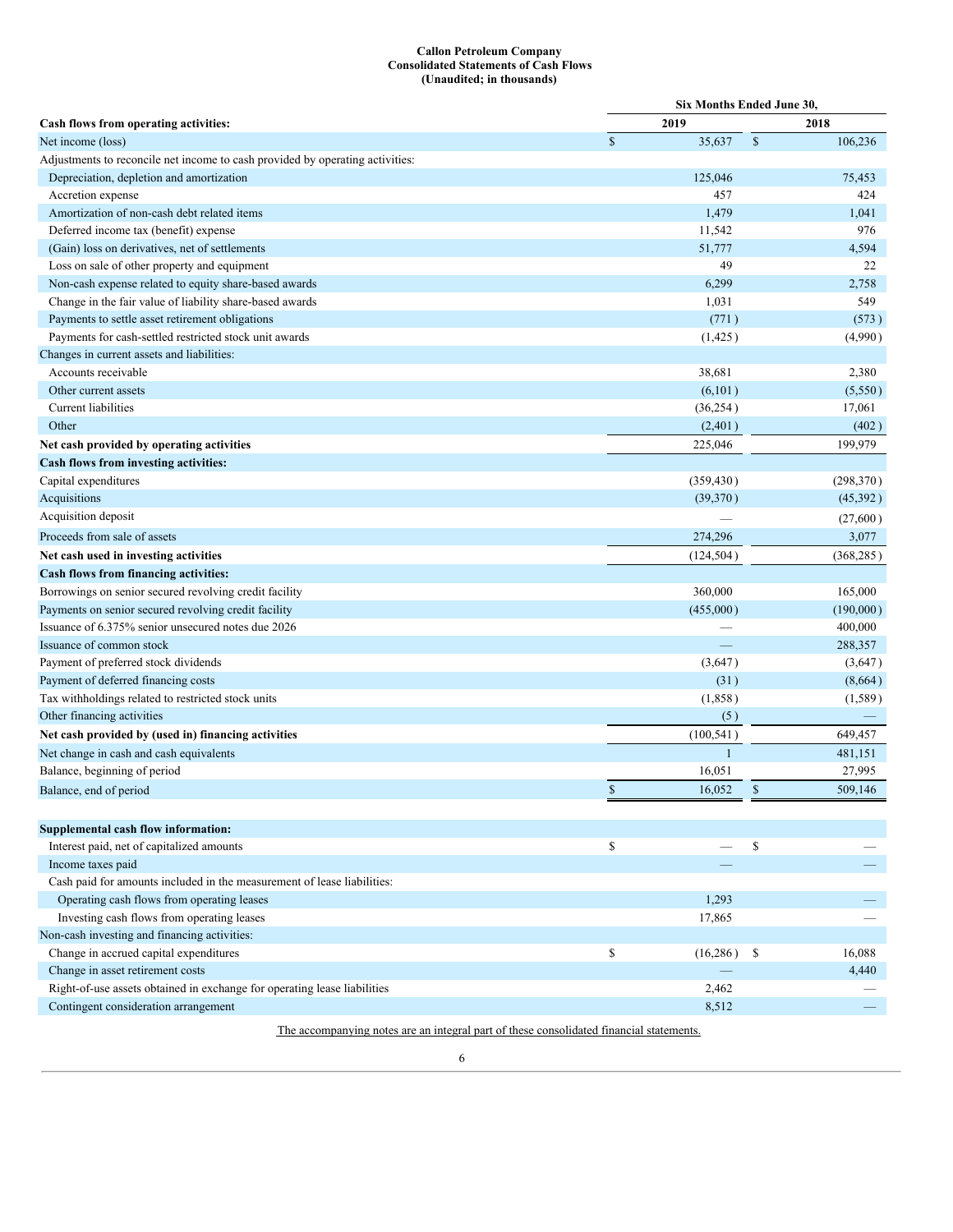#### **Callon Petroleum Company Consolidated Statements of Stockholders' Equity (Unaudited; in thousands)**

|                                                  | Preferred                |   | Common       |               | Capital in    |                          |             |           |               | Total     |    |           |
|--------------------------------------------------|--------------------------|---|--------------|---------------|---------------|--------------------------|-------------|-----------|---------------|-----------|----|-----------|
|                                                  | <b>Stock</b>             |   | <b>Stock</b> |               | <b>Excess</b> |                          | Accumulated |           | Stockholders' |           |    |           |
|                                                  | <b>Shares</b>            |   | э            | <b>Shares</b> |               |                          |             | of Par    |               | Deficit   |    | Equity    |
| <b>Balance at 12/31/2018</b>                     | 1,459                    |   | 15           | 227,583       |               | 2,276                    |             | 2,477,278 |               | (34,361)  | \$ | 2,445,208 |
| Net income (loss)                                |                          |   |              |               |               |                          |             |           |               | (19, 543) |    | (19, 543) |
| Shares issued pursuant to employee benefit plans |                          |   | --           | 24            |               | $\overline{\phantom{a}}$ |             | 154       |               | __        |    | 154       |
| Restricted stock                                 |                          |   |              | 277           |               | 3                        |             | 4,447     |               |           |    | 4,450     |
| Preferred stock dividend (\$1.25 per share)      |                          |   |              |               |               |                          |             |           |               | (1,824)   |    | (1,824)   |
| <b>Balance at 03/31/2019</b>                     | 1,459                    | ъ | 15           | 227,884       |               | 2,279                    |             | 2,481,879 | S             | (55, 728) | ъ  | 2,428,445 |
| Net income (loss)                                |                          |   |              |               |               |                          |             |           |               | 55,180    |    | 55,180    |
| Restricted stock                                 |                          |   |              | 380           |               | 4                        |             | 2,071     |               |           |    | 2,075     |
| Preferred stock dividend (\$1.25 per share)      | $\overline{\phantom{a}}$ |   |              |               |               | --                       |             | —         |               | (1,823)   |    | (1,823)   |
| Preferred stock redemption costs                 |                          |   |              |               |               |                          |             | (5)       |               |           |    | (5)       |
| <b>Balance at 06/30/2019</b>                     | 1,459                    |   | 15           | 228,264       |               | 2,283                    |             | 2,483,945 |               | (2,371)   |    | 2,483,872 |

|                                                  | Preferred<br><b>Stock</b> |   | Common<br>Stock |               |    |               | Capital in |             |                          | Total |               |
|--------------------------------------------------|---------------------------|---|-----------------|---------------|----|---------------|------------|-------------|--------------------------|-------|---------------|
|                                                  |                           |   |                 |               |    | <b>Excess</b> |            | Accumulated | <b>Stockholders'</b>     |       |               |
|                                                  | <b>Shares</b>             |   | s               | <b>Shares</b> |    | S             |            | of Par      | Deficit                  |       | <b>Equity</b> |
| <b>Balance at 12/31/2017</b>                     | 1,459                     |   | 15              | 201,836       | ъ  | 2,018         |            | 2,181,359   | (327, 426)               | \$    | 1,855,966     |
| Net income (loss)                                |                           |   |                 |               |    |               |            |             | 55,761                   |       | 55,761        |
| Shares issued pursuant to employee benefit plans |                           |   |                 |               |    |               |            | 88          | $\overline{\phantom{a}}$ |       | 88            |
| Restricted stock                                 |                           |   |                 | 105           |    |               |            | 1,152       |                          |       | 1,153         |
| Preferred stock dividend (\$1.25 per share)      |                           |   |                 |               |    |               |            |             | (1,824)                  |       | (1,824)       |
| <b>Balance at 03/31/2018</b>                     | 1,459                     | ж | 15              | 201,948       | S  | 2,019         | S.         | 2,182,599   | (273, 489)               | ъ     | 1,911,144     |
| Net income (loss)                                |                           |   |                 |               |    |               |            |             | 50,474                   |       | 50,474        |
| Shares issued pursuant to employee benefit plans |                           |   |                 | 11            |    |               |            | 141         |                          |       | 141           |
| Restricted stock                                 |                           |   |                 | 248           |    | 3             |            | 1,312       |                          |       | 1,315         |
| Common stock issued                              |                           |   |                 | 25,300        |    | 253           |            | 288,103     |                          |       | 288,356       |
| Preferred stock dividend (\$1.25 per share)      |                           |   |                 |               |    |               |            |             | (1,824)                  |       | (1,824)       |
| <b>Balance at 06/30/2018</b>                     | 1,459                     |   | 15              | 227,507       | ъ. | 2,275         |            | 2,472,155   | (224, 837)               |       | 2,249,608     |

The accompanying notes are an integral part of these consolidated financial statements.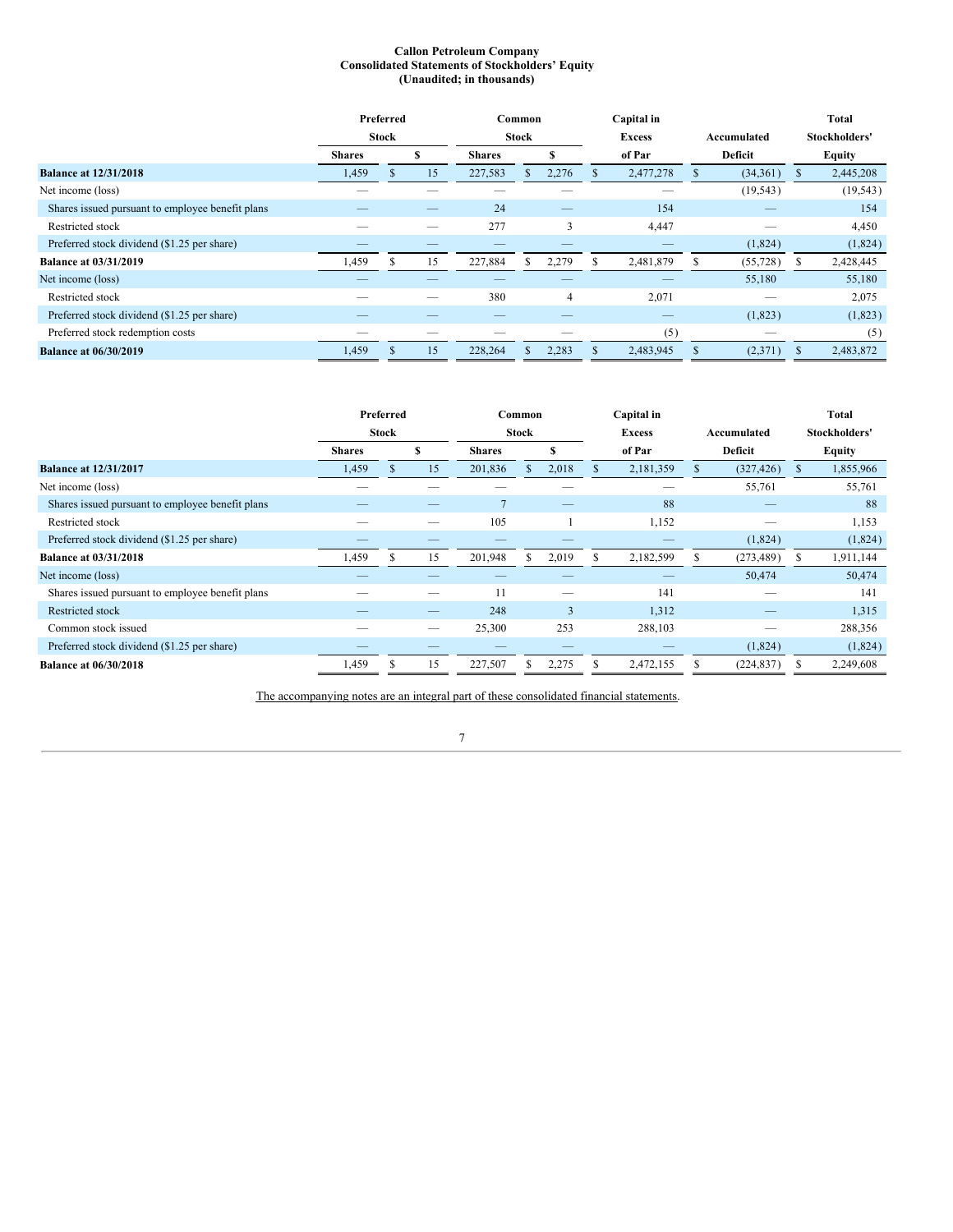#### **Index to the Notes to the Consolidated Financial Statements**

| 1. Description of Business and Basis of Presentation | 8. Income Taxes                  |
|------------------------------------------------------|----------------------------------|
| 2. Revenue Recognition                               | 9. Equity Transactions           |
| 3. Acquisitions and Dispositions                     | 10. Leases                       |
| 4. Earnings Per Share                                | 11. Asset Retirement Obligations |
| 5. Borrowings                                        | 12. Other                        |
| 6. Derivative Instruments and Hedging Activities     | 13. Carrizo Acquisition          |
| 7. Fair Value Measurements                           |                                  |

#### **Note 1 - Description of Business and Basis of Presentation**

#### *Description of business*

Callon Petroleum Company has been engaged in the development, acquisition and production of oil and natural gas properties since 1950. As used herein, the "Company," "Callon," "we," "us," and "our" refer to Callon Petroleum Company and its predecessors and subsidiaries unless the context requires otherwise. We were incorporated in the state of Delaware in 1994.

Callon is focused on the acquisition and development of unconventional onshore oil and natural gas reserves in the Permian Basin. The Permian Basin is located in West Texas and southeastern New Mexico and is comprised of three primary sub-basins: the Midland Basin, the Delaware Basin, and the Central Basin Platform. Since our entry into the Permian Basin in late 2009, we have been focused on the Midland Basin and entered the Delaware Basin through an acquisition completed in February 2017. The Company further expanded its presence in the Delaware Basin through acquisitions in 2018.

#### *Basis of presentation*

#### Unless otherwise indicated, all dollar amounts included within the Footnotes to the Financial Statements are presented in thousands, except for per share and per **unit data.**

The interim consolidated financial statements of the Company have been prepared in accordance with (1) GAAP, (2) the SEC's instructions to Quarterly Report on Form 10-Q and (3) Rule 10-01 of Regulation S-X, and include the accounts of Callon Petroleum Company, and its subsidiary, Callon Petroleum Operating Company ("CPOC"). CPOC also has a subsidiary, namely Mississippi Marketing, Inc. Effective February 28, 2019, Callon Offshore Production, Inc. was merged with and into Callon Petroleum Operating Company.

These interim consolidated financial statements should be read in conjunction with the Company's Annual Report on Form 10-K for the year endedDecember 31, 2018. The balance sheet at December 31, 2018 has been derived from the audited financial statements at that date. Operating results for the periods presented are not necessarily indicative of the results that may be expected for the year ended December 31, 2019.

In the opinion of management, the accompanying unaudited consolidated financial statements reflect all adjustments, including normal recurring adjustments and all intercompany account and transaction eliminations, necessary to present fairly the Company's financial position, results of operations and cash flows for the periods indicated. Certain prior year amounts have been reclassified to conform to current year presentation.

#### **Accounting Standards Updates ("ASUs")**

#### *Recently adopted ASUs - Leases*

In February 2016, the FASB issued ASU No. 2016-02, Leases (Topic 842): Amendments to the FASB Accounting Standards Codification ("ASU 2016-02"). In January 2018, the FASB issued ASU No. 2018-01, Leases (Topic 842): Land Easement Practical Expedient for Transition to Topic 842 ("ASU 2018-01"). In July 2018, the FASB issued ASU No. 2018-11, Leases (Topic 842): Targeted Improvements ("ASU 2018-11"). In March 2019, the FASB issued ASU No. 2019-01, Leases (Topic 842): Codification Improvements ("ASU 2019-01"). Together these related amendments to GAAP represent ASC Topic 842, Leases ("ASC Topic 842").

ASU 2016-02 requires lessees to recognize lease assets and liabilities (with terms in excess of 12 months) on the balance sheet and disclose key quantitative and qualitative information about leasing arrangements. The Company engaged a third-party consultant to assist with assessing its existing contracts, as well as future potential contracts, and to determine the impact of its application on its consolidated financial statements and related disclosures. The contract evaluation process includes review of drilling rig contracts, office facility leases,

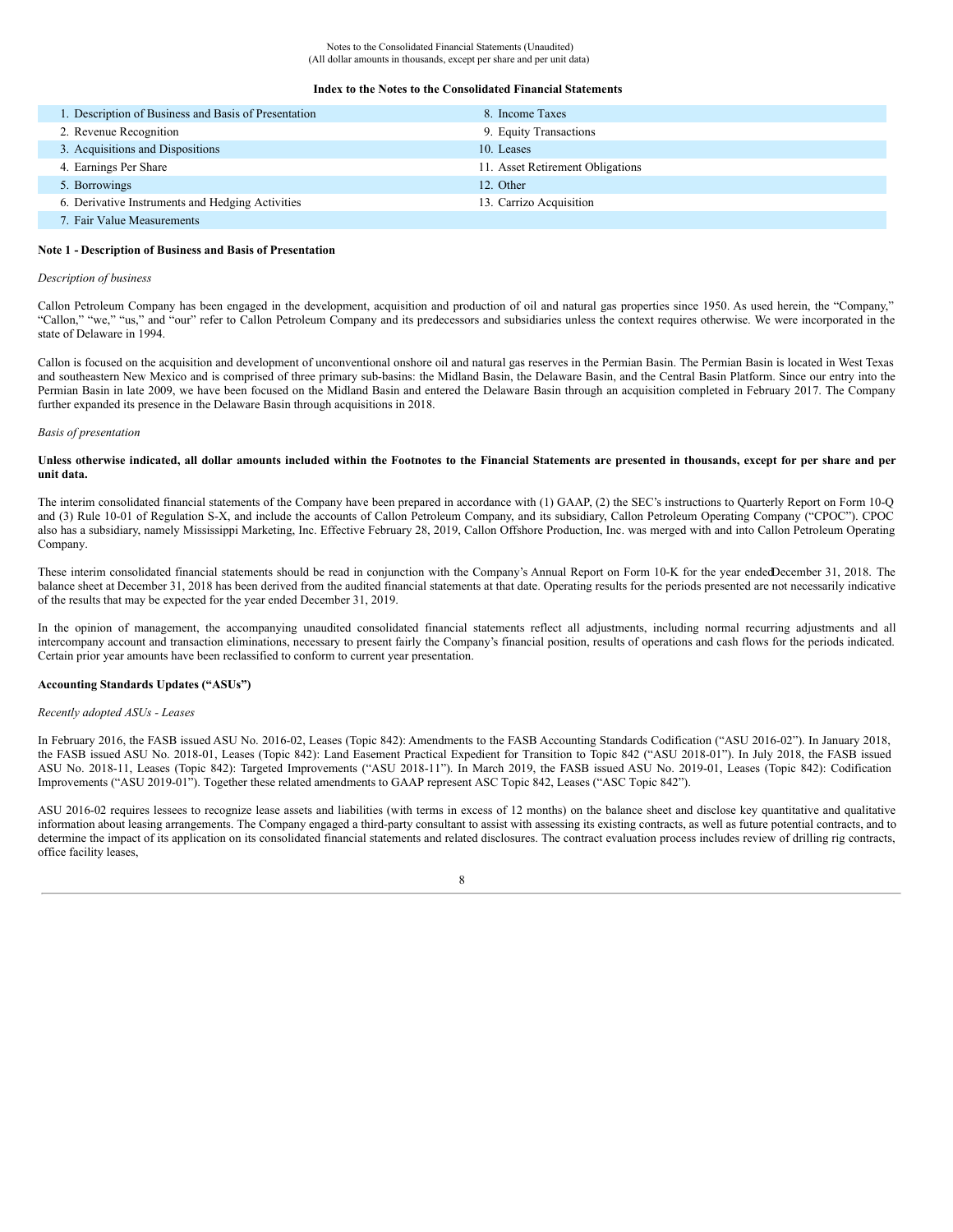Notes to the Consolidated Financial Statements (Unaudited) (All dollar amounts in thousands, except per share and per unit data)

compressors, field vehicles and equipment, general corporate leased equipment, and other existing arrangements to support its operations that may contain a lease component.

The new standard was effective for us in the first quarter of 2019, and we adopted the new standard using a modified retrospective approach, with the date of initial application on January 1, 2019. Consequently, upon transition, we recognized the cumulative effect of adoption in retained earnings as of January 1, 2019. We further utilized the package of practical expedients at transition to not reassess the following:

- Whether any expired or existing contracts were or contained
- leases;
- The lease classification for any expired or existing leases;
- and Initial direct costs for any existing
- leases.

Additionally, we elected the practical expedient under ASU 2018-01, which did not require us to evaluate existing or expired land easements not previously accounted for as leases prior to the effective date. We also chose not to separate lease and non-lease components for the various classes of underlying assets. In addition, for all of our asset classes, we have made an accounting policy election not to apply the lease recognition requirements to our short-term leases. Accordingly, we recognize lease payments related to our short-term leases in profit or loss on a straight-line basis over the lease term.

Through our implementation process, we evaluated each of our lease arrangements and enhanced our systems to track and calculate additional information required upon adoption of this standard. The standard had an impact on our consolidated balance sheets at March 31, 2019 and June 30, 2019, resulting from the recognition of right-of-use assets and lease liabilities for operating leases. We have no leases that meet the criteria for classification as a finance lease. We lease certain office space, office equipment, production facilities, compressors, drilling rigs, vehicles and other ancillary drilling equipment under cancelable and non-cancelable leases to support our operations. See Note 10 for additional information regarding the impact of adoption of the new leases standard on our current period results.

Adoption of the new leases standard did not impact our consolidated statement of operations or cash provided from or used in operating, investing or financing in our consolidated statement of cash flows.

We note that the standard does not apply to leases to explore for or use minerals, oil or natural gas resources, including the right to explore for those natural resources and rights to use the land in which those natural resources are contained.

#### *Recently adopted ASUs - Other*

In June 2018, the FASB issued ASU No. 2018-07, Compensation - Stock Compensation (Topic 718): Improvements to Nonemployee Share-Based Payment Accounting ("ASU 2018-07"). The standard is intended to simplify several aspects of the accounting for nonemployee share-based payment transactions for acquiring goods and services from nonemployees, including the timing and measurement of nonemployee awards. The Company adopted this update on January 1, 2019 and it did not have a material impact on its consolidated financial statements upon adoption of this guidance.

#### **Note 2 - Revenue Recognition**

#### *Revenue from contracts with customers*

#### *Oil sales*

Under the Company's oil sales contracts it sells oil production at the point of delivery and collects an agreed upon index price, net of pricing differentials. The Company recognizes revenue when control transfers to the purchaser at the point of delivery at the net price received.

#### *Natural gas sales*

Under the Company's natural gas sales processing contracts, it delivers natural gas to a midstream processing entity. The midstream processing entity gathers and processes the natural gas and remits proceeds to the Company for the resulting sale of natural gas. The Company's share of revenue received from the sale of NGLs is included in the natural gas sales. Under these processing agreements, when control of the natural gas changes at the point of delivery, the treatment of gathering and treating fees are recorded net of revenues. Gathering and treating fees have historically been recorded as an expense in lease operating expense in the statement of operations. The Company has modified the presentation of revenues and expenses to include these fees net of operating revenues. For the three and six months ended June 30, 2019, \$2,805 and \$5,213 of gathering and treating fees were recognized and recorded as a reduction to natural gas sales in the consolidated statement of operations, respectively. For the three and six months ended June 30, 2018, \$1,952 and \$3,204

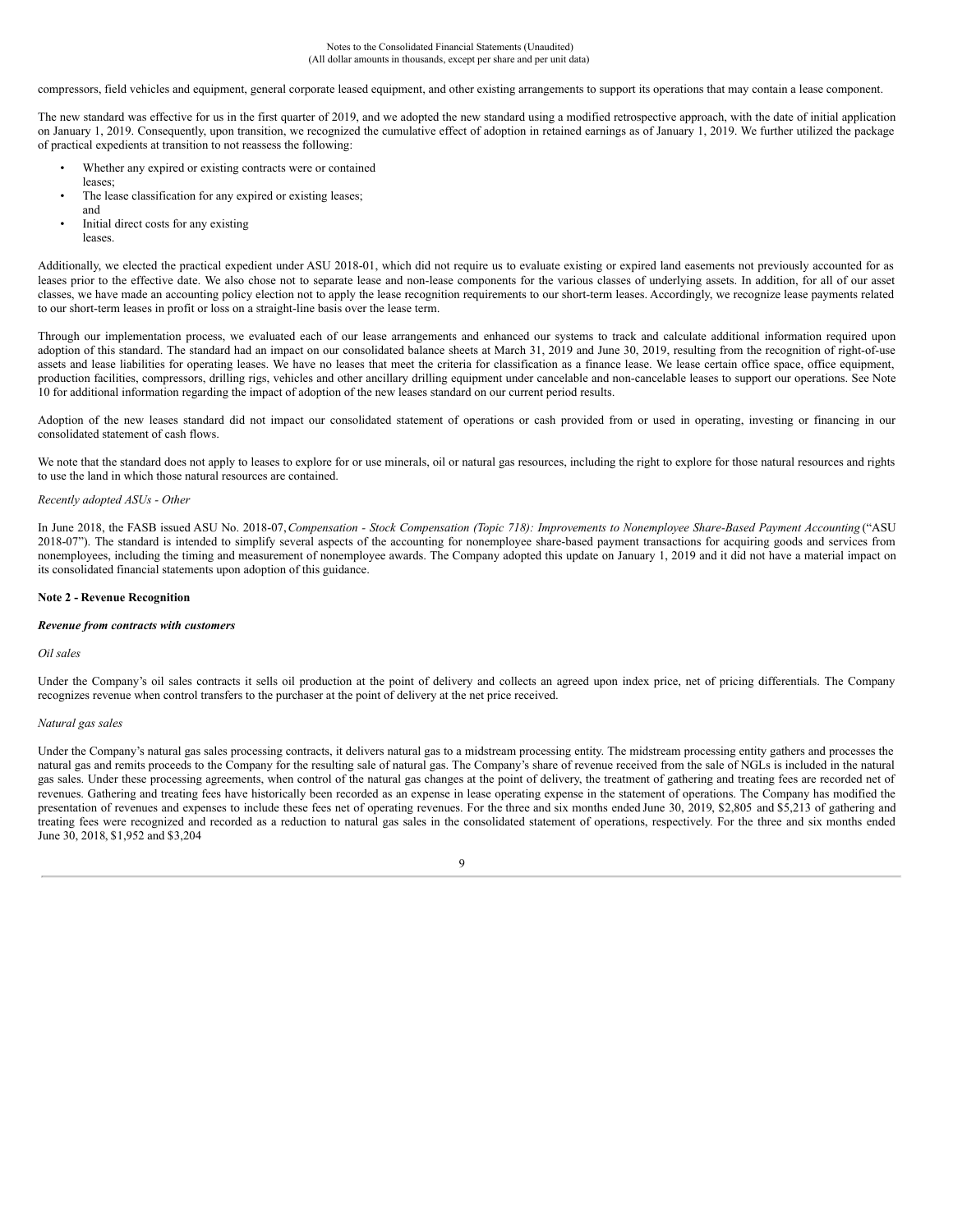of gathering and treating fees were recognized and recorded as a reduction to natural gas sales in the consolidated statement of operations, respectively.

#### *Accounts receivable from revenues from contracts with customers*

Net accounts receivable include amounts billed and currently due from revenues from contracts with customers of our oil and natural gas production, which had a balance at June 30, 2019 and December 31, 2018 of \$67,891 and \$87,061, respectively, and does not currently include an allowance for doubtful accounts. Accounts receivable, net, from the sale of oil and natural gas are included in accounts receivable on the consolidated balance sheets.

#### *Transaction price allocated to remaining performance obligations*

For the Company's product sales that have a contract term greater than one year, it has utilized the practical expedient in Accounting Standards Codification 606-10-50-14, which states the Company is not required to disclose the transaction price allocated to remaining performance obligations if the variable consideration is allocated entirely to a wholly unsatisfied performance obligation. Under these sales contracts, each unit of product generally represents a separate performance obligation; therefore future volumes are wholly unsatisfied and disclosure of the transaction price allocated to remaining performance obligations is not required.

#### *Prior period performance obligations*

The Company records revenue in the month production is delivered to the purchaser. However, settlement statements for sales may not be received for30 to 90 days after the date production is delivered, and as a result, the Company is required to estimate the amount of production delivered to the purchaser and the price that will be received for the sale of the product. The Company records the differences between estimates and the actual amounts received for product sales in the month that payment is received from the purchaser. The Company has existing internal controls for its revenue estimation process and related accruals, and any identified differences between its revenue estimates and actual revenue received historically have not been significant.

## **Note 3 - Acquisitions and Dispositions**

#### *2019 Acquisitions and Dispositions*

On June 12, 2019, the Company completed its divestiture of certain non-core assets in the southern Midland Basin (the "Ranger Asset Divestiture") for net cash proceeds received at closing of \$244,935, including customary purchase price adjustments. The transaction also provides for potential contingent consideration in payments of up to \$60,000 based on West Texas Intermediate average annual pricing over a three-year period (see Notes 6 and 7 for additional information regarding the contingent consideration payments). The divestiture encompasses the Ranger operating area in the southern Midland Basin which includes approximately 9,850 net Wolfcamp acres with an average 66% working interest. The divestiture did not significantly alter the relationship between capitalized costs and proved reserves, and as such, net cash proceeds and contingent consideration were recorded as adjustments to our full cost pool with no gain or loss recognized.

In the first quarter of 2019, the Company completed various acquisitions and dispositions of additional working interests and acreage located in our existing core operating areas within the Permian Basin. The Company purchased mineral rights for \$21,407 in the Spur operating area and received proceeds of \$14,084, including customary purchase price adjustments, for certain leasehold interests in our WildHorse acreage. In the second quarter of 2019, the Company completed various acreage swaps in the Permian Basin and received proceeds of \$19,108, including customary purchase price adjustments, for certain working interests in our Spur acreage.

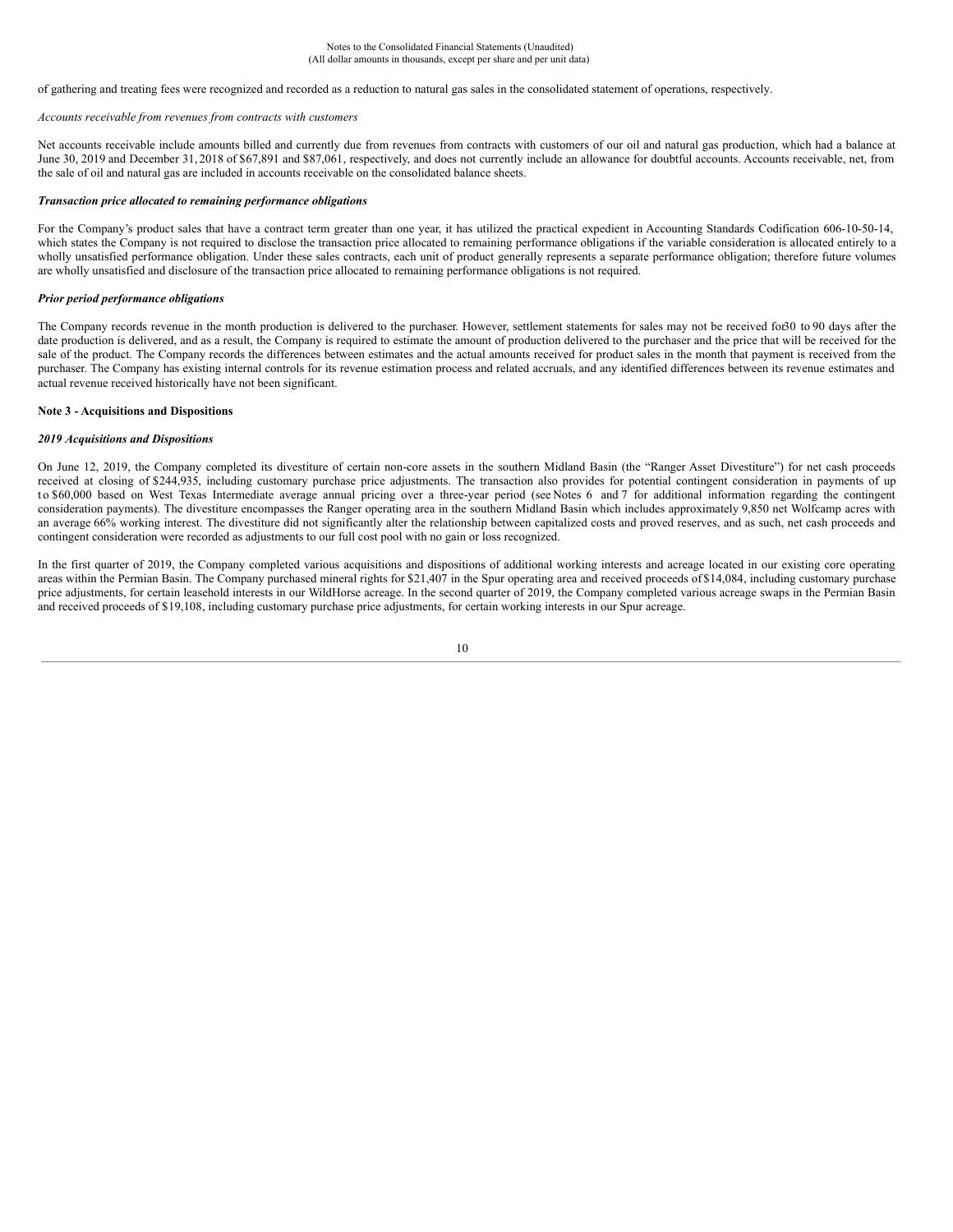#### *2018 Acquisitions*

On August 31, 2018, the Company completed the acquisition of approximately 28,000 net surface acres in the Spur operating area, located in the Delaware Basin, from Cimarex Energy Company, for \$539,519, including customary purchase price adjustments (the "Delaware Asset Acquisition"). The Company issued debt and equity to fund, in part, the Delaware Asset Acquisition. See Notes 5 and 9 for additional information regarding the Company's debt obligations and equity offerings.The following table summarizes the estimated acquisition date fair values of the acquisition:

| Evaluated oil and natural gas properties   | 253,089 |
|--------------------------------------------|---------|
| Unevaluated oil and natural gas properties | 287,000 |
| Asset retirement obligations               | (570)   |
| Net assets acquired                        | 539.519 |

In addition, the Company completed various acquisitions of additional working interests and mineral rights, and associated production volumes, in the Company's existing core operating areas within the Permian Basin. In the first quarter of 2018, the Company completed acquisitions within Monarch and WildHorse operating areas for \$37,770, including customary purchase price adjustments. In the fourth quarter of 2018, the Company completed acquisitions of leasehold interests and mineral rights within its WildHorse and Spur operating areas for \$87,865, including customary purchase price adjustments.

#### **Note 4 - Earnings Per Share**

Basic earnings (loss) per share is computed by dividing income (loss) available to common stockholders by the weighted average number of shares outstanding for the periods presented. The calculation of diluted earnings (loss) per share includes the potential dilutive impact of non-vested restricted shares outstanding during the periods presented, as calculated using the treasury stock method, unless their effect is anti-dilutive. The following table sets forth the computation of basic and diluted earnings per share:

| (amounts in thousands)                                                         |    | Three Months Ended June 30, |      | Six Months Ended June 30, |               |         |               |         |
|--------------------------------------------------------------------------------|----|-----------------------------|------|---------------------------|---------------|---------|---------------|---------|
|                                                                                |    | 2019                        | 2018 |                           | 2019          |         |               | 2018    |
| Net income (loss)                                                              |    | 55,180                      | S.   | 50,474                    | \$.           | 35,637  | <sup>\$</sup> | 106,236 |
| Preferred stock dividends                                                      |    | (1,823)                     |      | (1,824)                   |               | (3,647) |               | (3,647) |
| Income (loss) available to common stockholders                                 |    | 53,357                      |      | 48,650                    |               | 31,990  | <b>S</b>      | 102,589 |
|                                                                                |    |                             |      |                           |               |         |               |         |
| Weighted average common shares outstanding                                     |    | 228,051                     |      | 210,698                   |               | 227,917 |               | 206,309 |
| Dilutive impact of restricted stock                                            |    | 360                         |      | 767                       |               | 682     |               | 718     |
| Weighted average common shares outstanding for diluted income (loss) per share |    | 228,411                     |      | 211.465                   |               | 228,599 |               | 207,027 |
|                                                                                |    |                             |      |                           |               |         |               |         |
| Basic income (loss) per share                                                  | \$ | 0.23                        | S    | 0.23                      | <sup>\$</sup> | 0.14    | <sup>S</sup>  | 0.50    |
| Diluted income (loss) per share                                                | S  | 0.23                        | S    | 0.23                      | <sup>\$</sup> | 0.14    | \$            | 0.50    |
|                                                                                |    |                             |      |                           |               |         |               |         |
| Restricted stock (a)                                                           |    | 641                         |      |                           |               | 498     |               |         |

(a) Shares excluded from the diluted earnings per share calculation because their effect would be antidilutive.

## **Note 5 - Borrowings**

The Company's borrowings consisted of the following:

|                                                                                    |               | As of |                   |
|------------------------------------------------------------------------------------|---------------|-------|-------------------|
| <b>Principal components:</b>                                                       | June 30, 2019 |       | December 31, 2018 |
| Senior secured revolving credit facility                                           | 105,000       |       | 200,000           |
| 6.125% senior unsecured notes due 2024                                             | 600,000       |       | 600,000           |
| 6.375% senior unsecured notes due 2026                                             | 400,000       |       | 400,000           |
| Total principal outstanding                                                        | 1,105,000     |       | 1,200,000         |
| Premium on 6.125% senior unsecured notes due 2024, net of accumulated amortization | 5.906         |       | 6,469             |
| Unamortized deferred financing costs                                               |               |       |                   |
|                                                                                    | (15,646)      |       | (16,996)          |
| Total carrying value of borrowings <sup>(a)</sup>                                  | 1.095.260     |       | 1,189,473         |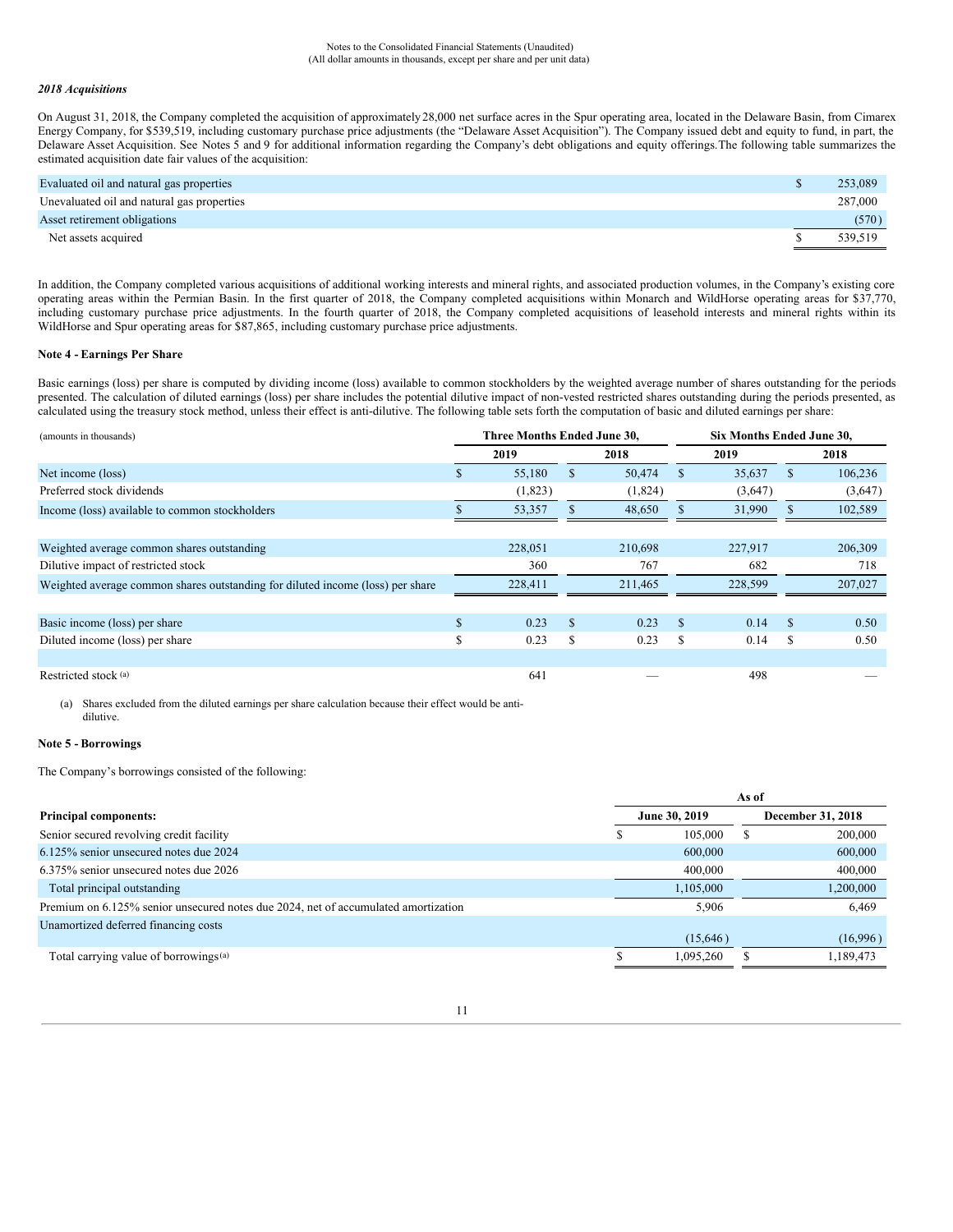Excludes unamortized deferred financing costs related to the Company's senior secured revolving credit facility of \$5,427 and \$6,087 as of June 30, 2019 and December 31, 2018, respectively.

## *Senior secured revolving credit facility (the "Credit Facility")*

On May 25, 2017, the Company entered into the Sixth Amended and Restated Credit Agreement to the Credit Facility. JPMorgan Chase Bank, N.A. is Administrative Agent, and participants include 17 institutional lenders. The total notional amount available under the Credit Facility is\$2,000,000. Amounts borrowed under the Credit Facility may not exceed the borrowing base, which is generally reviewed on a semi-annual basis. The Credit Facility is secured by first preferred mortgages covering the Company's major producing properties. The maturity date of the Credit Facility is May 25, 2023.

Effective May 1, 2019, the Company entered into the third amendment (the "Third Amendment") to the Sixth Amended and Restated Credit Agreement to the Credit Facility to, among other things: (i) reaffirm the borrowing base at \$1,100,000, excluding the Ranger assets sold; and (ii) amend various covenants and terms to reflect current market trends. As of June 30, 2019, the Credit Facility's borrowing base remained at\$1,100,000 with an elected commitment amount of \$850,000.

As of June 30, 2019, there was \$105,000 principal and \$17,675 in letters of credit outstanding under the Credit Facility. For the period ended June 30, 2019, the Credit Facility had a weighted-average interest rate of 3.65%, calculated as the LIBOR plus a tiered rate ranging from 1.25% to 2.25%, which is determined based on utilization of the facility. In addition, the Credit Facility carries a current commitment fee of 0.375% per annum, payable quarterly, on the unused portion of the borrowing base.

#### *Restrictive covenants*

The Company's Credit Facility and the indentures governing its senior notes contain various covenants including restrictions on additional indebtedness, payment of cash dividends and maintenance of certain financial ratios. The Company was in compliance with these covenants at June 30, 2019.

## **Note 6 - Derivative Instruments and Hedging Activities**

## *Objectives and strategies for using commodity derivative instruments*

The Company is exposed to fluctuations in oil and natural gas prices received for its production. Consequently, the Company believes it is prudent to manage the variability in cash flows on a portion of its oil and natural gas production. The Company utilizes a mix of collars, swaps and put and call options to manage fluctuations in cash flows resulting from changes in commodity prices. The Company does not use these instruments for speculative or trading purposes.

## *Counterparty risk and of setting*

The use of derivative instruments exposes the Company to the risk that a counterparty will be unable to meet its commitments. While the Company monitors counterparty creditworthiness on an ongoing basis, it cannot predict sudden changes in counterparties' creditworthiness. In addition, even if such changes are not sudden, the Company may be limited in its ability to mitigate an increase in counterparty credit risk. Should one of these counterparties not perform, the Company may not realize the benefit of some of its derivative instruments under lower commodity prices while continuing to be obligated under higher commodity price contracts subject to any right of offset under the agreements. Counterparty credit risk is considered when determining the fair value of a derivative instrument; see Note 7 for additional information regarding fair value.

The Company executes commodity derivative contracts under master agreements with netting provisions that provide for offsetting assets against liabilities. In general, if a party to a derivative transaction incurs an event of default, as defined in the applicable agreement, the other party will have the right to demand the posting of collateral, demand a cash payment transfer or terminate the arrangement.

#### *Financial statement presentation and settlements*

Settlements of the Company's commodity derivative instruments are based on the difference between the contract price or prices specified in the derivative instrument and a benchmark price, such as the NYMEX price. To determine the fair value of the Company's derivative instruments, the Company utilizes present value methods that include assumptions about commodity prices based on those observed in underlying markets. See Note 7 for additional information regarding fair value.

#### *Contingent consideration arrangement*

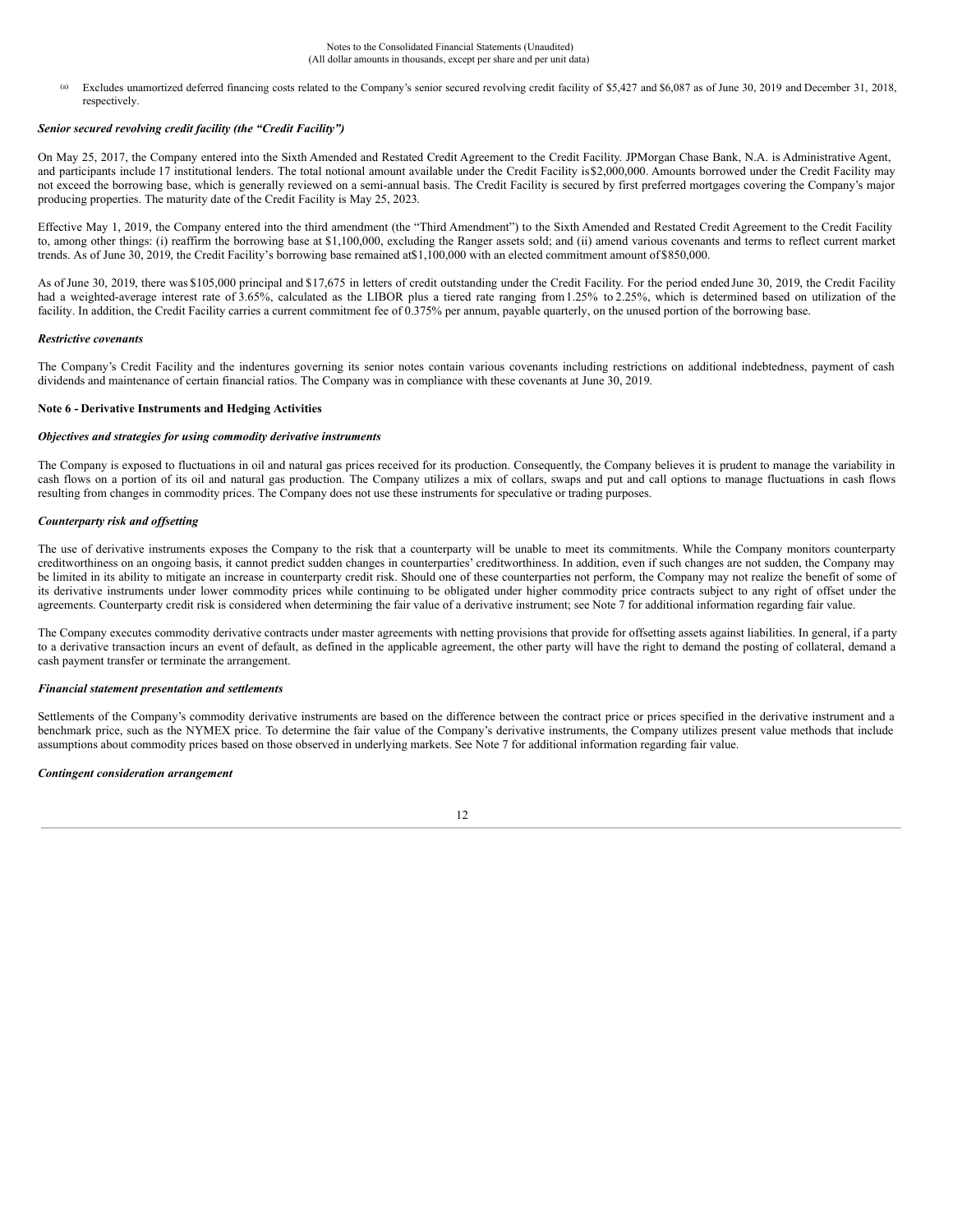#### Notes to the Consolidated Financial Statements (Unaudited) (All dollar amounts in thousands, except per share and per unit data)

Our Ranger Asset Divestiture in June of 2019 provides for potential contingent consideration to be received by the Company if commodity prices exceed specific thresholds in each of the next several years. On the disposition date, we recognized a derivative asset of \$8,512 based on the initial fair value measurement. SeeNote 7 for additional information regarding fair value measurement. These contingent payments are summarized in the tables below (in thousands):

| Year of<br>Potential<br><b>Settlement</b> | Threshold (a)                                 | Contingent<br>Threshold (a)<br><b>Payment Amount</b> |                                      | Contingent<br><b>Payment Amount</b> |     | <b>Fair Value as of</b><br>June 30, 2019 (b) | Aggregate<br>Settlements Limit <sup>(c)</sup> |
|-------------------------------------------|-----------------------------------------------|------------------------------------------------------|--------------------------------------|-------------------------------------|-----|----------------------------------------------|-----------------------------------------------|
|                                           |                                               |                                                      |                                      |                                     |     |                                              | 60,000                                        |
| 2019                                      | Greater than \$60/bbl, less<br>than $$65/bbl$ | \$9,000                                              | Equal to or greater than<br>\$65/bbl | \$20,833                            |     | \$2,485                                      |                                               |
| 2020                                      | Greater than \$60/bbl, less<br>than $$65/bbl$ | \$9,000                                              | Equal to or greater than<br>\$65/bbl | \$20,833                            |     | \$5,085                                      |                                               |
| 2021                                      | Greater than \$60/bbl, less<br>than \$65/bbl  | \$9,000                                              | Equal to or greater than<br>\$65/bbl | \$20,833                            | (c) | \$4,255                                      |                                               |

(a) The price used to determine whether the specified thresholds have been met is the average of the final monthly settlements for each month during each annual period end for NYMEX Light Sweet Crude Oil Futures, as reported by the CME Group Inc.

(b) Contingent consideration to be received will be classified as cash flows from financing activities up to the initial recognition fair value of \$8,512; amounts in excess of the initial recognition fair value will be classified as cash flows from operating activities.

(c) In the event that the 2019 and 2020 prices exceed the \$65/bbl threshold, the aggregate amount of contingent consideration is limited to \$60,000, resulting in the potential reduction in settlement for 2021 to \$18,334.

## *Derivatives not designated as hedging instruments*

The Company records its derivative contracts at fair value in the consolidated balance sheets and records changes in fair value as a gain or loss on derivative contracts in the consolidated statements of operations. Settlements are also recorded as a gain or loss on derivative contracts in the consolidated statements of operations.

The following table reflects the fair value of the Company's derivative instruments for the periods presented:

| As of June 30, 2019                  |                                         |  |        |  |           |  |                              |
|--------------------------------------|-----------------------------------------|--|--------|--|-----------|--|------------------------------|
| <b>Derivative Instrument</b>         | <b>Balance Sheet Presentation</b>       |  | Asset  |  | Liability |  | <b>Net Asset (Liability)</b> |
| Commodity - Oil                      | Fair value of derivatives - Current     |  | 8,671  |  | (17,251)  |  | (8,580)                      |
| Commodity - Natural gas              | Fair value of derivatives - Current     |  | 2,008  |  |           |  | 2,008                        |
| Contingent consideration arrangement | Fair value of derivatives - Current     |  | 2.485  |  |           |  | 2,485                        |
| Commodity - Oil                      | Fair value of derivatives - Non-current |  | 2,335  |  | (3,327)   |  | (992)                        |
| Commodity - Natural gas              | Fair value of derivatives - Non-current |  |        |  | (336)     |  | (332)                        |
| Contingent consideration arrangement | Fair value of derivatives - Non-current |  | 9.340  |  |           |  | 9,340                        |
| Totals                               |                                         |  | 24.843 |  | (20.914)  |  | 3.929                        |

| As of December 31, 2018      |                                         |  |        |  |           |  |                              |
|------------------------------|-----------------------------------------|--|--------|--|-----------|--|------------------------------|
| <b>Derivative Instrument</b> | <b>Balance Sheet Presentation</b>       |  | Asset  |  | Liability |  | <b>Net Asset (Liability)</b> |
| Commodity - Oil              | Fair value of derivatives - Current     |  | 60,097 |  | (10, 480) |  | 49,617                       |
| Commodity - Natural gas      | Fair value of derivatives - Current     |  | 5,017  |  |           |  | 5,017                        |
| Commodity - Oil              | Fair value of derivatives - Non-current |  |        |  | (5,672)   |  | (5,672)                      |
| Commodity - Natural gas      | Fair value of derivatives - Non-current |  |        |  | (1,768)   |  | (1,768)                      |
| Totals                       |                                         |  | 65.114 |  | (17.920)  |  | 47.194                       |

As previously discussed, the Company's commodity derivative contracts are subject to master netting arrangements. The Company's policy is to present the fair value of commodity derivative contracts on a net basis in the consolidated balance sheet. The following presents the impact of this presentation to the Company's recognized assets and liabilities for the periods indicated:

|                                                            | As of June 30, 2019       |  |                           |    |                           |  |  |
|------------------------------------------------------------|---------------------------|--|---------------------------|----|---------------------------|--|--|
|                                                            | <b>Presented without</b>  |  |                           |    | As Presented with         |  |  |
|                                                            | <b>Effects of Netting</b> |  | <b>Effects of Netting</b> |    | <b>Effects of Netting</b> |  |  |
| Current assets: Fair value of commodity derivatives        | 20,044                    |  | (9,365)                   | -8 | 10,679                    |  |  |
| Long-term assets: Fair value of commodity derivatives      | 4.420                     |  | (2,081)                   |    | 2,339                     |  |  |
|                                                            |                           |  |                           |    |                           |  |  |
| Current liabilities: Fair value of commodity derivatives   | $(26,616)$ \$             |  | 9.365                     | -S | (17,251)                  |  |  |
| Long-term liabilities: Fair value of commodity derivatives | (5,744)                   |  | 2,081                     |    | (3,663)                   |  |  |
|                                                            |                           |  |                           |    |                           |  |  |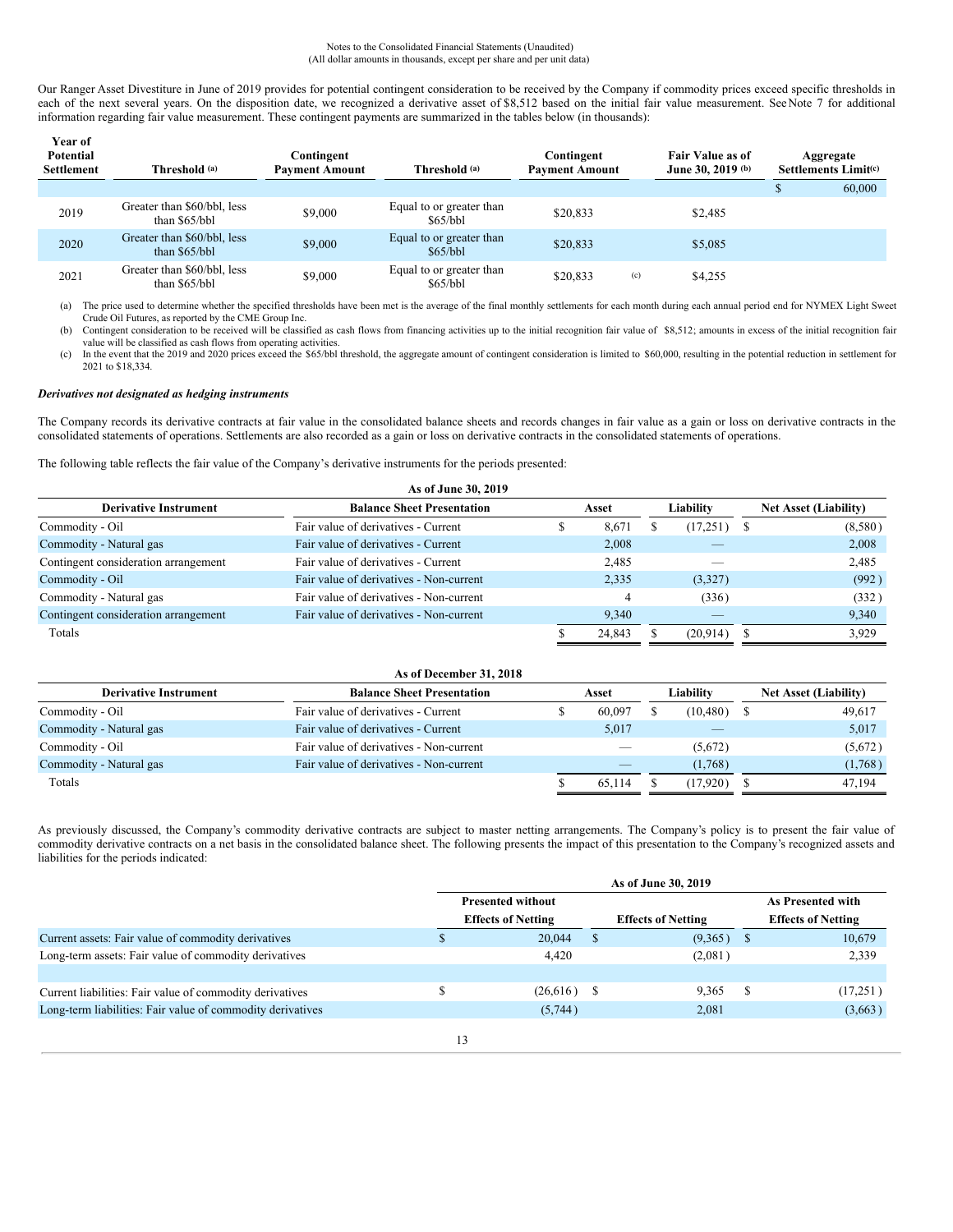## Notes to the Consolidated Financial Statements (Unaudited) (All dollar amounts in thousands, except per share and per unit data)

|                                                            | As of December 31, 2018   |  |                           |  |                           |  |  |  |
|------------------------------------------------------------|---------------------------|--|---------------------------|--|---------------------------|--|--|--|
|                                                            | <b>Presented without</b>  |  | As Presented with         |  |                           |  |  |  |
|                                                            | <b>Effects of Netting</b> |  | <b>Effects of Netting</b> |  | <b>Effects of Netting</b> |  |  |  |
| Current assets: Fair value of commodity derivatives        | 78.091                    |  | (12,977)                  |  | 65,114                    |  |  |  |
|                                                            |                           |  |                           |  |                           |  |  |  |
| Current liabilities: Fair value of commodity derivatives   | $(23, 457)$ \$            |  | 12.977                    |  | (10, 480)                 |  |  |  |
| Long-term liabilities: Fair value of commodity derivatives | (7, 440)                  |  |                           |  | (7, 440)                  |  |  |  |

For the periods indicated, the Company recorded the following in the consolidated statements of operations as a gain or loss on derivative contracts:

|                                              | Three Months Ended June 30, |              |  |              |  | Six Months Ended June 30, |              |          |  |
|----------------------------------------------|-----------------------------|--------------|--|--------------|--|---------------------------|--------------|----------|--|
|                                              |                             | 2019         |  | 2018         |  | 2019                      |              | 2018     |  |
| Oil derivatives                              |                             |              |  |              |  |                           |              |          |  |
| Net gain (loss) on settlements               | S                           | $(4,461)$ \$ |  | $(8,131)$ \$ |  | (6,003)                   | <sup>S</sup> | (17,049) |  |
| Net gain (loss) on fair value adjustments    |                             | 13,310       |  | (8,311)      |  | (53, 517)                 |              | (4,243)  |  |
| Total gain (loss) on oil derivatives         |                             | 8,849        |  | (16, 442)    |  | (59, 520)                 |              | (21,292) |  |
| Natural gas derivatives                      |                             |              |  |              |  |                           |              |          |  |
| Net gain (loss) on settlements               |                             | 3,304        |  | 151          |  | 4,556                     |              | 607      |  |
| Net gain (loss) on fair value adjustments    |                             | (1,430)      |  | (263)        |  | (1,573)                   |              | (351)    |  |
| Total gain (loss) on natural gas derivatives |                             | 1,874        |  | (112)        |  | 2,983                     |              | 256      |  |
| Contingent consideration arrangement         |                             |              |  |              |  |                           |              |          |  |
| Net gain (loss) on fair value adjustments    |                             | 3,313        |  |              |  | 3,313                     |              |          |  |
| Total gain (loss) on derivatives             |                             | 14,036       |  | (16, 554)    |  | (53, 224)                 |              | (21,036) |  |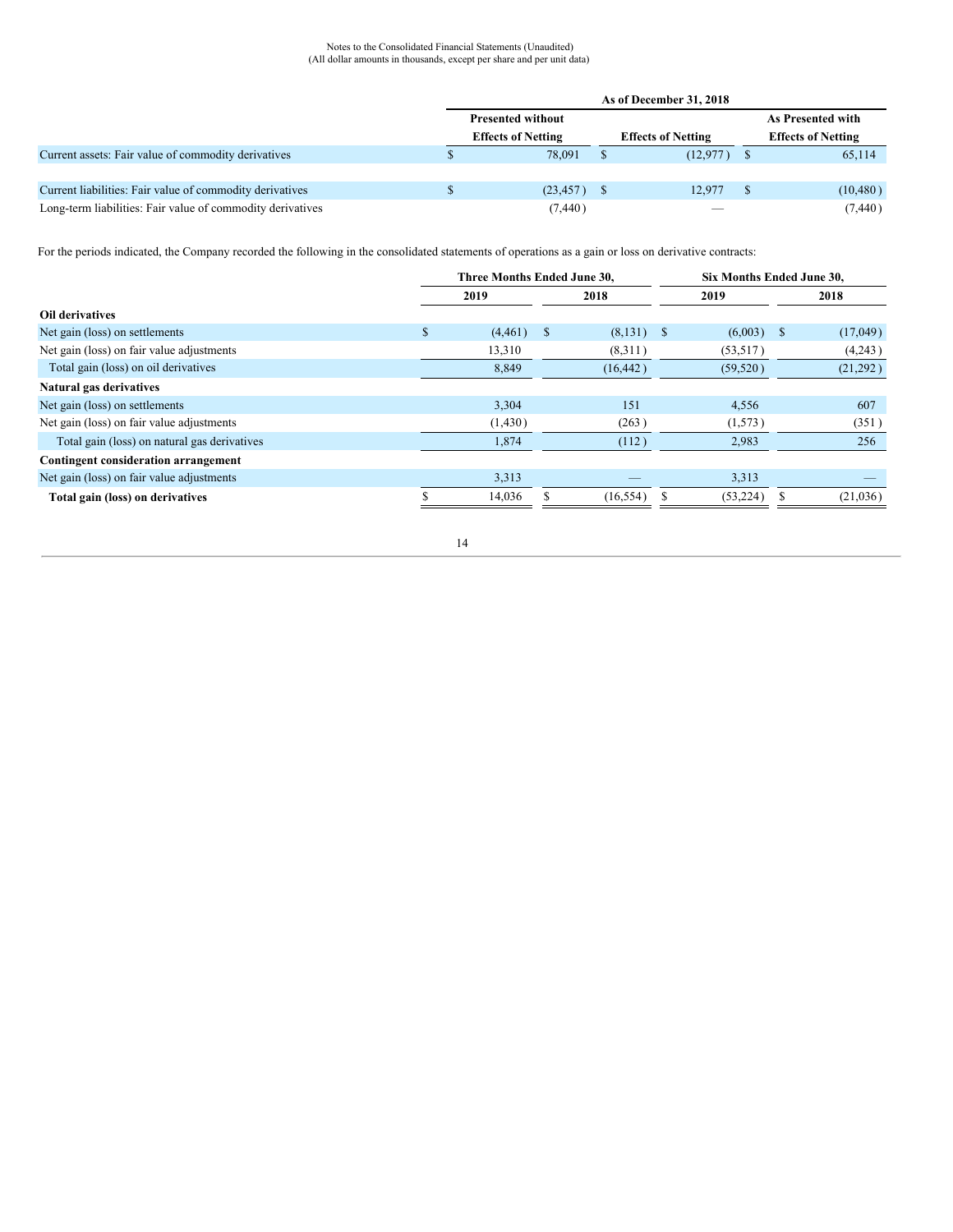## *Derivative positions*

Listed in the tables below are the outstanding oil and natural gas derivative contracts as ofJune 30, 2019:

|                                                             |              | For the Remainder | For the Full Year |             | For the Full Year |           |
|-------------------------------------------------------------|--------------|-------------------|-------------------|-------------|-------------------|-----------|
| <b>Oil contracts (WTI)</b>                                  |              | of 2019           |                   | of 2020     |                   | of 2021   |
| Puts                                                        |              |                   |                   |             |                   |           |
| Total volume (Bbls)                                         |              | 460,000           |                   |             |                   |           |
| Weighted average price per Bbl                              | \$           | 65.00             | \$                |             | $\mathbb{S}$      |           |
| Put spreads                                                 |              |                   |                   |             |                   |           |
| Total volume (Bbls)                                         |              | 460,000           |                   |             |                   |           |
| Weighted average price per Bbl                              |              |                   |                   |             |                   |           |
| Floor (long put)                                            | \$           | 65.00             | \$                |             | \$                |           |
| Floor (short put)                                           | $\mathbb{S}$ | 42.50             | $\mathsf{\$}$     |             | $\mathsf{\$}$     |           |
| Collar contracts with short puts (three-way collars)        |              |                   |                   |             |                   |           |
| Total volume (Bbls)                                         |              | 2,392,000         |                   | 3,294,000   |                   |           |
| Weighted average price per Bbl                              |              |                   |                   |             |                   |           |
| Ceiling (short call)                                        | $\mathbb{S}$ | 67.46             | $\mathcal{S}$     | 65.72       | $\mathbb{S}$      |           |
| Floor (long put)                                            | $\mathbb{S}$ | 56.54             | \$                | 55.69       | \$                |           |
| Floor (short put)                                           | $\mathbb{S}$ | 43.65             | $\mathsf{\$}$     | 44.47       | $\$$              |           |
|                                                             |              |                   |                   |             |                   |           |
| Oil contracts (Midland basis differential)                  |              |                   |                   |             |                   |           |
| <b>Swap contracts</b>                                       |              |                   |                   |             |                   |           |
| Total volume (Bbls)                                         |              | 4,137,500         |                   | 4,576,000   |                   | 1,095,000 |
| Weighted average price per Bbl                              | \$           | (2.64)            | $\mathcal{S}$     | $(1.29)$ \$ |                   | 1.00      |
|                                                             |              |                   |                   |             |                   |           |
| <b>Oil contracts (Argus Houston MEH basis differential)</b> |              |                   |                   |             |                   |           |
| <b>Swap contracts</b>                                       |              |                   |                   |             |                   |           |
| Total volume (Bbls)                                         |              |                   |                   | 552,000     |                   |           |
| Weighted average price per Bbl                              | $\mathbf S$  | $\equiv$          | \$                | 3.30        | $\mathbb{S}$      |           |
|                                                             |              |                   |                   |             |                   |           |
| <b>Natural gas contracts (Henry Hub)</b>                    |              |                   |                   |             |                   |           |
| Collar contracts (two-way collars)                          |              |                   |                   |             |                   |           |
| Total volume (MMBtu)                                        |              | 1,196,000         |                   |             |                   |           |
| Weighted average price per MMBtu                            |              |                   |                   |             |                   |           |
| Ceiling (short call)                                        | $\mathbb S$  | 3.50              | $\mathbb{S}$      |             | $\$$              |           |
| Floor (long put)                                            | $\mathbb{S}$ | 3.13              | $\mathbb{S}$      |             | $\mathbb{S}$      |           |
| <b>Swap contracts</b>                                       |              |                   |                   |             |                   |           |
| Total volume (MMBtu)                                        |              | 1,397,000         |                   |             |                   |           |
| Weighted average price per MMBtu                            | $\mathbb{S}$ | 2.89              | $\mathbb{S}$      |             | $\mathbb{S}$      |           |
|                                                             |              |                   |                   |             |                   |           |
| Natural gas contracts (Waha basis differential)             |              |                   |                   |             |                   |           |
| Swap contracts                                              |              |                   |                   |             |                   |           |
| Total volume (MMBtu)                                        |              | 4,232,000         |                   | 4,758,000   |                   |           |
| Weighted average price per MMBtu                            | \$           | (1.18)            | \$                | (1.12)      | -S                |           |

## **Note 7 - Fair Value Measurements**

The fair value hierarchy gives the highest priority to Level 1 inputs, which consist of unadjusted quoted prices for identical instruments in active markets. Level 2 inputs consist of quoted prices for similar instruments. Level 3 valuations are derived from inputs that are significant and unobservable, and these valuations have the lowest priority.

### *Fair value of financial instruments*

*Cash, cash equivalents, and restricted investments.* The carrying amounts for these instruments approximated fair value due to the short-term nature or maturity of the instruments.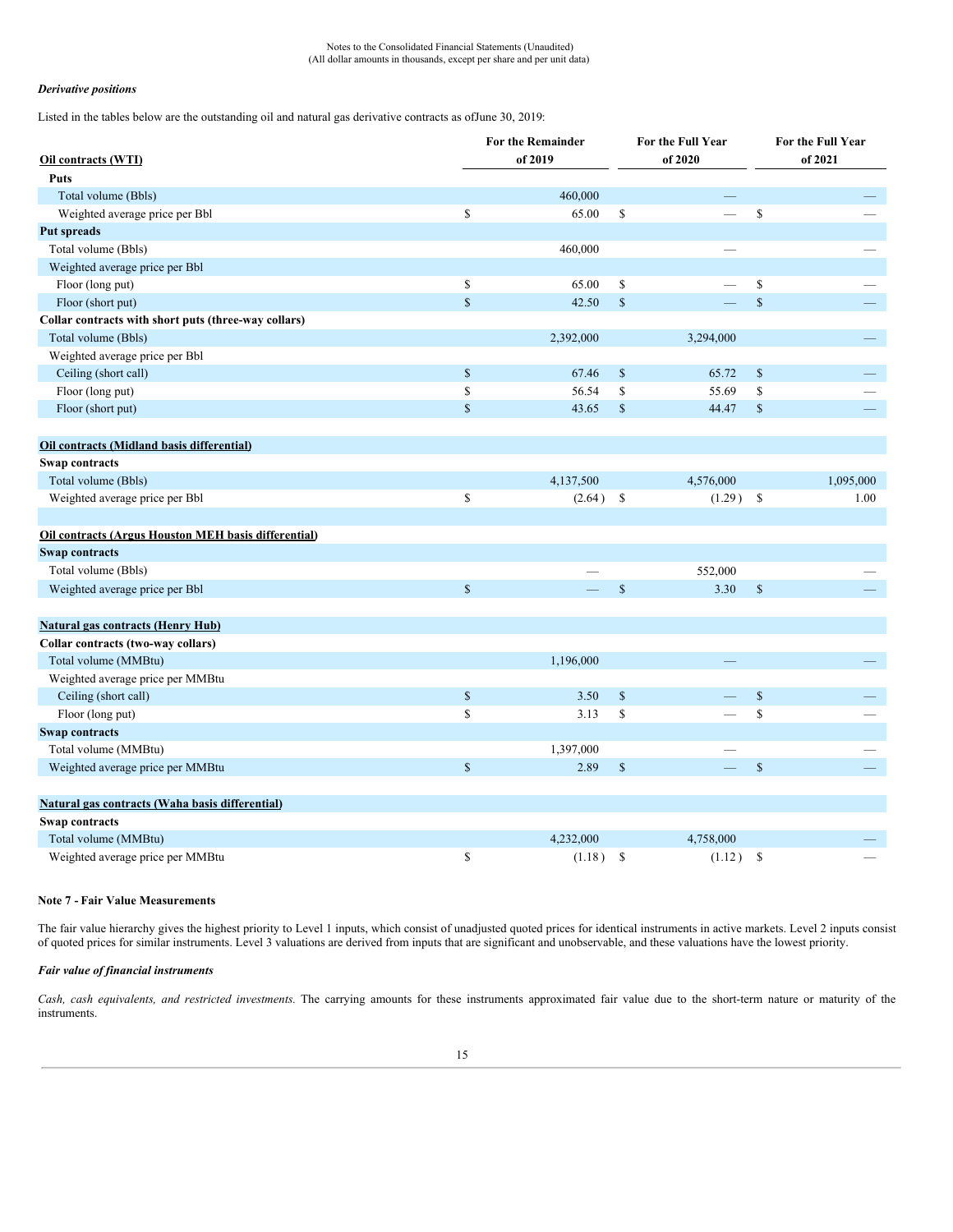#### Notes to the Consolidated Financial Statements (Unaudited) (All dollar amounts in thousands, except per share and per unit data)

*Debt.* The carrying amount of the Company's floating-rate debt approximated fair value, because the interest rates were variable and reflective of market rates.

|                            | June 30, 2019         |           |  |                   |  | <b>December 31, 2018</b> |                   |           |  |  |
|----------------------------|-----------------------|-----------|--|-------------------|--|--------------------------|-------------------|-----------|--|--|
|                            | <b>Carrying Value</b> |           |  | <b>Fair Value</b> |  | Carrying Value           | <b>Fair Value</b> |           |  |  |
| Credit Facility (a)        |                       | 105,000   |  | 105,000           |  | 200,000                  |                   | 200,000   |  |  |
| $6.125\%$ Senior Notes (b) |                       | 596.154   |  | 609,048           |  | 595.788                  |                   | 558,000   |  |  |
| $6.375\%$ Senior Notes (b) |                       | 394,106   |  | 403.988           |  | 393.685                  |                   | 372,000   |  |  |
| Total                      |                       | 1.095.260 |  | 1.118.036         |  | 1.189.473                |                   | 1,130,000 |  |  |

 $\begin{array}{ll}\n\text{(a)} & \text{Floating-rate debt.} \\
\text{(b)} & \text{The fair value use}\n\end{array}$ 

The fair value was based upon Level 2 inputs. See Note 5 for additional information about the Company's 6.125% and 6.375% Senior Notes.

#### *Assets and liabilities measured at fair value on a recurring basis*

Certain assets and liabilities are reported at fair value on a recurring basis in the consolidated balance sheet. The following methods and assumptions were used to estimate fair value:

*Commodity derivative instruments.* The fair value of commodity derivative instruments is derived using an income approach valuation model that utilizes market-corroborated inputs that are observable over the term of the derivative contract. The Company's fair value calculations also incorporate an estimate of the counterparties' default risk for derivative assets and an estimate of the Company's default risk for derivative liabilities. The Company believes that the majority of the inputs used to calculate the commodity derivative instruments fall within Level 2 of the fair value hierarchy based on the wide availability of quoted market prices for similar commodity derivative contracts. See Note 6 for additional information regarding the Company's derivative instruments.

*Contingent consideration arrangement - embedded derivative financial instrument.* The embedded option within the contingent consideration arrangement is considered a financial instrument under ASC 815. The Company engages a third-party valuation specialist using an option pricing model approach to measure the fair value of the embedded option on a recurring basis. The valuation includes significant inputs such as forward oil price curves, time to expiration, and implied volatility. The model provides for the probability that the specified pricing thresholds would be met for each settlement period, estimates an undiscounted payout, and risk adjusts for the discount rates inclusive of adjustments for the counterparty's credit quality. As these inputs are substantially observable for the full term of the contingent consideration arrangement, the inputs are considered Level 2 inputs within the fair value hierarchy. See Note 6 for additional information regarding the Company's contingent consideration arrangement.

The following tables present the Company's assets and liabilities measured at fair value on a recurring basis:

| June 30, 2019                    | <b>Classification</b>     |             | <b>Level 1</b> | Level 2      |               | Level 3 |   | Total    |
|----------------------------------|---------------------------|-------------|----------------|--------------|---------------|---------|---|----------|
| <b>Assets</b>                    |                           |             |                |              |               |         |   |          |
| Derivative financial instruments | Fair value of derivatives | S           |                | \$<br>24,843 | $\mathbb{S}$  |         | S | 24,843   |
| <b>Liabilities</b>               |                           |             |                |              |               |         |   |          |
| Derivative financial instruments | Fair value of derivatives |             |                | (20,914)     |               |         |   | (20,914) |
| Total net assets (liabilities)   |                           |             |                | 3,929        | \$.           |         | ъ | 3,929    |
|                                  |                           |             |                |              |               |         |   |          |
| December 31, 2018                | <b>Classification</b>     |             | Level 1        | Level 2      | Level 3       |         |   | Total    |
| <b>Assets</b>                    |                           |             |                |              |               |         |   |          |
| Derivative financial instruments | Fair value of derivatives | $\mathbf S$ |                | \$<br>65,114 | <sup>\$</sup> |         | S | 65,114   |
| <b>Liabilities</b>               |                           |             |                |              |               |         |   |          |
| Derivative financial instruments | Fair value of derivatives |             |                | (17,920)     |               |         |   | (17,920) |
| Total net assets                 |                           |             |                | 47,194       |               |         |   | 47,194   |

#### *Assets and liabilities measured at fair value on a nonrecurring basis*

*Acquisitions.* The Company determines the fair value of the assets acquired and liabilities assumed using the income approach based on expected discounted future cash flows from estimated reserve quantities, costs to produce and develop reserves, and oil and natural gas forward prices. The future net revenues are discounted using a weighted average cost of capital. The discounted future net revenues of proved undeveloped and probable reserves are reduced by an additional reserve adjustment factor to compensate for the inherent risk of estimating the value of unevaluated properties. The fair value measurements were based on Level 1, Level 2 and Level 3 inputs.

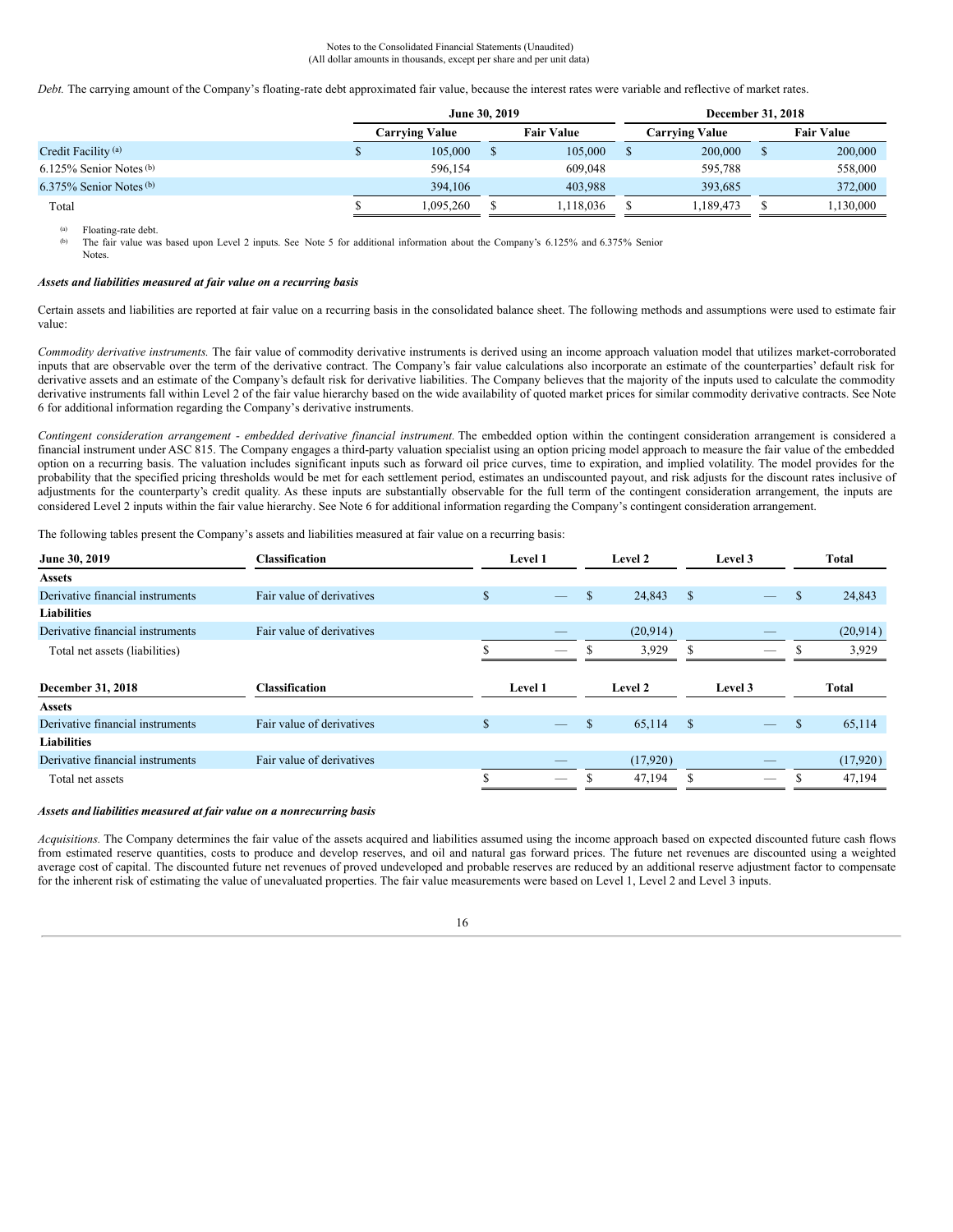#### **Note 8 - Income Taxes**

The Company provides for income taxes at the statutory rate of21% adjusted for permanent differences expected to be realized, which primarily relate to non-deductible executive compensation expenses, restricted stock windfalls, and state income taxes. The following table presents a reconciliation of the reported amount of income tax expense to the amount of income tax expense that would result from applying domestic federal statutory tax rates to pretax income from continuing operations:

|                                                                      | Three Months Ended June 30, |               | Six Months Ended June 30, |                 |  |  |
|----------------------------------------------------------------------|-----------------------------|---------------|---------------------------|-----------------|--|--|
| Components of income tax rate reconciliation                         | 2019                        | 2018          |                           | 2018            |  |  |
| Income tax expense computed at the statutory federal income tax rate | $21\%$                      | $21\%$        | $21\%$                    | $21\%$          |  |  |
| State taxes net of federal expense                                   | $1\%$                       | $1\%$         | $1\%$                     | $\frac{0}{0}$   |  |  |
| Section $162(m)$                                                     | $- \frac{9}{6}$             | $1\%$         | $- \frac{6}{9}$           | $- \frac{9}{6}$ |  |  |
| Valuation allowance                                                  | $-$ %                       | (21)%         | $-$ %                     | (21)%           |  |  |
| Effective income tax rate, before discrete items                     | $22\%$                      | $2\%$         | $22\%$                    | $\frac{9}{6}$   |  |  |
| Discrete items (a)                                                   | $1\%$                       | $(1)\%$       | $2\%$                     | $-$ %           |  |  |
| Effective income tax rate, after discrete items                      | 23%                         | $\frac{0}{0}$ | 24%                       | $\frac{0}{0}$   |  |  |

(a) Accounts for the potential impact of periodic volatility of stock-based compensation tax deductions on future effective tax rates.

#### **Note 9 - Equity Transactions**

#### *10% Series A Cumulative Preferred Stock ("Preferred Stock")*

Holders of the Company's 10.00% Series A Cumulative Preferred Stock were entitled to receive, when, as and if declared by the Company's Board of Directors, out of funds legally available for the payment of dividends, cumulative cash dividends at a rate of 10.0% per annum of the \$50.00 liquidation preference per share (equivalent to\$5.00 per annum per share). Dividends were payable quarterly in arrears on the last day of each March, June, September and December when, as and if declared by the Company's Board of Directors. Preferred Stock dividends of \$1,823 and \$3,647 for the three and six months endedJune 30, 2019 remained consistent compared to the same periods of2018, respectively.

On June 18, 2019, the Company announced it had given notice for the redemption (the "Redemption") of all outstanding shares of the Preferred Stock. The redemption date of the Preferred Stock was July 18, 2019 (the "Redemption Date"). The Preferred Stock were redeemed at the redemption price equal to \$50.00 per share, plus an amount equal to all accrued and unpaid dividends in an amount equal to \$0.24 per share, for a total redemption price of \$50.24 per share (the "Redemption Price"). After the Redemption Date, the Preferred Stock were no longer deemed outstanding, dividends on the Preferred Stock ceased to accrue, and all rights of the holders with respect to such Preferred Stock were terminated, except the right of the holders to receive the Redemption Price, without interest. Regular dividends on the Preferred Stock for the second quarter of 2019 were paid prior to the end of the period.

#### *Common stock*

On May 30, 2018, the Company completed an underwritten public offering of25.3 million shares of its common stock for total estimated net proceeds (after the underwriter's discounts and estimated offering costs) of approximately \$287,988. The Company used proceeds from the offering to partially fund the Delaware Asset Acquisition completed in the third quarter of 2018, described in Note 3.

#### **Note 10 - Leases**

*Leases*

We determine if an arrangement is a lease at inception of the arrangement. To the extent that we determine an arrangement represents a lease, we classify that lease as an operating lease or a finance lease. Based on our evaluation of leases for the three months ended March 31, 2019, we have no leases that meet the criteria for classification as a finance lease. We capitalize operating leases on our consolidated balance sheets through a right-of-use ("ROU") asset and a corresponding lease liability. ROU assets represent our right to use an underlying asset for the lease term, and lease liabilities represent our obligation to make lease payments arising from the lease.

Operating leases are included in operating lease ROU assets, current operating lease liabilities, and long-term operating lease liabilities in our consolidated balance sheets. Operating lease ROU assets and liabilities are recognized at the commencement date of an arrangement based on the present value of lease payments over the lease term. The operating lease ROU asset also includes any lease payments made to the lessor prior to lease commencement, less any lease incentives, and initial direct costs incurred. Lease expense for operating lease payments is recognized on a straight-line basis over the lease term.

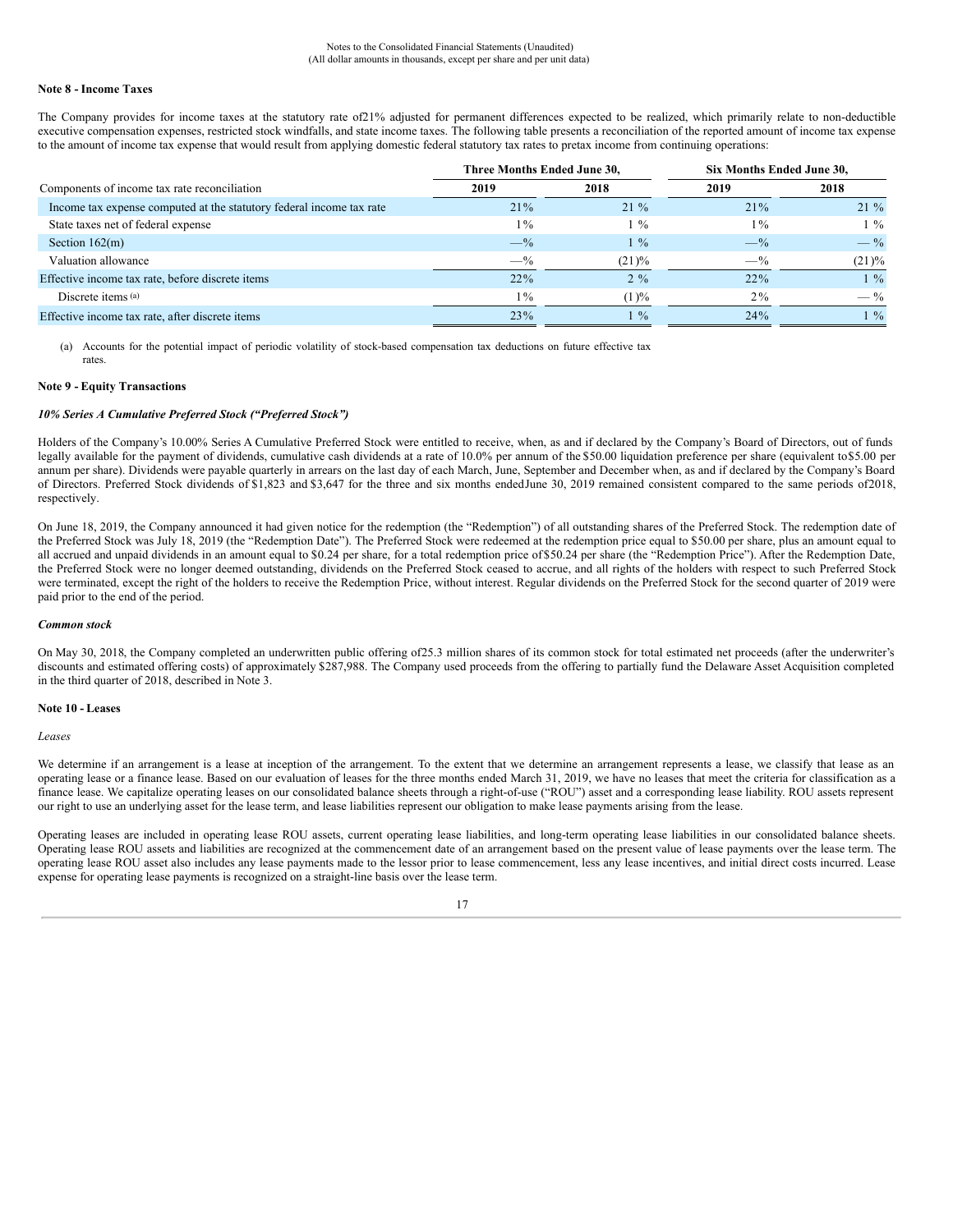## *Nature of leases*

In support of our operations, we lease certain drilling rigs, office space, office equipment, production facilities, compressors, vehicles and other ancillary drilling equipment under cancelable and non-cancelable contracts. A more detailed description of our material lease types is included below.

## *Drilling rigs*

The Company enters into daywork and long-term contracts for drilling rigs with third party service contractors to support the development of undeveloped reserves. Our daywork drilling rig arrangements are typically structured with a term that is in effect until drilling operations are completed on a contractually specified well or well pad. Upon mutual agreement with the contractor, we typically have the option to extend the contract term for additional wells, well pads or contractually stated extension terms by providing 30 days' notice prior to the end of the original contract term.

The Company's long-term drilling contracts are generally structured with an initial non-cancelable term of one totwo years. We have concluded that our long-term drilling rig arrangements represent operating leases with a lease term greater than twelve months. Additionally, we have concluded that our daywork drilling rig arrangements represent short-term operating leases with a lease term that equals the period of time required to complete drilling operations on the contractually specified well or well pad (that is, generally one to a few months from commencement of drilling).

We do not include the option to extend the drilling rig contract in the lease term due to the continuously evolving nature of our drilling schedules, which requires significant flexibility in the structure of the term of these arrangements, and the potential volatility in commodity prices in an annual period. We have further elected to apply the practical expedient for short-term leases to our daywork drilling rig leases. Accordingly, we do not apply the lease recognition requirements to our daywork drilling rig contracts, and we recognize lease payments related to these arrangements in profit or loss on a straight-line basis over the lease term.

## *Corporate and field of ices*

We enter into long-term contracts to lease corporate and field office space in support of company operations. These contracts are generally structured with an initial noncancelable term of two to five years. To the extent that our corporate and field office contracts include renewal options, we evaluate whether we are reasonably certain to exercise those options on a contract by contract basis based on expected future office space needs, market rental rates, drilling plans and other factors. We have further determined that our current corporate and field office leases represent operating leases.

#### *Transportation, gathering and processing arrangements*

We engage in various types of transactions in which midstream entities transport, gather and/or process our product leveraging integrated systems and facilities wholly-owned and operated by the midstream counterparty. Under most of these arrangements, we do not utilize substantially all of the underlying pipeline, gathering system or processing facilities, and thus, we have concluded that those underlying assets do not meet the definition of an identified asset.

The following tables reflect the current period impact of our adoption of the new leases standard. As we have no leases that meet the criteria for classification as a finance lease, all information contained herein represents our operating leases.

The components of our total lease cost were as follows:

|                            | <b>Three Months Ended</b> |  | <b>Six Months Ended</b> |
|----------------------------|---------------------------|--|-------------------------|
|                            | June 30, 2019             |  | June 30, 2019           |
| Operating lease cost       | 9.591                     |  | 19,156                  |
| Short-term lease $cost(a)$ | .349                      |  | 3,347                   |

(a) Short-term lease cost excludes expenses related to leases with a contract term of one month or less.

As of June 30, 2019, our weighted average remaining lease term and our weighted average discount rate for our operating leases were1.45 years and 4.02%, respectively.

Our operating lease liabilities with enforceable contract terms that are greater than one year mature as follows: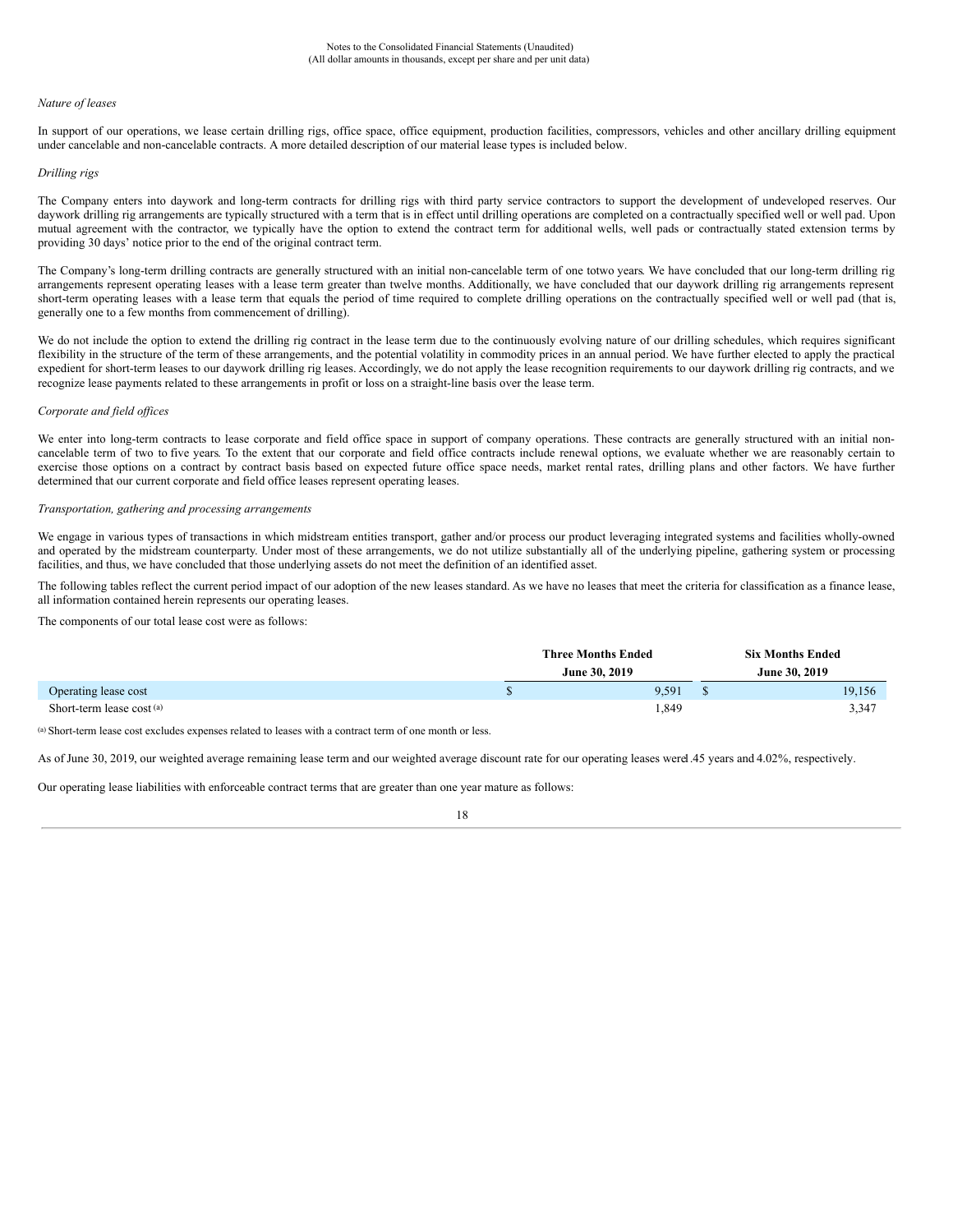#### Notes to the Consolidated Financial Statements (Unaudited) (All dollar amounts in thousands, except per share and per unit data)

|                       | As of June 30, 2019 |
|-----------------------|---------------------|
| Remainder of 2019     | 15,937              |
| 2020                  | 13,847              |
| 2021                  | 1,576               |
| 2022                  | 534                 |
| 2023                  | 517                 |
| Thereafter            | 431                 |
| Total lease payments  | 32,842              |
| Less imputed interest | 1,022               |
| Total                 | 31,820              |

## **Note 11 - Asset Retirement Obligations**

The table below summarizes the activity for the Company's ARO:

|                                                         | <b>Six Months Ended</b> |               |  |
|---------------------------------------------------------|-------------------------|---------------|--|
|                                                         |                         | June 30, 2019 |  |
| Asset retirement obligations at January 1, 2019         |                         | 14,292        |  |
| Accretion expense                                       |                         | 457           |  |
| Liabilities incurred                                    |                         | 199           |  |
| Liabilities settled                                     |                         | (630)         |  |
| <b>Dispositions</b>                                     |                         | (1,701)       |  |
| Revisions to estimate                                   |                         | (199)         |  |
| Asset retirement obligations at end of period           |                         | 12,418        |  |
| Less: Current asset retirement obligations              |                         | (3,103)       |  |
| Long-term asset retirement obligations at June 30, 2019 |                         | 9,315         |  |

• *Liabilities incurred* include additions from acquisitions, asset swaps, and new wells drilled during the year.

- *Liabilities settled* include the retirement of 20 wells during the year.
- *Dispositions* are primarily attributable to the Ranger Asset Divestiture in the second quarter of 2019. SeeNote 3 for details about the Ranger Asset Divestiture.
- *Revisions to estimates* were due to changes in plugging cost estimates, timing of abandonment activities, and changes in working interest of producing wells.

Certain of the Company's operating agreements require that assets be restricted for abandonment obligations. Amounts recorded in the consolidated balance sheet atJune 30, 2019 as long-term restricted investments were \$3,468. These assets, which primarily include short-term U.S. Government securities, are held in abandonment trusts dedicated to pay future abandonment costs for several of the Company's oil and natural gas properties.

## **Note 12 - Other**

#### *Other commitments*

In August 2018, the Company executed a firm transportation agreement for dedicated capacity on a new pipeline system that will connect with a regional gathering system which currently transports oil volumes under long-term agreements from our properties in Howard and Ward counties to multiple marketing points in the Permian Basin. Subject to completion of the new pipeline system, which will have delivery points in several locations along the Gulf Coast, we will have a long-term commitment that will apply applicable tariff rates to our 15,000 Bbls per day commitment for the term of the agreement. Barrels may be transported to multiple delivery points along the Gulf Coast and may include volumes produced by us and other third-party working, royalty, and overriding royalty interest owners whose volumes we market on their behalf.

In January 2019, the Company executed a crude oil sales contract that provides further dedicated capacity on several pipeline systems that will connect with a regional gathering system which currently transports oil volumes under long-term agreements from our properties in Howard and Ward counties and will have delivery points in several locations along the Gulf Coast, providing the Company with the potential benefit of access to an international weighted average sales price. We will have a long-term 10,000 Bbls per day commitment for the term of the agreement, and may include volumes produced by us and other third-party working, royalty, and overriding royalty interest owners whose volumes we market on their behalf.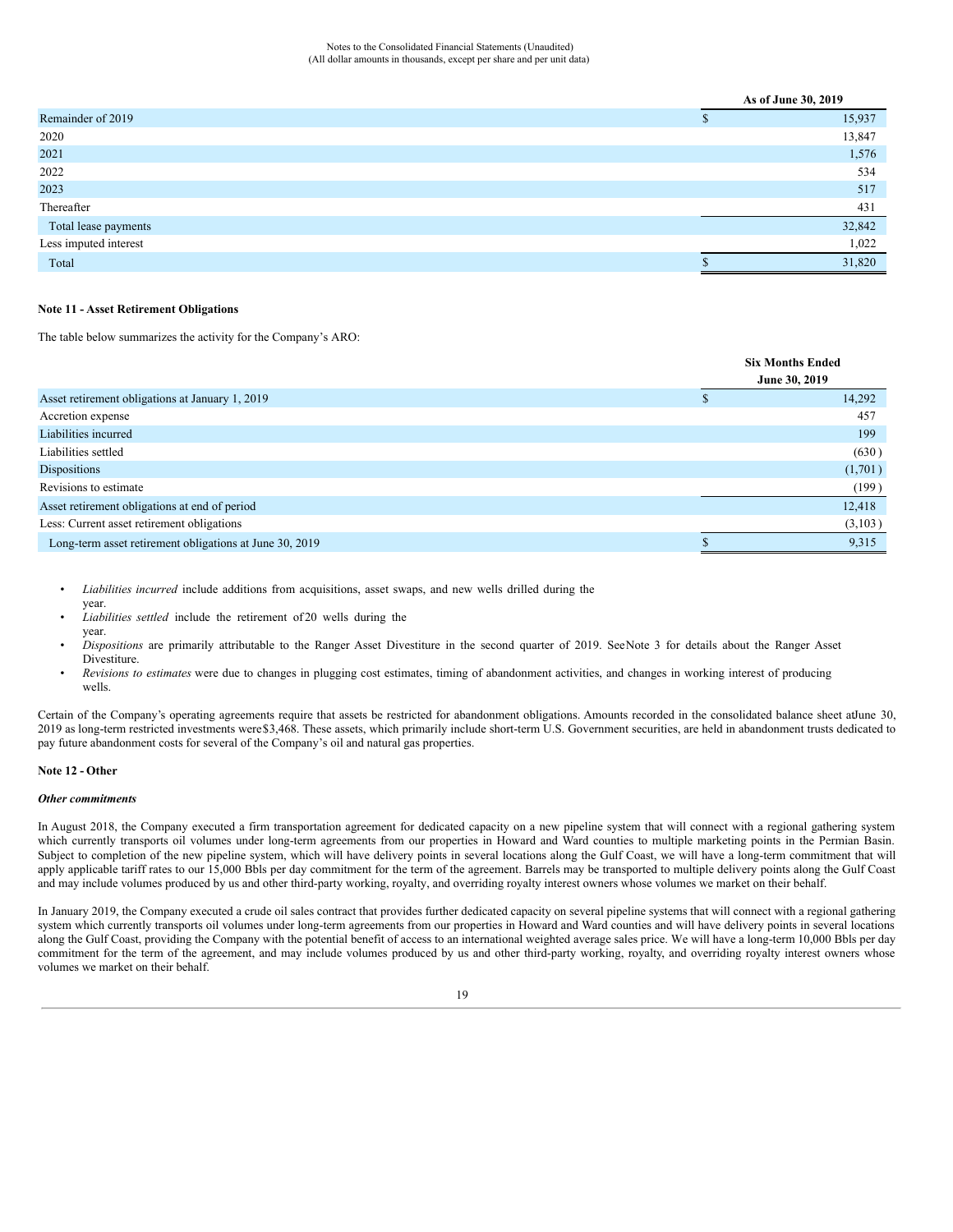In June 2019, the Company executed a firm transportation agreement for dedicated capacity on a new pipeline system that originates in Midland, Texas and terminates in Houston, Texas. Subject to completion of the new pipeline system, which will have delivery points in several locations along the Gulf Coast, we will have a long-term commitment that will apply applicable tariff rates to our quantities committed that average 10,000 Bbls per day for the term of the agreement. Barrels may be transported to multiple delivery points along the Gulf Coast and may include volumes produced by us and other third-party working, royalty, and overriding royalty interest owners whose volumes we market on their behalf.

In July 2019, the Company executed a crude oil sales contact that provides dedicated capacity on a new pipeline system that originates in Midland County and will have delivery points in several locations along the Gulf Coast. We will have a long-term 5,000 Bbls per day commitment for the term of the agreement and will apply applicable tariff rates to those quantities. Barrels may include volumes produced by us and other third-party working, royalty, and overriding royalty interest owners whose volumes we market on their behalf.

## **Note 13 - Carrizo Acquisition**

On July 14, 2019, Callon and Carrizo Oil & Gas, Inc. ("Carrizo") entered into an Agreement and Plan of Merger (the "Merger Agreement"), pursuant to which, upon the terms and subject to the conditions set forth therein, Carrizo will merge with and into Callon, with Callon as the surviving corporation (the "Merger" or the "Carrizo Acquisition"). The combination will result in a portfolio of core oil-weighted assets in both the Permian Basin and Eagle Ford Shale.

Subject to the terms and conditions of the Merger Agreement, at the effective time of the Merger (the "Effective Time"), each outstanding share of Carrizo Common Stock, will be converted into the right to receive 2.05 shares of Callon Common Stock. Following the closing of the Merger, Callon's existing shareholders and Carrizo's existing shareholders will own approximately 54% and 46%, respectively, of the outstanding shares of the combined company.

The Merger Agreement provides that, upon consummation of the Merger, the board of directors of Callon will consist of the eight members of the board of directors of Callon immediately prior to the Effective Time and three members of the board of directors of Carrizo, two of such directors to be chosen by Carrizo and one such director to be chosen by Callon. Additionally, the Merger Agreement provides that, upon consummation of the Merger, the officers of Callon immediately prior to the Effective Time shall be the officers of the combined company. Callon will continue to be headquartered in Houston, Texas, where both companies are currently based. Callon expects that the acquisition will close during the fourth quarter of 2019, subject to the approval of both shareholder bases, the satisfaction of certain regulatory approvals and other closing conditions.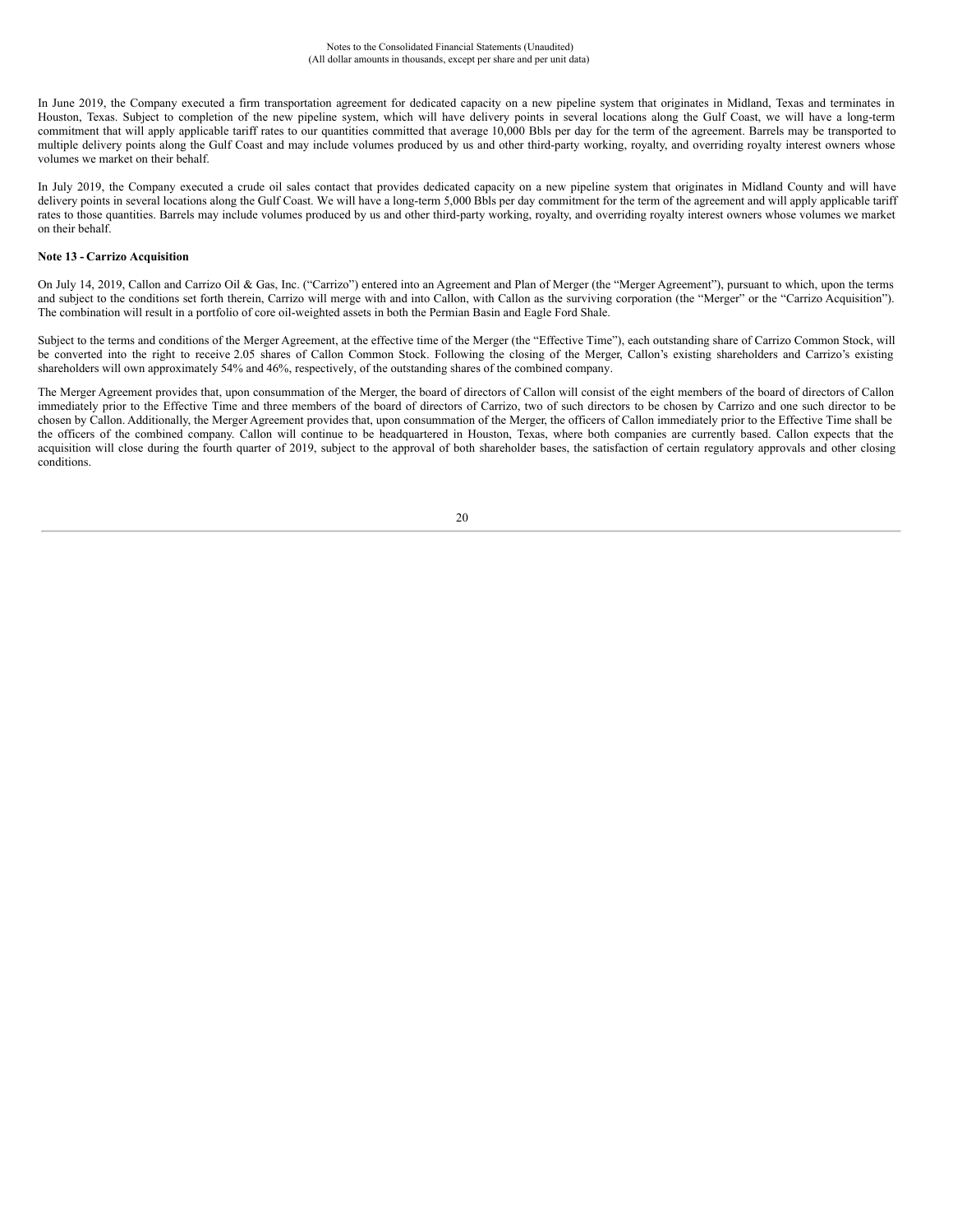#### **Special Note Regarding Forward Looking Statements**

This report includes "forward-looking statements" within the meaning of Section 27A of the Securities Act of 1933 (the "Securities Act"), as amended, and Section 21E of the Securities Exchange Act of 1934, as amended (the "Exchange Act"). These statements involve known and unknown risks, uncertainties and other factors that may cause our actual results, performance or achievements to be materially different from any future results, performance or achievements expressed or implied by the forward-looking statements. In some cases, you can identify forward-looking statements in this Form 10-Q by words such as "anticipate," "project," "intend," "estimate," "expect," "believe, "predict," "budget," "projection," "goal," "plan," "forecast," "target" or similar expressions.

All statements, other than statements of historical facts, included in this report that address activities, events or developments that we expect or anticipate will or may occur in the future are forward-looking statements, including such things as:

- matters relating to the Carrizo
- Acquisition;
- our oil and natural gas reserve quantities, and the discounted present value of these reserves;
- the amount and nature of our capital expenditures;
- our future drilling and development plans and our potential drilling locations;
- the timing and amount of future capital and operating costs;
- production decline rates from our wells being greater than expected;
- commodity price risk management activities and the impact on our average realized prices;
- business strategies and plans of management;
- our ability to consummate and efficiently integrate recent acquisitions; and
- prospect development and property acquisitions.

Some of the risks, which could affect our future results and could cause results to differ materially from those expressed in our forward-looking statements, include: • general economic conditions including the availability of credit and access to existing lines of

- credit;
- the volatility of oil and natural gas prices;
- the uncertainty of estimates of oil and natural gas
- reserves; impairments;
- the impact of
- competition;
- the availability and cost of seismic, drilling and other equipment, waste and water disposal infrastructure, and
- personnel; • operating hazards inherent in the exploration for and production of oil and natural
- gas; difficulties encountered during the exploration for and production of oil and natural gas;
- the potential impact of future drilling on production from existing wells;
- difficulties encountered in delivering oil and natural gas to commercial markets;
- changes in customer demand and producers' supply;
- the uncertainty of our ability to attract capital and obtain financing on favorable terms;
- compliance with, or the effect of changes in, the extensive governmental regulations regarding the oil and natural gas business including those related to climate change and greenhouse gases;
- the impact of government regulation, including regulation of hydraulic fracturing and water disposal wells;
- any increase in severance or similar
- taxes;
- the financial impact of accounting regulations and critical accounting policies;
- the comparative cost of alternative
- fuels;
- credit risk relating to the risk of loss as a result of non-performance by our counterparties;
- cyberattacks on the Company or on systems and infrastructure used by the oil and gas
- industry;
- weather conditions;
- risks associated with acquisitions, including the Carrizo Acquisition;
- failure to consummate the Carrizo Acquisition in a timely manner, or at all, and failure to realize the expected benefits thereof; and
- any other factors listed in the reports we have filed and may file with the SEC.

We caution you that the forward-looking statements contained in this Form 10-Q are subject to all of the risks and uncertainties, many of which are beyond our control, incident to the exploration for and development, production and sale of oil and natural gas. These risks include, but are not limited to, the risks described in Item 1A of our Annual Report on Form 10-K for the year ended December 31, 2018 (the "2018 Annual Report on Form 10-K"), and all quarterly reports on Form 10-Q filed subsequently thereto.

Should one or more of the risks or uncertainties described above or in our2018 Annual Report on Form 10-K occur, or should underlying assumptions prove incorrect, our actual results and plans could differ materially from those expressed in any forward-looking statements. Any forward-looking statement speaks only as of the date of which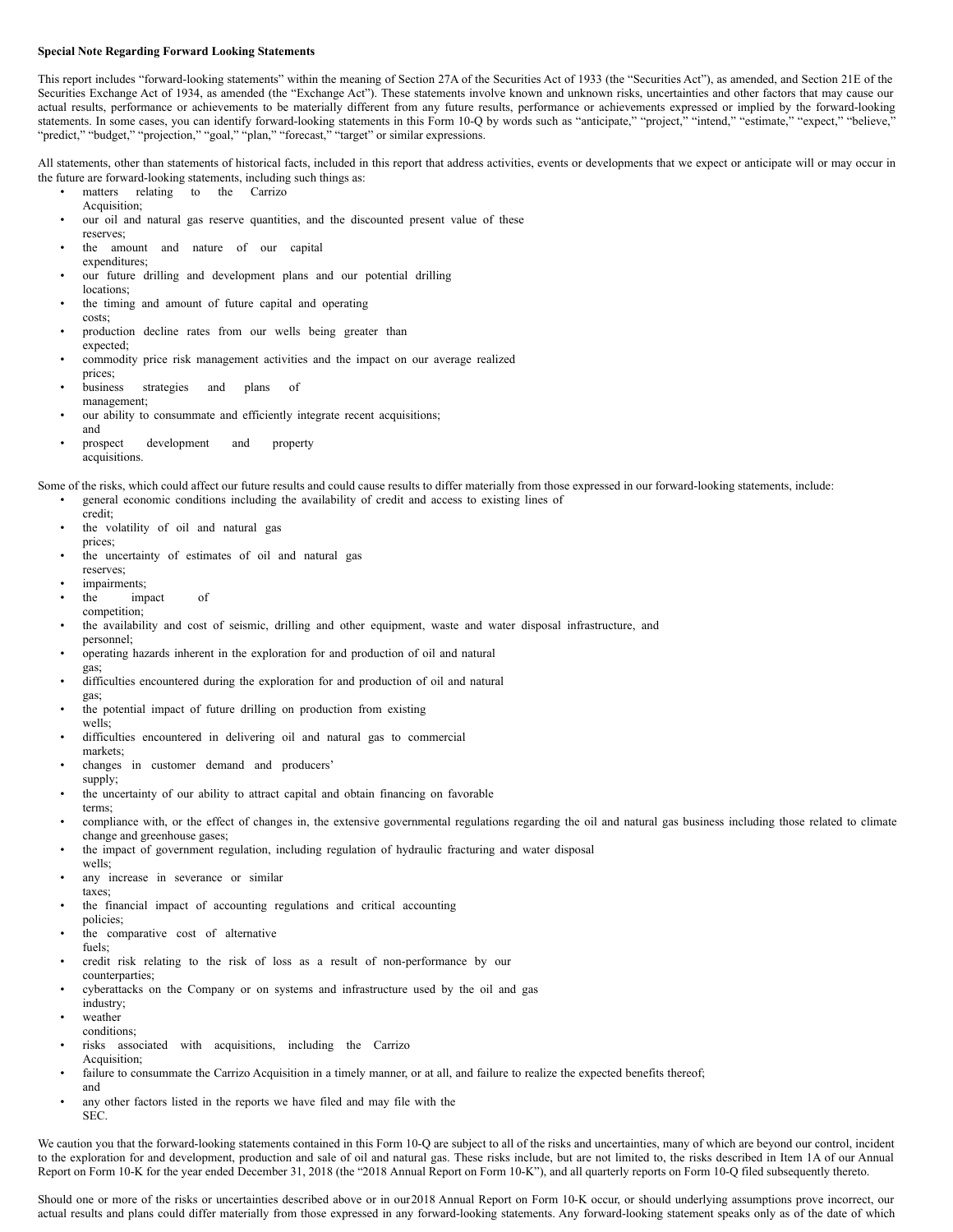such statement is made and the Company undertakes no obligation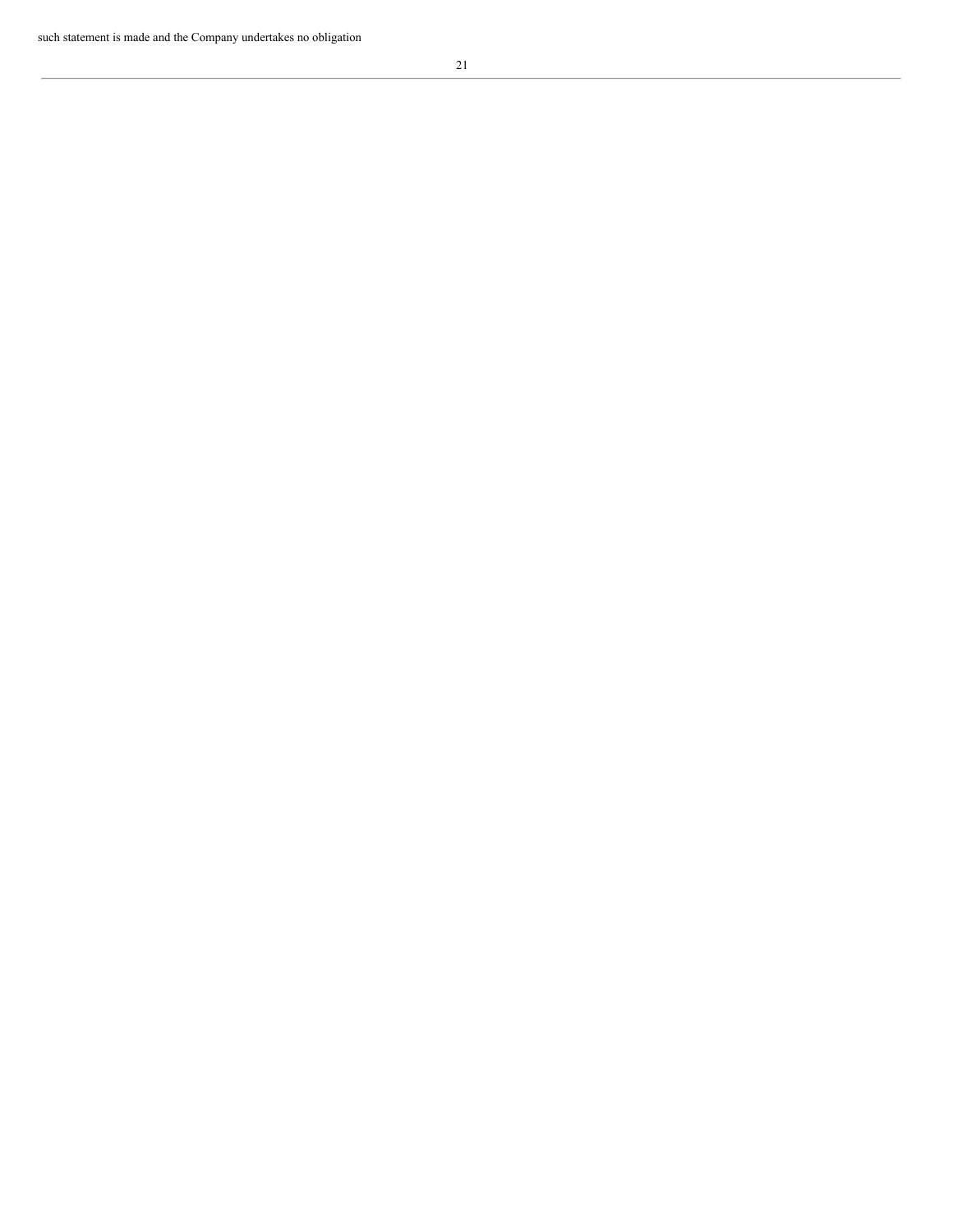to correct or update any forward-looking statement, whether as a result of new information, future events or otherwise, except required by applicable law.

Except as required by applicable law, all forward-looking statements attributable to us are expressly qualified in their entirety by this cautionary statement. This cautionary statement should also be considered in connection with any subsequent written or oral forward-looking statements that we or persons acting on our behalf may issue.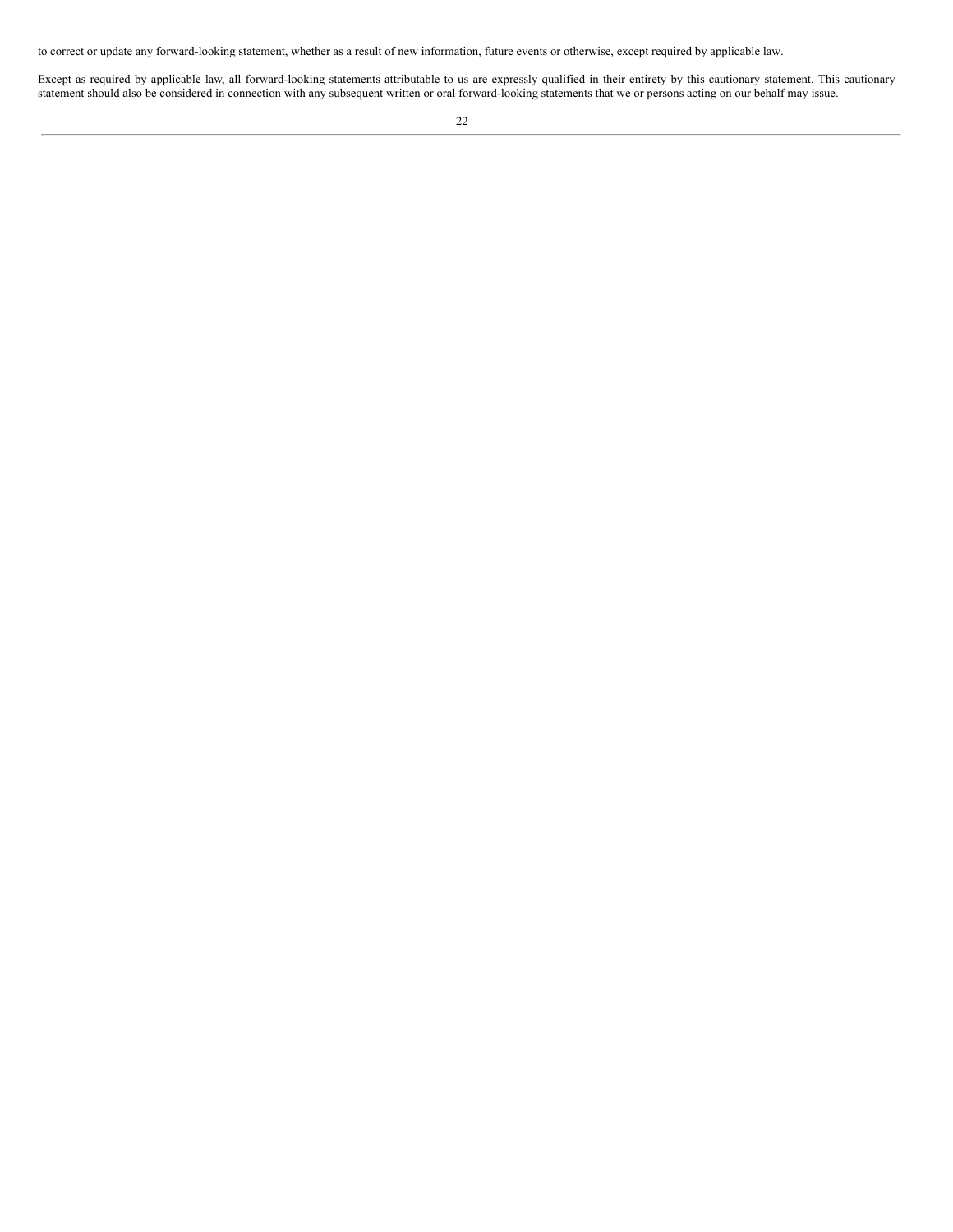#### **Item 2. Management's Discussion and Analysis of Financial Condition and Results of Operations**

#### **General**

The following management's discussion and analysis describes the principal factors affecting the Company's results of operations, liquidity, capital resources and contractual cash obligations. This discussion should be read in conjunction with the accompanying unaudited consolidated financial statements and our 2018 Annual Report on Form 10-K, which include additional information about our business practices, significant accounting policies, risk factors, and the transactions that underlie our financial results. Our website address is www.callon.com. All of our filings with the SEC are available free of charge through our website as soon as reasonably practicable after we file them with, or furnish them to, the SEC. Information on our website does not form part of this Quarterly Report on Form 10-Q.

We are an independent oil and natural gas company incorporated in the State of Delaware in 1994, but our roots go back nearly 70 years to our Company's establishment in 1950. We are focused on the acquisition and development of unconventional onshore oil and natural gas reserves in the Permian Basin. The Permian Basin is located in West Texas and southeastern New Mexico and is comprised of three primary sub-basins: the Midland Basin, the Delaware Basin, and the Central Basin Platform. Since our entry into the Permian Basin in late 2009, we have historically been focused on the Midland Basin and more recently entered the Delaware Basin through an acquisition completed in February 2017. We further expanded our presence in the Delaware Basin through our acquisitions in 2018. Our operating culture is centered on responsible development of hydrocarbon resources, safety and the environment, which we believe strengthens our operational performance. Our drilling activity is focused on the horizontal development of several prospective intervals, including multiple levels of the Wolfcamp formation and the Lower Spraberry shales. We have assembled a multi-year inventory of potential horizontal well locations and intend to add to this inventory through delineation drilling of emerging zones on our existing acreage and acquisition of additional locations through working interest acquisitions, leasing programs, acreage purchases, joint ventures and asset swaps. Our production was approximately 78% oil and 22% natural gas for the six months ended June 30, 2019.

#### **Recent Developments**

On June 12, 2019, we completed the Ranger Asset Divestiture for net cash proceeds received at closing of\$245 million, including customary purchase price adjustments.

On July 18, 2019, we redeemed all outstanding shares of the Preferred Stock at a Redemption Price of\$50.24 per share for a total redemption of\$73 million. After the Redemption Date, the Preferred Stock were no longer deemed outstanding, dividends on the Preferred Stock ceased to accrue, and all rights of the holders with respect to such Preferred Stock were terminated, except the right of the holders to receive the Redemption Price, without interest.

In July 2019, Callon and Carrizo entered into the Merger Agreement, pursuant to which, upon the terms and subject to the conditions set forth therein, Carrizo will merge with and into Callon, with Callon as the surviving corporation. The combination will result in a portfolio of core oil-weighted assets in both the Permian Basin and Eagle Ford Shale. The Company expects that the acquisition will close during the fourth quarter of 2019. See Note 13 for additional information regarding the Carrizo Acquisition.

## **Operational Highlights**

All of our producing properties are located in the Permian Basin. As a result of our horizontal development and acquisition efforts, our production grew40% and 46% for the three and six months ended June 30, 2019, compared to the same periods of2018, respectively. Production increased to 3,687 MBOE for the three months ended June 30, 2019 from 2,635 MBOE for the same period of 2018, and increased to 7,314 MBOE for the six months ended June 30, 2019 from 5,026 MBOE for the same period of 2018. As of June 30, 2019, we had 798 gross (600.3 net) working interest oil wells andtwo gross (0.02 net) royalty interest natural gas wells.

For the three months ended June 30, 2019, we drilled 15 gross (14.3 net) horizontal wells and completed 14 gross (12.4 net) horizontal wells. For the six months ended June 30, 2019, we drilled 36 gross (30.7 net) horizontal wells and completed 25 gross (22.5 net) horizontal wells. As of June 30, 2019, we had 22 gross (17.6 net) horizontal wells awaiting completion.

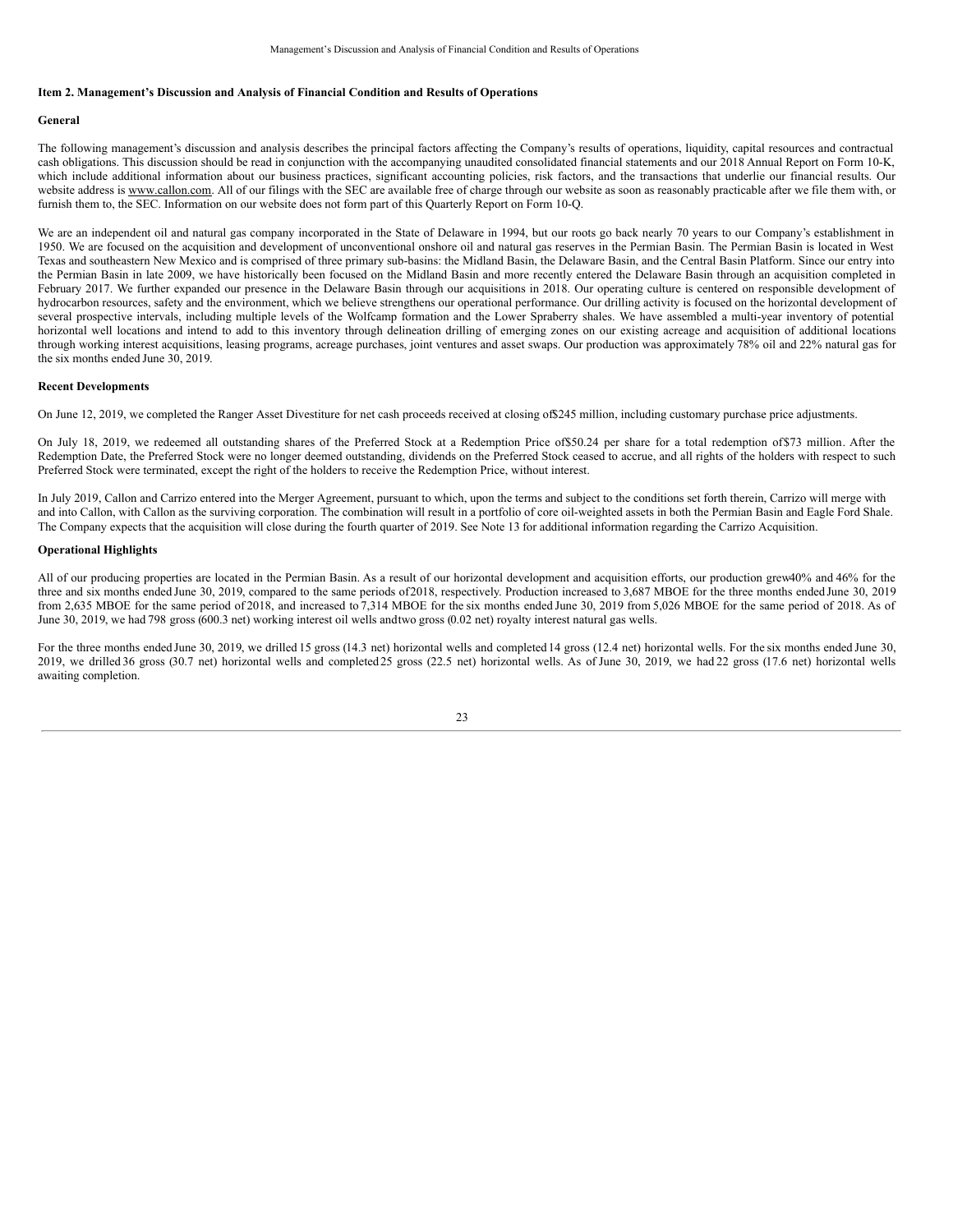## **Results of Operations**

The following tables set forth certain operating information with respect to the Company's oil and natural gas operations for the periods indicated:

|                                                                           |              | Three Months Ended June 30, |              |         |              |          |          |  |  |  |
|---------------------------------------------------------------------------|--------------|-----------------------------|--------------|---------|--------------|----------|----------|--|--|--|
|                                                                           |              | 2019                        |              | 2018    |              | Change   | % Change |  |  |  |
| Net production                                                            |              |                             |              |         |              |          |          |  |  |  |
| Oil (MBbls)                                                               |              | 2,848                       |              | 1,995   |              | 853      | 43 %     |  |  |  |
| Natural gas (MMcf)                                                        |              | 5,031                       |              | 3,839   |              | 1,192    | 31 %     |  |  |  |
| Total (MBOE)                                                              |              | 3,687                       |              | 2,635   |              | 1,052    | 40 %     |  |  |  |
| Average daily production (BOE/d)                                          |              | 40,516                      |              | 28,954  |              | 11,562   | 40 %     |  |  |  |
| % oil (BOE basis)                                                         |              | 77%                         |              | 76%     |              |          |          |  |  |  |
| Average realized sales price<br>(excluding impact of settled derivatives) |              |                             |              |         |              |          |          |  |  |  |
| Oil (per Bbl)                                                             | $\mathbb{S}$ | 56.44                       | $\mathbb{S}$ | 61.46   | $\mathbb{S}$ | (5.02)   | $(8)\%$  |  |  |  |
| Natural gas (per Mcf)                                                     |              | 1.26                        |              | 3.77    |              | (2.51)   | (67)%    |  |  |  |
| Total (per BOE)                                                           |              | 45.31                       |              | 52.02   |              | (6.71)   | $(13)\%$ |  |  |  |
| Average realized sales price<br>(including impact of settled derivatives) |              |                             |              |         |              |          |          |  |  |  |
| Oil (per Bbl)                                                             | $\mathbb{S}$ | 54.87                       | $\mathbb{S}$ | 57.38   | $\mathbb{S}$ | (2.51)   | $(4)\%$  |  |  |  |
| Natural gas (per Mcf)                                                     |              | 1.91                        |              | 3.81    |              | (1.90)   | $(50)\%$ |  |  |  |
| Total (per BOE)                                                           |              | 44.99                       |              | 48.99   |              | (4.00)   | $(8)\%$  |  |  |  |
| Oil and natural gas revenues<br>(in thousands)                            |              |                             |              |         |              |          |          |  |  |  |
| Oil revenue                                                               | $\mathbb{S}$ | 160,728                     | $\mathbb{S}$ | 122,613 | $\mathbb{S}$ | 38,115   | $31\%$   |  |  |  |
| Natural gas revenue                                                       |              | 6,324                       |              | 14,462  |              | (8, 138) | $(56)\%$ |  |  |  |
| Total                                                                     | $\mathbb{S}$ | 167,052                     | $\mathbb S$  | 137,075 | \$           | 29,977   | $22\%$   |  |  |  |
| <b>Additional per BOE data</b>                                            |              |                             |              |         |              |          |          |  |  |  |
| Sales price (a)                                                           | $\mathbb{S}$ | 45.31                       | $\mathbb{S}$ | 52.02   | $\mathbb{S}$ | (6.71)   | $(13)\%$ |  |  |  |
| Lease operating expense (b)                                               |              | 6.18                        |              | 4.99    |              | 1.19     | 24 %     |  |  |  |
| Production taxes                                                          |              | 3.02                        |              | 2.86    |              | 0.16     | $6\%$    |  |  |  |
| Operating margin                                                          | \$           | 36.11                       | \$           | 44.17   | \$           | (8.06)   | $(18)\%$ |  |  |  |
| <b>Benchmark prices</b>                                                   |              |                             |              |         |              |          |          |  |  |  |
| WTI (per Bbl)                                                             | \$           | 59.88                       | $\mathbb{S}$ | 68.07   | \$           | (8.19)   | $(12)\%$ |  |  |  |
| Henry Hub (per Mmbtu)                                                     |              | 2.57                        |              | 2.85    |              | (0.28)   | $(10)\%$ |  |  |  |
|                                                                           |              |                             |              |         |              |          |          |  |  |  |

(a) Excludes the impact of settled

derivatives.

(b) Excludes gathering and treating expense.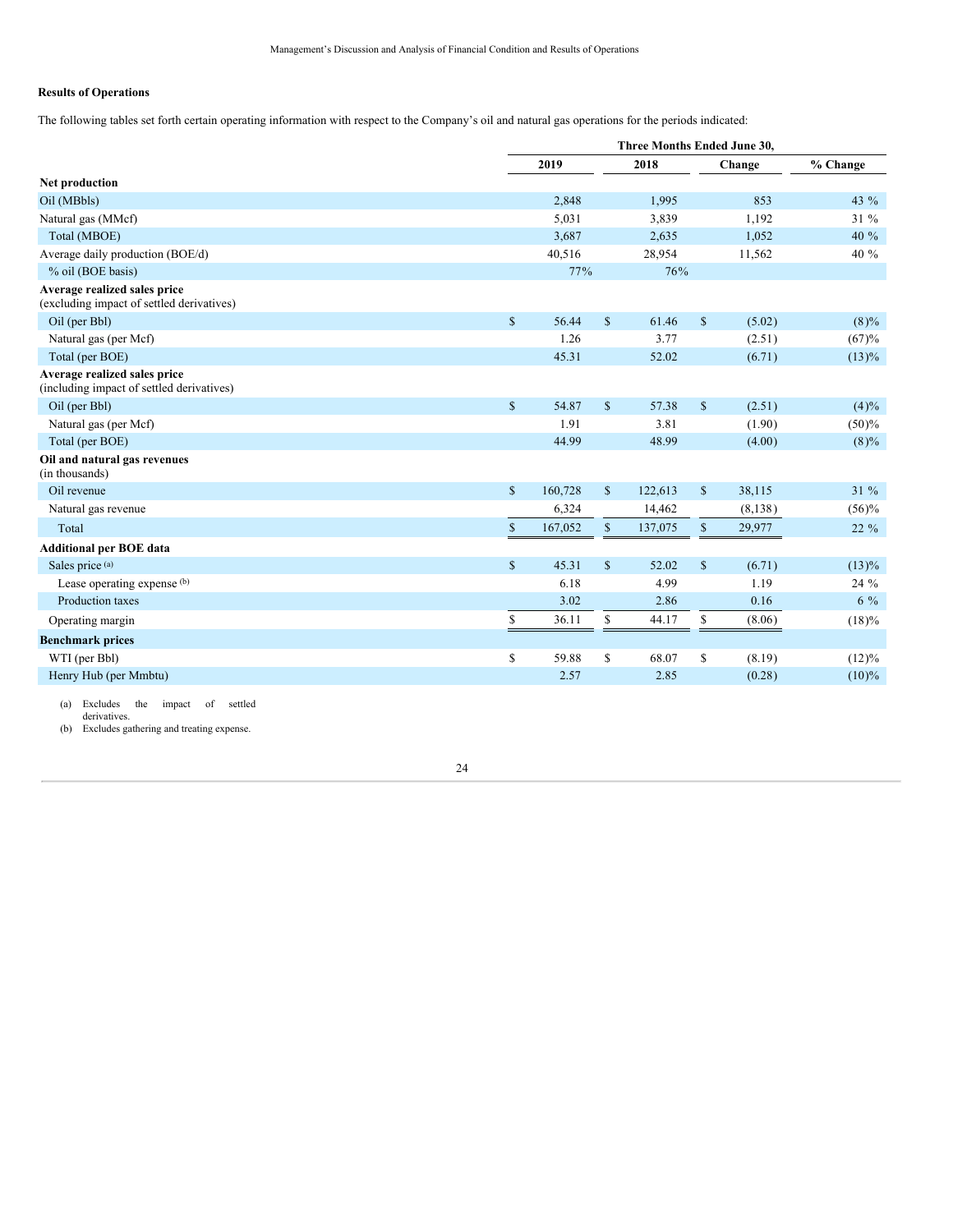|                                                                           | Six Months Ended June 30, |         |              |         |               |          |          |  |  |  |
|---------------------------------------------------------------------------|---------------------------|---------|--------------|---------|---------------|----------|----------|--|--|--|
|                                                                           |                           | 2019    |              | 2018    |               | Change   | % Change |  |  |  |
| Net production                                                            |                           |         |              |         |               |          |          |  |  |  |
| Oil (MBbls)                                                               |                           | 5,706   |              | 3,846   |               | 1,860    | 48 %     |  |  |  |
| Natural gas (MMcf)                                                        |                           | 9,650   |              | 7,078   |               | 2,572    | 36 %     |  |  |  |
| Total (MBOE)                                                              |                           | 7,314   |              | 5,026   |               | 2,288    | 46 %     |  |  |  |
| Average daily production (BOE/d)                                          |                           | 40,409  |              | 27,766  |               | 12,643   | 46 %     |  |  |  |
| % oil (BOE basis)                                                         |                           | 78%     |              | 77%     |               |          |          |  |  |  |
| Average realized sales price<br>(excluding impact of settled derivatives) |                           |         |              |         |               |          |          |  |  |  |
| Oil (per Bbl)                                                             | $\mathbb{S}$              | 52.90   | $\mathbb{S}$ | 61.86   | $\mathbf S$   | (8.96)   | $(14)\%$ |  |  |  |
| Natural gas (per Mcf)                                                     |                           | 1.89    |              | 3.76    |               | (1.87)   | (50)%    |  |  |  |
| Total (per BOE)                                                           |                           | 43.77   |              | 52.63   |               | (8.86)   | (17)%    |  |  |  |
| Average realized sales price<br>(including impact of settled derivatives) |                           |         |              |         |               |          |          |  |  |  |
| Oil (per Bbl)                                                             | \$                        | 51.84   | $\mathbb{S}$ | 57.42   | $\mathcal{S}$ | (5.58)   | $(10)\%$ |  |  |  |
| Natural gas (per Mcf)                                                     |                           | 2.37    |              | 3.85    |               | (1.48)   | $(38)\%$ |  |  |  |
| Total (per BOE)                                                           |                           | 43.57   |              | 49.36   |               | (5.79)   | $(12)\%$ |  |  |  |
| Oil and natural gas revenues<br>(in thousands)                            |                           |         |              |         |               |          |          |  |  |  |
| Oil revenue                                                               | $\mathbb{S}$              | 301,826 | $\mathbb{S}$ | 237,898 | $\mathcal{S}$ | 63,928   | $27\%$   |  |  |  |
| Natural gas revenue                                                       |                           | 18,273  |              | 26.617  |               | (8, 344) | $(31)\%$ |  |  |  |
| Total                                                                     | $\mathbb{S}$              | 320,099 | $\mathbb{S}$ | 264,515 | $\$$          | 55,584   | $21\%$   |  |  |  |
| <b>Additional per BOE data</b>                                            |                           |         |              |         |               |          |          |  |  |  |
| Sales price (a)                                                           | $\mathbb{S}$              | 43.77   | $\mathbb{S}$ | 52.63   | $\mathcal{S}$ | (8.86)   | (17)%    |  |  |  |
| Lease operating expense (b)                                               |                           | 6.40    |              | 5.21    |               | 1.19     | 23 %     |  |  |  |
| Production taxes                                                          |                           | 3.00    |              | 3.18    |               | (0.18)   | $(6)\%$  |  |  |  |
| Operating margin                                                          | \$                        | 34.37   | \$           | 44.24   | \$            | (9.87)   | $(22)\%$ |  |  |  |
| <b>Benchmark prices</b>                                                   |                           |         |              |         |               |          |          |  |  |  |
| WTI (per Bbl)                                                             | \$                        | 57.39   | S            | 65.55   | \$            | (8.16)   | $(12)\%$ |  |  |  |
| Henry Hub (per Mmbtu)                                                     |                           | 2.74    |              | 2.96    |               | (0.22)   | (7)%     |  |  |  |
|                                                                           |                           |         |              |         |               |          |          |  |  |  |

(a) Excludes the impact of settled derivatives.

(b) Excludes gathering and treating expense.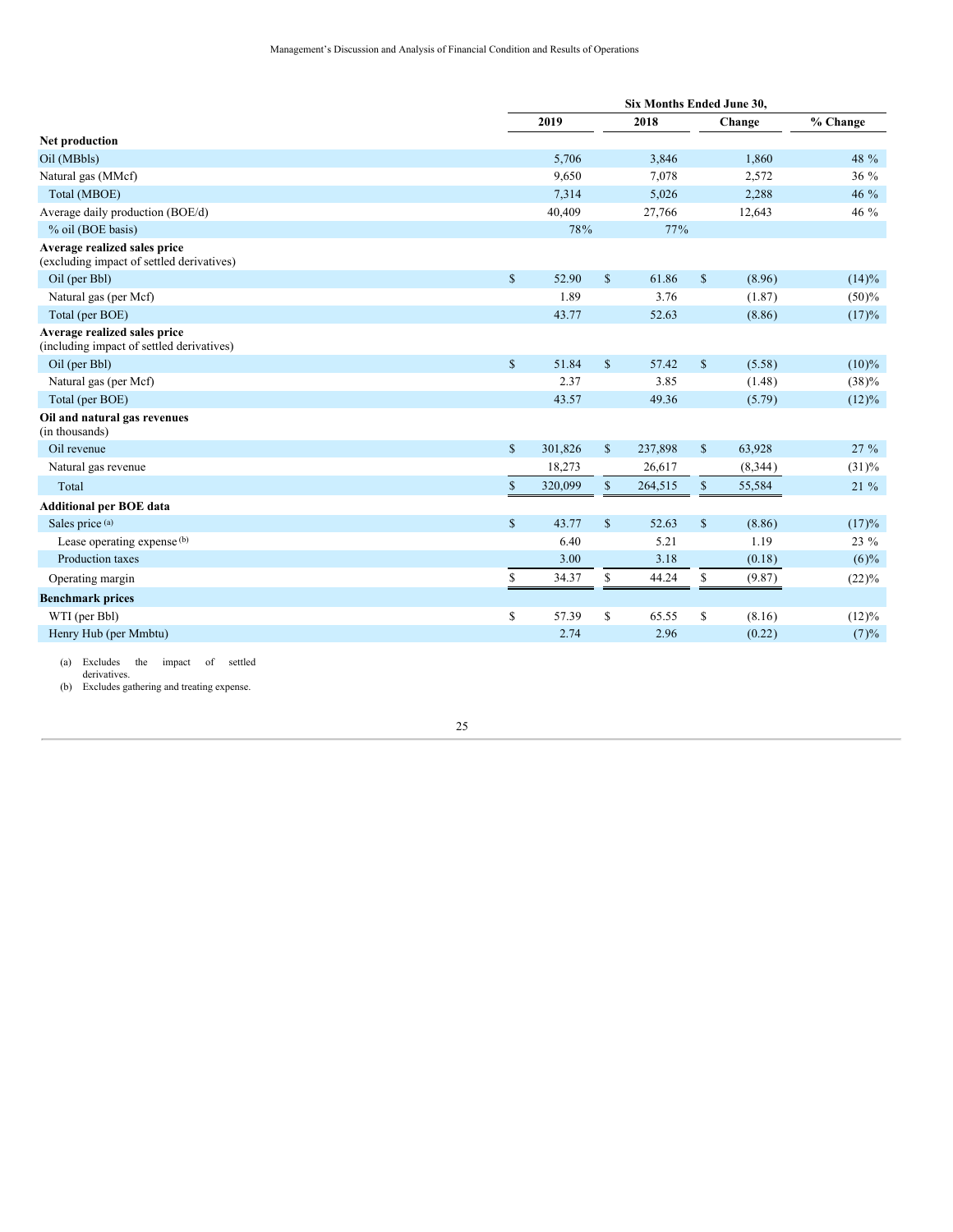#### **Revenues**

The following tables are intended to reconcile the change in oil, natural gas and total revenue for the respective periods presented by reflecting the effect of changes in volume and in the underlying commodity prices.

| (in thousands)                                    | Oil |          | <b>Natural Gas</b> | Total |           |  |
|---------------------------------------------------|-----|----------|--------------------|-------|-----------|--|
| Revenues for the three months ended June 30, 2018 |     | 122,613  | 14.462             |       | 137,075   |  |
| Volume increase (decrease)                        |     | 52,425   | 4.494              |       | 56,919    |  |
| Price increase (decrease)                         |     | (14.310) | (12.632)           |       | (26, 942) |  |
| Net increase (decrease)                           |     | 38.115   | (8, 138)           |       | 29,977    |  |
| Revenues for the three months ended June 30, 2019 |     | 160,728  | 6.324              |       | 167,052   |  |

| (in thousands)                                  | Oil       | <b>Natural Gas</b> | Total     |
|-------------------------------------------------|-----------|--------------------|-----------|
| Revenues for the six months ended June 30, 2018 | 237,898   | 26.617             | 264,515   |
| Volume increase (decrease)                      | 115,060   | 9.671              | 124,731   |
| Price increase (decrease)                       | (51, 132) | (18.015)           | (69, 147) |
| Net increase (decrease)                         | 63.928    | (8.344)            | 55,584    |
| Revenues for the six months ended June 30, 2019 | 301,826   | 18.273             | 320,099   |

## *Commodity prices*

The prices for oil and natural gas remain extremely volatile and sometimes experience large fluctuations as a result of relatively small changes in supply, weather conditions, economic conditions and actions by the Organization of Petroleum Exporting Countries and other countries and government actions. Prices of oil and natural gas will affect the following aspects of our business:

- our revenues, cash flows and
	- earnings;
- the amount of oil and natural gas that we are economically able to produce;
- our ability to attract capital to finance our operations and cost of the capital;
- the amount we are allowed to borrow under our Credit Facility; and
- the value of our oil and natural gas properties.

#### *Oil revenue*

For the three months ended June 30, 2019, oil revenues of \$160.7 million increased \$38.1 million, or 31%, compared to revenues of \$122.6 million for the same period of 2018. The increase was primarily attributable to a43% increase in production from our acquisition and development efforts, offset by an8% decrease in the average realized sales price, which fell to \$56.44 per Bbl from \$61.46 per Bbl.

For the six months ended June 30, 2019, oil revenues of \$301.8 million increased \$63.9 million, or 27%, compared to revenues of \$237.9 million for the same period of 2018. The increase was primarily attributable to a48% increase in production from our acquisition and development efforts, offset by a14% decrease in the average realized sales price, which fell to \$52.90 per Bbl from \$61.86 per Bbl.

#### *Natural gas revenue (including NGLs)*

For the three months ended June 30, 2019, natural gas revenues of \$6.3 million decreased \$8.1 million, or 56%, compared to \$14.5 million for the same period of 2018. The decrease was primarily attributable to a67% decrease in the average realized sales price, which fell to\$1.26 per Mcf from \$3.77 per Mcf. The decrease in realized natural gas pricing was partially offset by a 31% increase in natural gas volumes.

For the six months ended June 30, 2019, natural gas revenues of \$18.3 million decreased \$8.3 million, or 31%, compared to \$26.6 million for the same period of 2018. The decrease was primarily attributable to a50% decrease in the average realized sales price, which fell to\$1.89 per Mcf from \$3.76 per Mcf. The decrease in realized natural gas pricing was partially offset by a 36% increase in natural gas volumes.

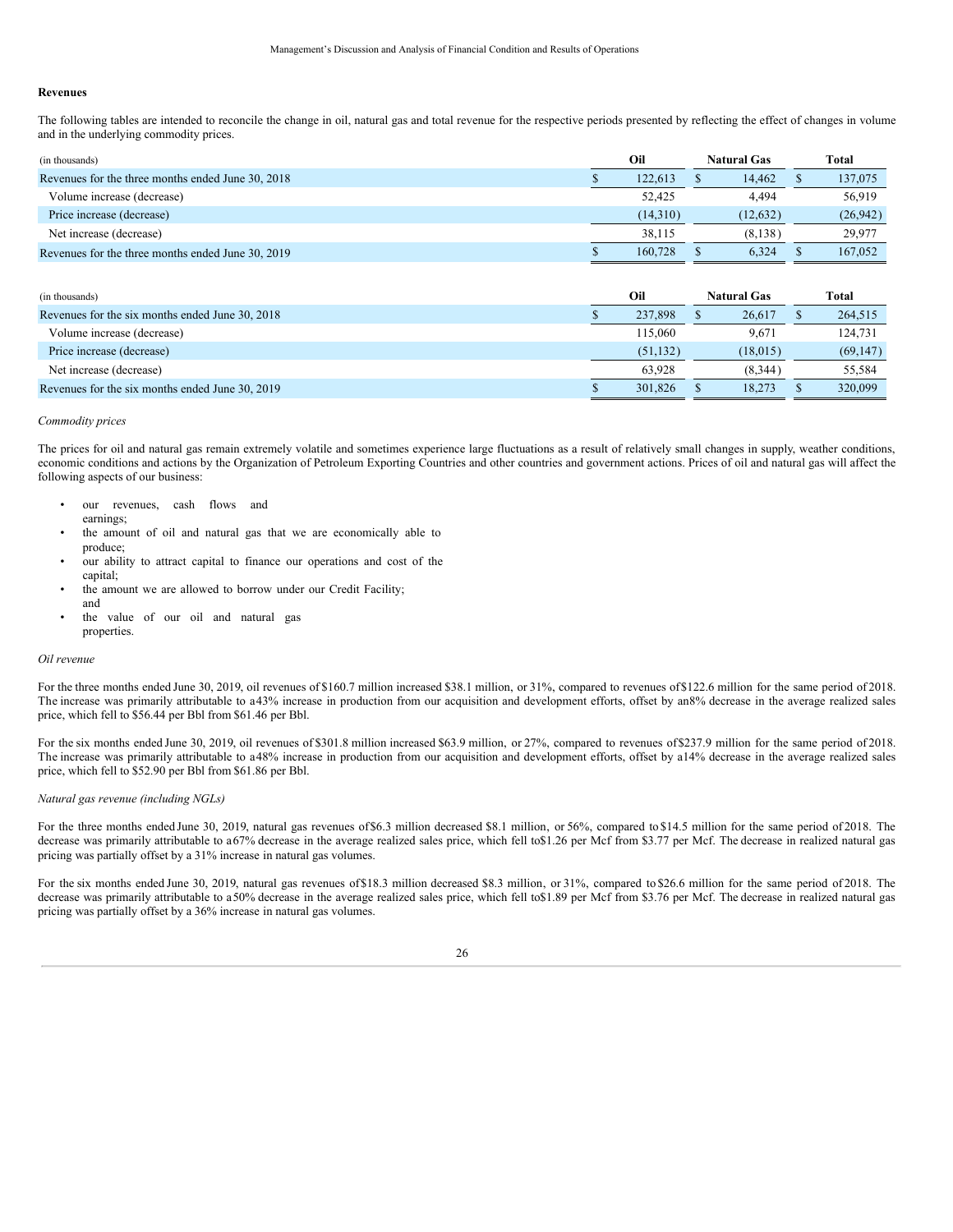## **Operating Expenses**

|                                          |        |       |        |       | Three Months Ended June 30. |         |                   |               |
|------------------------------------------|--------|-------|--------|-------|-----------------------------|---------|-------------------|---------------|
|                                          |        | Per   |        | Per   | <b>Total Change</b>         |         | <b>BOE Change</b> |               |
| (in thousands, except per unit amounts)  | 2019   | BOE   | 2018   | BOE   |                             | $\%$    |                   | $\frac{0}{0}$ |
| Lease operating expenses                 | 22,776 | 6.18  | 13.141 | 4.99  | 9,635                       | 73 %    | 1.19              | $24\%$        |
| Production taxes                         | 11.131 | 3.02  | 7,539  | 2.86  | 3,592                       | 48 %    | 0.16              | $6\%$         |
| Depreciation, depletion and amortization | 62.921 | 17.07 | 38.733 | 14.70 | 24,188                      | $62 \%$ | 2.37              | $16\%$        |
| General and administrative               | 10.564 | 2.87  | 8.289  | 3.15  | 2.275                       | $27 \%$ | (0.28)            | (9)%          |
| Accretion expense                        | 216    | 0.06  | 206    | 0.08  | 10                          | $5\%$   | (0.02)            | $(25)\%$      |
| Other operating expense                  | 935    | 0.25  | .767   | 0.67  | (832)                       | (47)%   | (0.42)            | (63)%         |

|                                          |         |            |        |            | Six Months Ended June 30, |                     |                   |               |
|------------------------------------------|---------|------------|--------|------------|---------------------------|---------------------|-------------------|---------------|
|                                          |         | Per        |        | Per        |                           | <b>Total Change</b> | <b>BOE Change</b> |               |
| (in thousands, except per unit amounts)  | 2019    | <b>BOE</b> | 2018   | <b>BOE</b> |                           | $\frac{6}{9}$       |                   | $\frac{0}{0}$ |
| Lease operating expenses                 | 46,843  | 6.40       | 26,179 | 5.21       | 20.664                    | 79 %                | 1.19              | $23 \%$       |
| Production taxes                         | 21,944  | 3.00       | 16.002 | 3.18       | 5,942                     | $37\%$              | (0.18)            | $(6)\%$       |
| Depreciation, depletion and amortization | 122,688 | 16.77      | 74,151 | 14.75      | 48,537                    | $65\%$              | 2.02              | $14\%$        |
| General and administrative               | 22,317  | 3.05       | 17.057 | 3.39       | 5,260                     | $31\%$              | (0.34)            | $(10)\%$      |
| Settled share-based awards               | 3,024   | 0.41       |        |            | 3,024                     | $100 \%$            | 0.41              | $100 \%$      |
| Accretion expense                        | 457     | 0.06       | 424    | 0.08       | 33                        | $8\%$               | (0.02)            | $(25)\%$      |
| Other operating expense                  | 1,092   | 0.15       | 2,315  | 0.46       | (1,223)                   | (53)%               | (0.31)            | (67)%         |

*Lease operating expenses ("LOE").* These are daily costs incurred to extract oil and natural gas and maintain our producing properties. Such costs also include maintenance, repairs, salt water disposal, insurance and workover expenses related to our oil and natural gas properties.

LOE for the three months endedJune 30, 2019 increased to \$22.8 million compared to \$13.1 million for the same period of 2018. The increase in LOE primarily related to a higher well count due to our successful drilling activity and a net increase in wells from acquisitions and divestitures. We had 798 gross working interest wells as of June 30, 2019 as compared to 563 gross working interest wells as of the same period of2018. Additionally, workover expense increased \$2.4 million between periods as a result of the increased well count and higher workover activity.

LOE on a per unit basis increased when comparing the second quarter of 2019 to the same period in2018. LOE per BOE increased to \$6.18 for the second quarter of 2019, which represents an increase of \$1.19 per BOE from the second quarter of 2018. This rate increase was primarily related to increased workover activity and the acquisition of certain assets with higher historical operating costs.

LOE for the six months ended June 30, 2019 increased to \$46.8 million compared to \$26.2 million for the same period of 2018. The increase in LOE primarily related to our higher well count discussed above. Additionally, workover activity increased \$4.4 million between periods.

For the six months ended June 30, 2019, LOE on a per unit basis increased to \$6.40 per BOE compared to \$5.21 per BOE for the same period of 2018 primarily due to increased workover activity and the acquisition of certain assets with higher historical operating costs.

*Production taxes.* Production taxes include severance and ad valorem taxes. In general, production taxes are directly related to commodity price changes; however, severance taxes are based upon current year commodity prices, whereas ad valorem taxes are based upon prior year commodity prices. Severance taxes are paid on produced oil and natural gas based on a percentage of revenues from products sold at fixed rates established by federal, state or local taxing authorities. Where available, we benefit from tax credits and exemptions in our various taxing jurisdictions. In the counties where our production is located, we are also subject to ad valorem taxes, which are generally based on the taxing jurisdictions' valuation of our oil and gas properties.

Production taxes for the three months ended June 30, 2019 increased 48% to \$11.1 million compared to \$7.5 million for the same period of 2018. On a per BOE basis, production taxes for the three months ended June 30, 2019 increased by 6% compared to the same period of2018. The increase in production taxes is partially due to higher severance taxes as a result of higher revenues. Severance taxes as a percentage of total revenue were consistent across the comparable periods at approximately 5%. Additionally, ad valorem taxes increased \$2.4 million over the comparative periods due to a higher valuation of our oil and gas properties by the taxing jurisdictions resulting from an increased number of producing wells in the current period, as a result of our horizontal drilling program and acquisition efforts.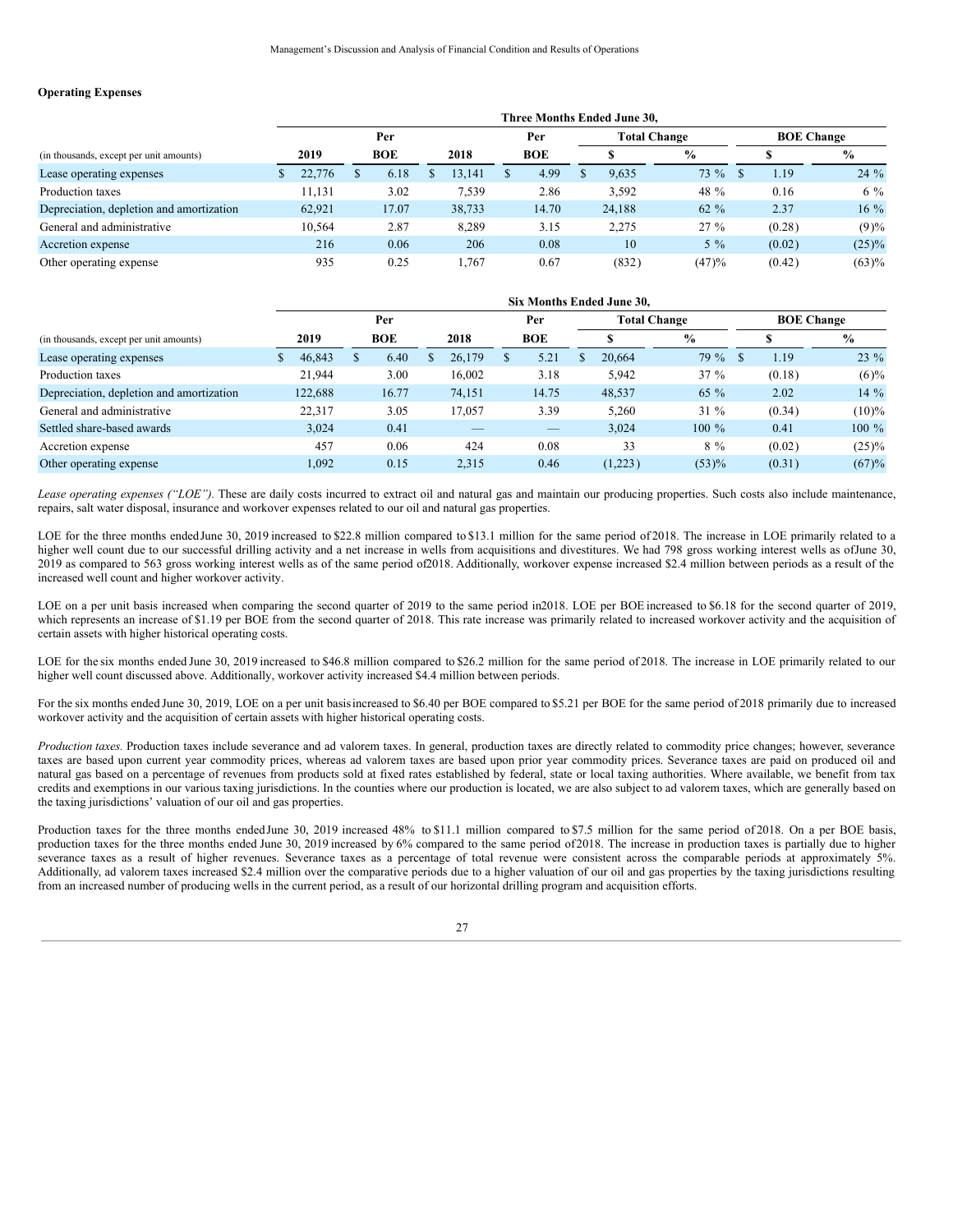Production taxes for the six months ended June 30, 2019 increased 37% to \$21.9 million compared to \$16.0 million for the same period of 2018. On a per BOE basis, production taxes for the three months ended June 30, 2019 decreased by 6% compared to the same period of2018. The increase in production taxes is partially due to higher severance taxes as a result of higher revenues. Severance taxes as a percentage of total revenue were relatively unchanged across the comparable periods at approximately 5%. Additionally, ad valorem taxes increased \$3.6 million over the comparative periods due to a higher valuation of our oil and gas properties by the taxing jurisdictions resulting from an increased number of producing wells in the current period, as a result of our horizontal drilling program and acquisition efforts.

*Depreciation, depletion and amortization ("DD&A").* Under the full cost accounting method, we capitalize costs within a cost center and then systematically expense those costs on a units-of-production basis based on proved oil and natural gas reserve quantities. We calculate depletion on the following types of costs: (i) all capitalized costs, other than the cost of investments in unevaluated properties, less accumulated amortization; (ii) the estimated future expenditures to be incurred in developing proved reserves; and (iii) the estimated dismantlement and abandonment costs, net of estimated salvage values.

DD&A rates fluctuate as a result of changes in finding and development costs, acquisitions, impairments, and changes in proved reserves. For the three months endedJune 30, 2019, DD&A expense was \$62.9 million compared to \$38.7 million for the same period of 2018. The additional DD&A was related to a 40% increase in production volumes combined with higher DD&A rates between the periods, which resulted in \$9.3 million and \$15.5 million, respectively, of incremental DD&A expense being incurred during the second quarter of 2019.

For the three months ended June 30, 2019, DD&A on a per unit basis increased to \$17.07 per BOE compared to \$14.70 per BOE for the same period of 2018. The primary factors contributing to the increased DD&A rate were higher drilling and completion costs for new wells placed on production over the past 12 months, higher estimated future development costs for PUD locations added, and the cost of our recent acquisitions relative to our historical rate. Additionally, the rate increase can be partially attributed to recent dispositions with a lower relative cost per BOE.

For the six months ended June 30, 2019, DD&A expense was \$122.7 million compared to \$74.2 million for the same period of 2018. The additional DD&A was related to a 46% increase in production volumes combined with higher DD&A rates between the periods, which resulted in \$33.7 million and \$15.4 million, respectively, of incremental DD&A expense being incurred during the six months ended June 30, 2019.

On a per unit basis DD&A increased to \$16.77 per BOE compared to \$14.75 per BOE for the same period of 2018. As discussed above, the increased DD&A rate is a function of recent drilling and completion costs incurred over the past 12 months, higher estimated future development cost for PUD locations, and the cost of our recent acquisitions relative to our historical rate. Additionally, the rate increase can be partially attributed to recent dispositions with a lower relative cost per BOE.

*General and administrative, net of amounts capitalized ("G&A").* G&A for the three months ended June 30, 2019 increased to \$10.6 million compared to \$8.3 million for the same period of 2018. The increase is primarily attributable to a rise in personnel costs resulting from the growth in our operating activities. On a per unit basis, G&Adecreased 9% to \$2.87 per BOE for the three months endedJune 30, 2019 compared to \$3.15 per BOE for the same period in 2018. G&A expenses for the periods indicated include the following (in thousands):

|                                                   | Three Months Ended June 30, |  |       |  |                 |          |  |  |  |  |
|---------------------------------------------------|-----------------------------|--|-------|--|-----------------|----------|--|--|--|--|
|                                                   | 2019                        |  | 2018  |  | <b>S</b> Change | % Change |  |  |  |  |
| G&A                                               | 9,736                       |  | 7,186 |  | 2,550           | 35%      |  |  |  |  |
| Share-based compensation                          | 1.687                       |  | 1.587 |  | 100             | $6\%$    |  |  |  |  |
| Fair value adjustments of cash-settled RSU awards | (859)                       |  | (484) |  | (375)           | 77%      |  |  |  |  |
| Total G&A expenses                                | 10.564                      |  | 8.289 |  | 2.275           | 27%      |  |  |  |  |

G&A for the six months ended June 30, 2019 increased to \$22.3 million compared to \$17.1 million for the same period of 2018. The increase is primarily attributable to a rise in personnel costs resulting from the growth in our operating activities. On a per unit basis, G&A decreased 10% to \$3.05 per BOE for the six months ended June 30, 2019 compared to \$3.39 per BOE for the same period in 2018. G&A expenses for the periods indicated include the following (in thousands):

|                                                   | Six Months Ended June 30, |  |        |  |                 |            |  |  |  |  |
|---------------------------------------------------|---------------------------|--|--------|--|-----------------|------------|--|--|--|--|
|                                                   | 2019                      |  | 2018   |  | <b>S</b> Change | $%$ Change |  |  |  |  |
| G&A                                               | 18,100                    |  | 13,858 |  | 4,242           | 31%        |  |  |  |  |
| Share-based compensation                          | 3,187                     |  | 2,692  |  | 495             | 18%        |  |  |  |  |
| Fair value adjustments of cash-settled RSU awards | 1.030                     |  | 507    |  | 523             | $103\%$    |  |  |  |  |
| <b>Total G&amp;A expenses</b>                     | 22.317                    |  | 17.057 |  | 5,260           | 31%        |  |  |  |  |

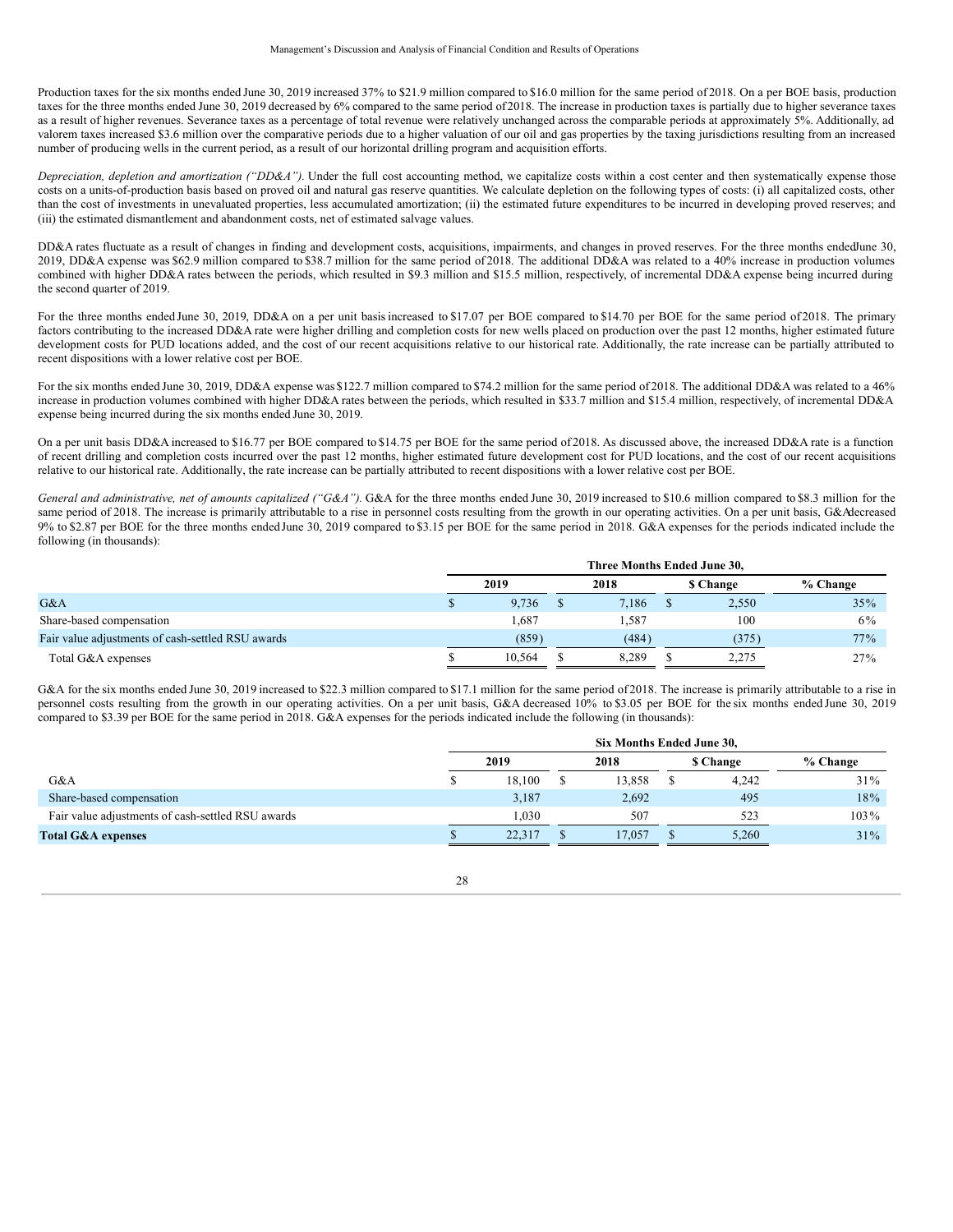*Settled share-based awards.* During the first quarter of 2019, the Company settled certain of the outstanding share-based award agreements of two former officers of the Company, resulting in the \$3.0 million recorded on the consolidated statements of operations as settled share-based awards.

### **Other Income and Expenses and Preferred Stock Dividends**

|                                              |   | Three Months Ended June 30, |   |          |          |           |                 |  |  |  |  |  |
|----------------------------------------------|---|-----------------------------|---|----------|----------|-----------|-----------------|--|--|--|--|--|
| (in thousands)                               |   | 2019                        |   | 2018     |          | \$ Change | $%$ Change      |  |  |  |  |  |
| Interest expense                             |   | 19,478                      |   | 12,644   | <b>S</b> | 6,834     | 54 %            |  |  |  |  |  |
| Capitalized interest                         |   | (18, 737)                   |   | (12,050) |          | (6,687)   | 55 %            |  |  |  |  |  |
| Interest expense, net of capitalized amounts |   | 741                         |   | 594      |          | 147       | $25\%$          |  |  |  |  |  |
| (Gain) loss on derivative contracts          |   | (14,036)                    |   | 16,554   |          | (30, 590) | $(185)\%$       |  |  |  |  |  |
| Other income                                 |   | (67)                        |   | (703)    |          | 636       | (90)%           |  |  |  |  |  |
| Total other (income) expense                 |   | (13,362)                    |   | 16,445   |          | (29, 807) | (181)%          |  |  |  |  |  |
|                                              |   |                             |   |          |          |           |                 |  |  |  |  |  |
| Income tax (benefit) expense                 | S | 16.691                      | S | 481      | S        | 16,210    | 3,370 %         |  |  |  |  |  |
| Preferred stock dividends                    |   | (1,823)                     |   | (1,824)  |          |           | $- \frac{9}{6}$ |  |  |  |  |  |

|                                              | <b>Six Months Ended June 30.</b> |           |   |          |               |           |                 |  |  |  |
|----------------------------------------------|----------------------------------|-----------|---|----------|---------------|-----------|-----------------|--|--|--|
| (in thousands)                               |                                  | 2019      |   | 2018     |               | \$ Change | % Change        |  |  |  |
| Interest expense                             |                                  | 40,059    | S | 23,171   | <sup>S</sup>  | 16,888    | 73 %            |  |  |  |
| Capitalized interest                         |                                  | (38, 580) |   | (22,118) |               | (16, 462) | 74 %            |  |  |  |
| Interest expense, net of capitalized amounts |                                  | 1,479     |   | 1,053    |               | 426       | 40 $%$          |  |  |  |
| (Gain) loss on derivative contracts          |                                  | 53,224    |   | 21,036   |               | 32,188    | $153\%$         |  |  |  |
| Other income                                 |                                  | (148)     |   | (914)    |               | 766       | $(84)\%$        |  |  |  |
| Total other (income) expense                 |                                  | 54,555    |   | 21.175   |               | 33,380    | 158 %           |  |  |  |
|                                              |                                  |           |   |          |               |           |                 |  |  |  |
| Income tax (benefit) expense                 | \$                               | 11,542    | S | 976      | <sup>\$</sup> | 10,566    | 1,083 %         |  |  |  |
| Preferred stock dividends                    |                                  | (3,647)   |   | (3,647)  |               |           | $- \frac{9}{6}$ |  |  |  |

*Interest expense, net of capitalized amounts.* We finance a portion of our capital expenditures, acquisitions and working capital requirements with borrowings under our Credit Facility or with term debt. We incur interest expense that is affected by both fluctuations in interest rates and our financing decisions. We reflect interest paid to our lender in interest expense, net of capitalized amounts. In addition, we include the amortization of deferred financing costs (including origination and amendment fees), commitment fees and annual agency fees in interest expense. Interest expense, net of capitalized amounts, incurred during the three months ended June 30, 2019 increased \$0.1 million to \$0.7 million compared to \$0.6 million for the same period of 2018. Interest expense, net of capitalized amounts, incurred during thesix months ended June 30, 2019 increased \$0.4 million to \$1.5 million compared to \$1.1 million for the same period of 2018.

*Gain (loss) on derivative instruments.* We utilize commodity derivative financial instruments to reduce our exposure to fluctuations in commodity prices. This amount represents the (i) gain (loss) related to fair value adjustments on our open derivative contracts and (ii) gains (losses) on settlements of derivative contracts for positions that have settled within the period. The net gain (loss) on derivative instruments for the periods indicated includes the following (in thousands):

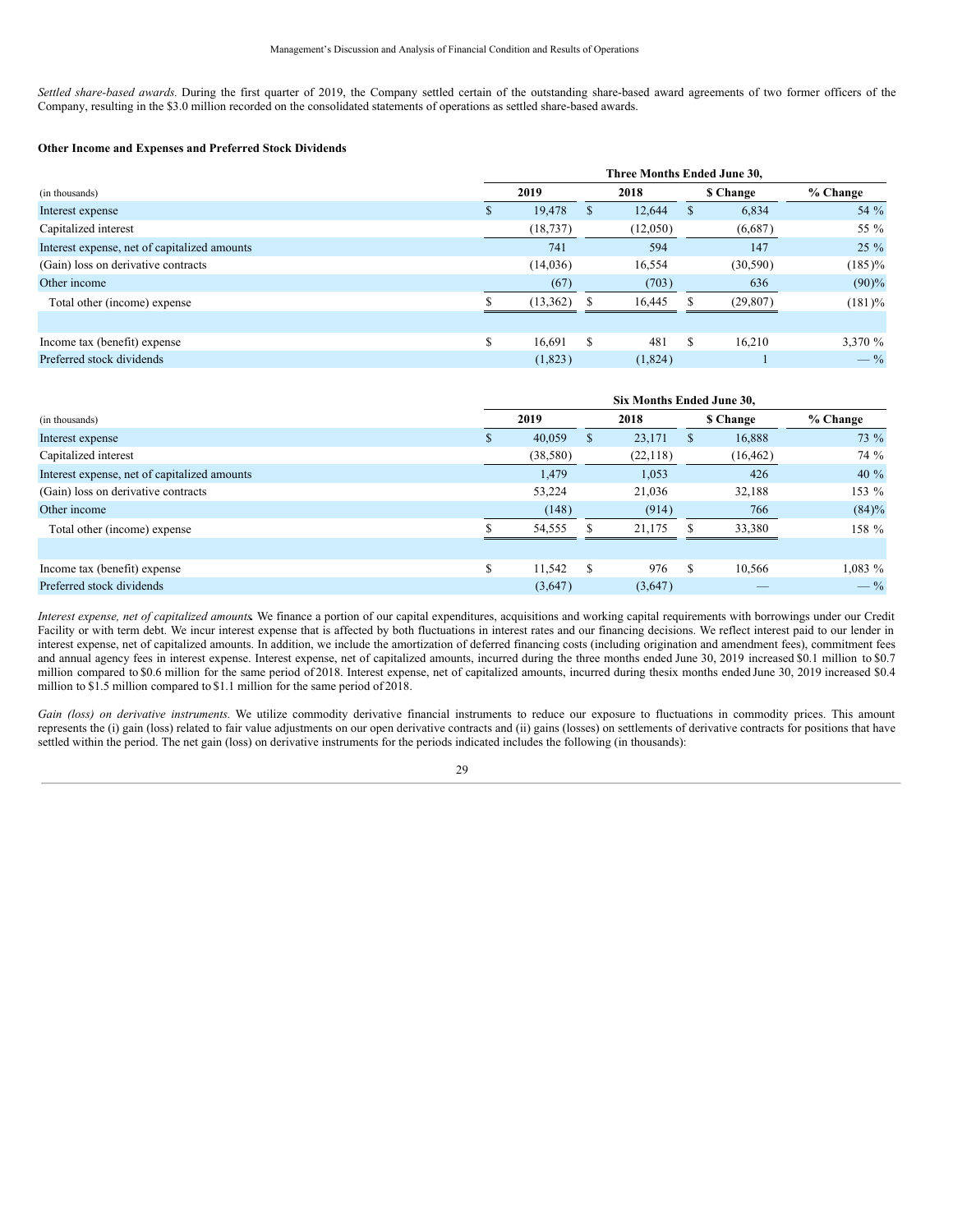|                                              |   | Three Months Ended June 30, |  |           | Six Months Ended June 30, |  |          |
|----------------------------------------------|---|-----------------------------|--|-----------|---------------------------|--|----------|
|                                              |   | 2019                        |  | 2018      | 2019                      |  | 2018     |
| Oil derivatives                              |   |                             |  |           |                           |  |          |
| Net gain (loss) on settlements               | S | $(4,461)$ \$                |  | (8, 131)  | \$<br>$(6,003)$ \$        |  | (17,049) |
| Net gain (loss) on fair value adjustments    |   | 13,310                      |  | (8,311)   | (53, 517)                 |  | (4,243)  |
| Total gain (loss) on oil derivatives         |   | 8,849                       |  | (16, 442) | (59, 520)                 |  | (21,292) |
| Natural gas derivatives                      |   |                             |  |           |                           |  |          |
| Net gain (loss) on settlements               |   | 3,304                       |  | 151       | 4,556                     |  | 607      |
| Net gain (loss) on fair value adjustments    |   | (1,430)                     |  | (263)     | (1,573)                   |  | (351)    |
| Total gain (loss) on natural gas derivatives |   | 1,874                       |  | (112)     | 2,983                     |  | 256      |
| Contingent consideration arrangement         |   |                             |  |           |                           |  |          |
| Net gain (loss) on fair value adjustments    |   | 3,313                       |  |           | 3,313                     |  |          |
| Total gain (loss) on derivatives             |   | 14,036                      |  | (16, 554) | (53, 224)                 |  | (21,036) |

See Notes 6 and 7 in the Footnotes to the Financial Statements for additional information on the Company's derivative contracts and disclosures related to derivative instruments.

*Income tax expense*. We use the asset and liability method of accounting for income taxes, under which deferred tax assets and liabilities are recognized for the future tax consequences of (1) temporary differences between the financial statement carrying amounts and the tax bases of existing assets and liabilities and (2) operating loss and tax credit carryforwards. Deferred income tax assets and liabilities are based on enacted tax rates applicable to the future period when those temporary differences are expected to be recovered or settled. The effect of a change in tax rates on deferred tax assets and liabilities is recognized in income in the period the rate change is enacted. When appropriate, based on our analysis, we record a valuation allowance for deferred tax assets when it is more likely than not that the deferred tax assets will not be realized.

The Company had income tax expense of \$16.7 million for the three months endedJune 30, 2019, compared to income tax expense of \$0.5 million for the same period of 2018. The Company had income tax expense of \$11.5 million for the six months ended June 30, 2019, compared to income tax expense of \$1.0 million for the same period of 2018. The change in income tax is primarily related to the change in our tax position in the current period, for which there is no longer a cumulative three year loss trend and booking of a valuation allowance for deferred tax benefits as compared to the prior period. See Note 8 in the Footnotes to the Financial Statements for additional information on income tax.

*Preferred Stock dividends.* Preferred Stock dividends of \$1.8 million and \$3.6 million for the three and six months ended June 30, 2019, respectively, were consistent with dividends for the same periods of 2018. Dividends reflect a 10% dividend yield. On July 18, 2019, we redeemed all outstanding shares of the Preferred Stock, after which, the Preferred Stock were no longer deemed outstanding and dividends on the Preferred Stock ceased to accrue. See Note 9 in the Footnotes to the Financial Statements for additional information.

## **Liquidity and Capital Resources**

Historically, our primary sources of capital have been cash flows from operations, borrowings from financial institutions, the sale of debt and equity securities, and non-core asset dispositions. Our primary uses of capital have been for the acquisition and development of oil and natural gas properties, in addition to refinancing of debt instruments. We continue to evaluate other sources of capital to complement our cash flow from operations and as we pursue our long-term growth plans.

As of June 30, 2019, we had \$105 million principal outstanding on our Credit Facility, which had a borrowing base of\$1.1 billion with an elected commitment of \$850 million. At period ended June 30, 2019 and at year endedDecember 31, 2018, we held cash and cash equivalents of\$16.1 million.

|                                                     | Six Months Ended June 30, |  |            |  |  |  |  |  |
|-----------------------------------------------------|---------------------------|--|------------|--|--|--|--|--|
| (in thousands)                                      | 2019                      |  | 2018       |  |  |  |  |  |
| Net cash provided by operating activities           | 225,046                   |  | 199,979    |  |  |  |  |  |
| Net cash used in investing activities               | (124, 504)                |  | (368, 285) |  |  |  |  |  |
| Net cash provided by (used in) financing activities | (100, 541)                |  | 649,457    |  |  |  |  |  |
| Net change in cash and cash equivalents             |                           |  | 481.151    |  |  |  |  |  |

*Operating activities.* For the six months ended June 30, 2019, net cash provided by operating activities was\$225.0 million compared to net cash provided by operating activities of \$200.0 million for the same period in 2018. The change was predominantly attributable to the following: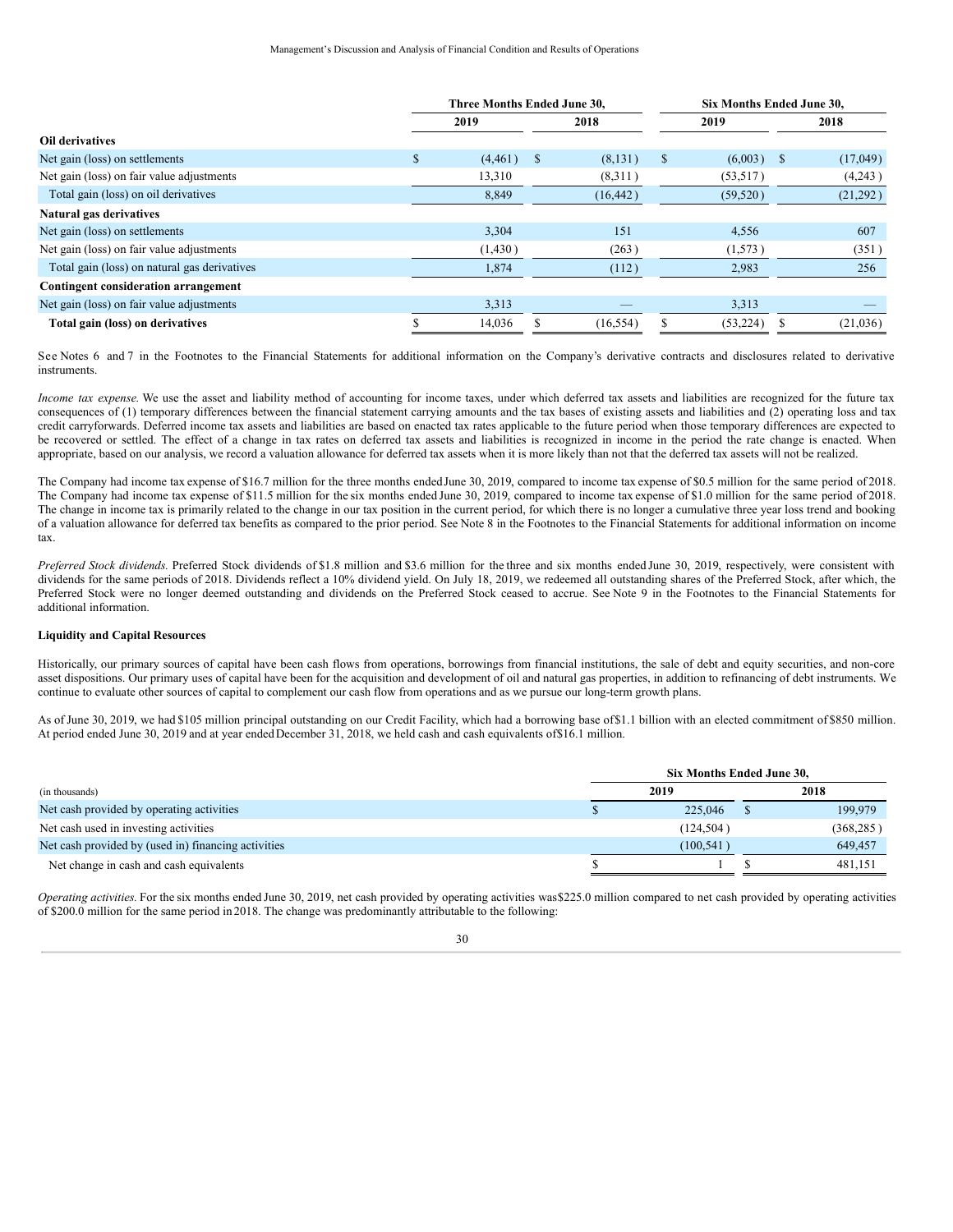- An increase in revenues from an increase in production volumes, offset by a decrease in realized pricing,
- Changes related to the timing of working capital payments and receipts.

and

Production, realized prices, and operating expenses are discussed in Results of Operations. SeeNotes 6 and 7 in the Footnotes to the Financial Statements for a reconciliation of the components of the Company's derivative contracts and disclosures related to derivative instruments including their composition and valuation.

*Investing activities*. For the six months ended June 30, 2019, net cash used in investing activities was \$124.5 million compared to \$368.3 million for the same period in 2018. The change was predominantly attributable to the following:

- A \$33.5 million net increase in operational capital expenditures including seismic, leasehold, and other, due to increased activity and additional net wells drilled.
- Acquisitions and divestiture activity, resulting in an increase to net cash provided of\$304.8 million, primarily provided by our Ranger Asset Divestiture completed in June 2019.

Our investing activities, on a cash basis, include the following for the periods indicated (in thousands):

|                                              | Six Months Ended June 30, |            |      |         |   |            |
|----------------------------------------------|---------------------------|------------|------|---------|---|------------|
|                                              | 2019                      |            | 2018 |         |   | \$ Change  |
| Operational expenditures                     |                           | 298,348    | S.   | 257,331 | S | 41,017     |
| Seismic, leasehold and other                 |                           | 3,947      |      | 11,461  |   | (7,514)    |
| Capitalized general and administrative costs |                           | 16,584     |      | 9,576   |   | 7,008      |
| Capitalized interest                         |                           | 40,551     |      | 20,002  |   | 20,549     |
| Total capital expenditures <sup>(a)</sup>    |                           | 359,430    |      | 298,370 |   | 61,060     |
| Acquisitions                                 |                           | 39,370     |      | 45,392  |   | (6,022)    |
| Acquisition deposits                         |                           |            |      | 27,600  |   | (27,600)   |
| Proceeds from sale of assets                 |                           | (274, 296) |      | (3,077) |   | (271, 219) |
| Total investing activities                   |                           | 124,504    |      | 368,285 |   | (243, 781) |

(a) On an accrual basis, which is the methodology used for establishing our annual capital budget, operational expenditures for the six months ended June 30, 2019 were \$284.7 million. Inclusive of seismic, leasehold and other, capitalized general and administrative, and capitalized interest costs, total capital expenditures for the six months ended June 30, 2019 were \$346.4 million.

See Note 3 in the Footnotes to the Financial Statements for additional information on acquisitions and dispositions.

*Financing activities.* We finance a portion of our working capital requirements, capital expenditures and acquisitions with borrowings under our Credit Facility, term debt and equity offerings. For the six months ended June 30, 2019, net cash used in financing activities was\$100.5 million compared to net cash provided by financing activities of \$649.5 million for the same period of 2018. The change was predominantly attributable to 2018 financing activity used for funding our Delaware Asset Acquisition completed in the third quarter of 2018.

Net cash provided by financing activities includes the following for the periods indicated (in thousands):

|                                                    | Six Months Ended June 30, |               |  |               |  |            |  |
|----------------------------------------------------|---------------------------|---------------|--|---------------|--|------------|--|
|                                                    |                           | 2019          |  | 2018          |  | \$ Change  |  |
| Net repayments on Credit Facility                  |                           | $(95,000)$ \$ |  | $(25,000)$ \$ |  | (70,000)   |  |
| Issuance of 6.375% senior unsecured notes due 2026 |                           |               |  | 400,000       |  | (400,000)  |  |
| Issuance of common stock                           |                           |               |  | 288,357       |  | (288, 357) |  |
| Payment of preferred stock dividends               |                           | (3,647)       |  | (3,647)       |  |            |  |
| Payment of deferred financing costs                |                           | (31)          |  | (8,664)       |  | 8,633      |  |
| Tax withholdings related to restricted stock units |                           | (1,858)       |  | (1,589)       |  | (269)      |  |
| Other financing activities                         |                           | (5)           |  | _             |  | (5)        |  |
| Net cash provided by financing activities          |                           | (100, 541)    |  | 649,457       |  | (749,998)  |  |

See Notes 5 and 9 in the Footnotes to the Financial Statements for additional information on our debt and equity transactions.

#### **Capital Plan and Year to Date2019 Summary**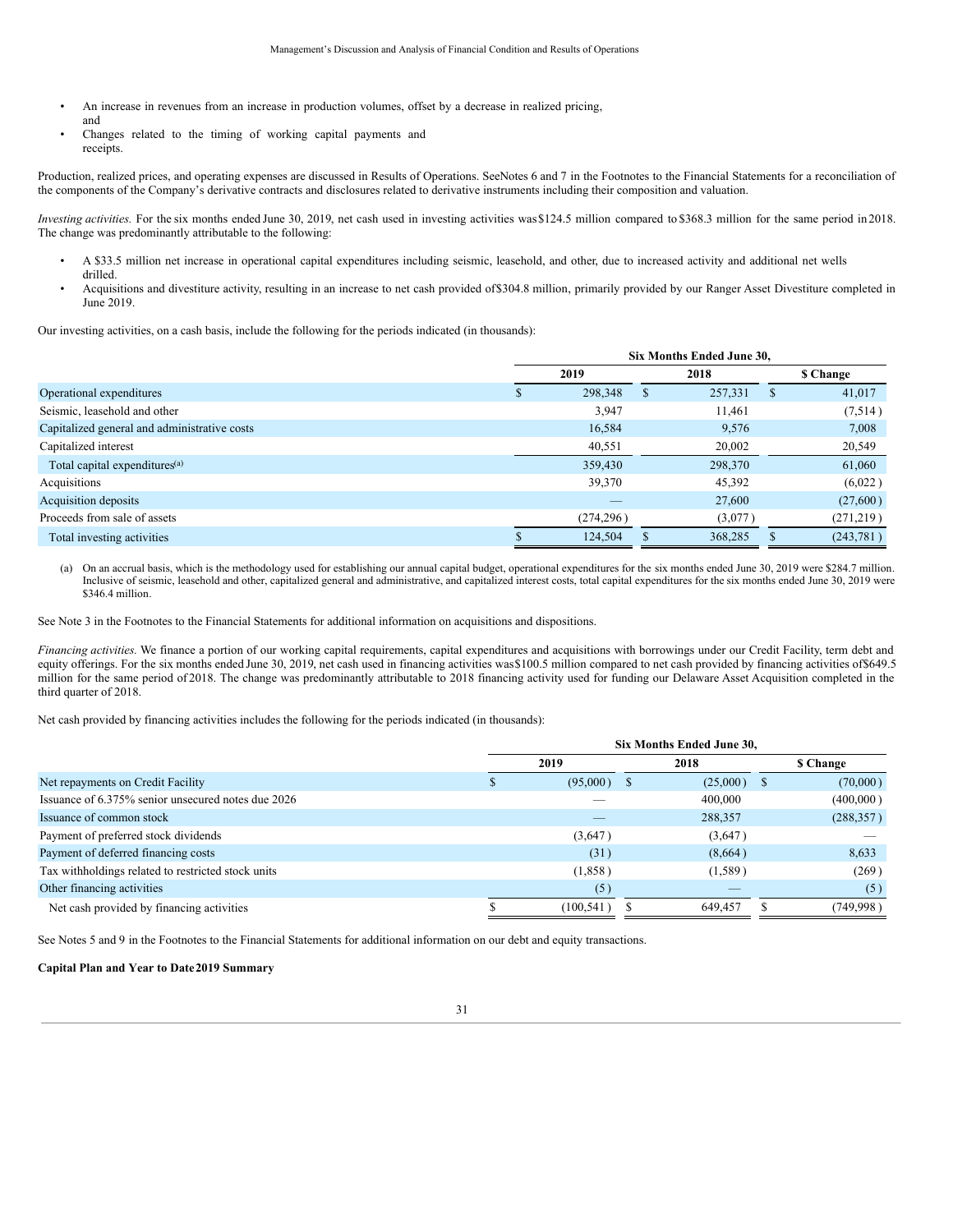Our original operational capital budget for2019 was established in the range of \$500 to \$525 million on an accrual, or GAAP, basis, running an average of five drilling rigs to support larger, and more efficient, multi-well pad development. Of this range, approximately 15% is comprised of infrastructure and facilities capital. In addition to the operational capital expenditures budget, which includes well costs, facilities and infrastructure capital, and surface land purchases, we budgeted an estimated \$100 to \$105 million for capitalized interest and general and administrative expenses. In June 2019, we updated our annual operational capital budget to a range of \$495 to \$520 million, lowering our estimates to reflect realized efficiencies and cost reductions.

Operational capital expenditures, including other items, on an accrual basis were\$288.6 million for the six months ended June 30, 2019. During the six months ended June 30, 2019, we placed 31 gross (27.1 net) horizontal wells on production. As ofJune 30, 2019, we have built a drilled, uncompleted inventory of22 gross (17.6 net) wells to support a transition to larger pad development. In addition to the operational capital expenditures, \$19.1 million of capitalized general and administrative and\$38.6 million of capitalized interest expenses were accrued in the six months ended June 30, 2019.

Our revenues, earnings, liquidity and ability to grow are substantially dependent on the prices we receive for, and our ability to develop our reserves of oil and natural gas. We believe the long-term outlook for our business is favorable due to our resource base, low cost structure, financial strength, risk management, and disciplined investment of capital. We monitor current and expected market conditions, including the commodity price environment, and our liquidity needs and may adjust our capital investment plan accordingly.

## **Contractual Obligations**

We had no material changes in our contractual obligations from amounts listed under "Part II, Item 7. Management's Discussion and Analysis of Financial Condition and Results of Operations—Contractual Obligations" in our Annual Report on Form 10-K for the year ended December 31, 2018.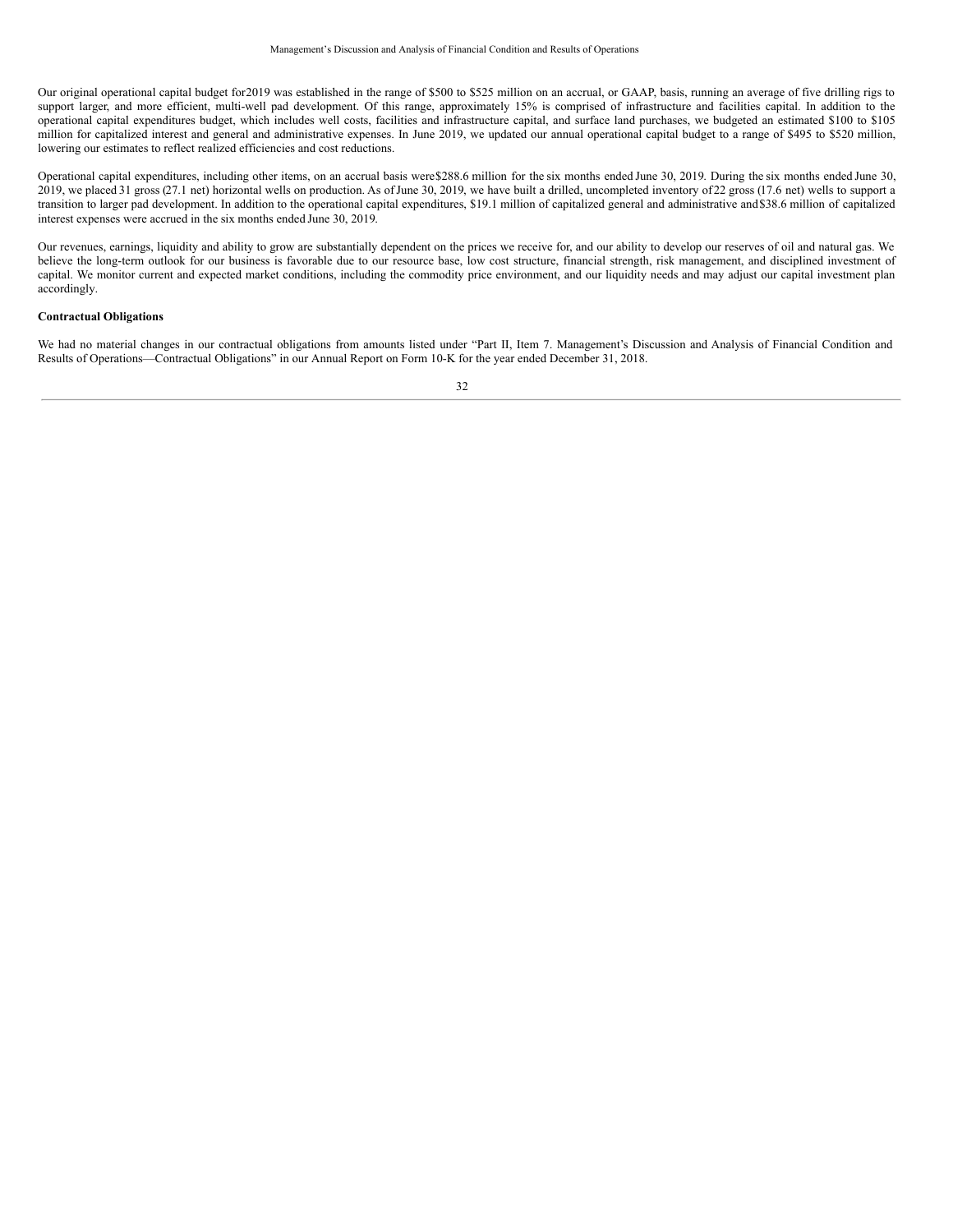#### **Item 3. Quantitative and Qualitative Disclosures about Market Risk**

We are exposed to a variety of market risks including commodity price risk, interest rate risk and counterparty and customer risk. We mitigate these risks through a program of risk management including the use of derivative instruments.

#### *Commodity price risk*

The Company's revenues are derived from the sale of its oil and natural gas production. The prices for oil and natural gas remain volatile and sometimes experience large fluctuations as a result of relatively small changes in supply, weather conditions, economic conditions and government actions. From time to time, the Company enters into derivative financial instruments to manage oil and natural gas price risk, related both to NYMEX benchmark prices and regional basis differentials. The total volumes which we hedge through use of our derivative instruments varies from period to period; however, generally our objective is to hedge approximately 40% to 60% of our anticipated internally forecast production for the next 12 to 24 months, subject to the covenants under our Credit Facility. Our hedge policies and objectives may change significantly with movements in commodities prices or futures prices.

The Company's hedging portfolio as of June 30, 2019, indexed to NYMEX benchmark pricing, covers approximately3,312,000 Bbls and 2,593,000 MMBtu of our expected oil and natural gas production, respectively, for the remainder of 2019. We also have commodity hedging contracts indexed to Midland WTI oil basis differentials relative to Cushing and Waha natural gas basis differentials covering approximately 4,137,500 Bbls and 4,232,000 MMBtu, respectively, of our expected oil and natural gas production for the remainder of 2019. As ofJune 30, 2019, we had outstanding oil and natural gas derivative contracts with a net liability position of\$7.9 million. The following table provides a sensitivity analysis of the projected incremental effect on income (loss) before income taxes of a hypothetical 10% change in NYMEX WTI, Henry Hub, Midland WTI, Waha, and Houston MEH prices on our open commodity derivative instruments as of June 30, 2019 (in thousands):

|                         |  | 10%       | Hypothetical Price Increase of Hypothetical Price Decrease of<br>10% |  |  |
|-------------------------|--|-----------|----------------------------------------------------------------------|--|--|
| Oil derivatives         |  | (22, 486) | 22,162                                                               |  |  |
| Natural gas derivatives |  | 406       | (398)                                                                |  |  |
| Total                   |  | (22,080)  | 21.764                                                               |  |  |

The Company may utilize fixed price swaps, which reduce the Company's exposure to decreases in commodity prices and limit the benefit the Company might otherwise have received from any increases in commodity prices. Swap contracts may also be enhanced by the simultaneous sale of call or put options to effectively increase the effective swap price as a result of the receipt of premiums from the option sales.

The Company may utilize price collars to reduce the risk of changes in oil and natural gas prices. Under these arrangements, no payments are due by either party as long as the applicable market price is above the floor price (purchased put option) and below the ceiling price (sold call option) set in the collar. If the price falls below the floor, the counterparty to the collar pays the difference to the Company, and if the price rises above the ceiling, the counterparty receives the difference from the Company. Additionally, the Company may sell put (or call) options at a price lower than the floor price (or higher than the ceiling price) in conjunction with a collar (three-way collar) and use the proceeds to increase either or both the floor or ceiling prices. In a three-way collar, to the extent that realized prices are below the floor price of the sold put option (or above the ceiling price of the sold call option), the Company's net realized benefit from the three-way collar will be reduced on a dollar-for-dollar basis.

The Company may purchase put and call options, which reduce the Company's exposure to decreases in oil and natural gas prices while allowing realization of the full benefit from any increases in oil and natural gas prices. If the price falls below the floor, the counterparty pays the difference to the Company.

The Company enters into these various agreements from time to time to reduce the effects of volatile oil and natural gas prices and does not enter into derivative transactions for speculative purposes. Presently, none of the Company's derivative positions are designated as hedges for accounting purposes. See Note 6 in the Footnotes to the Financial Statements for a description of the Company's outstanding derivative contracts at June 30, 2019.

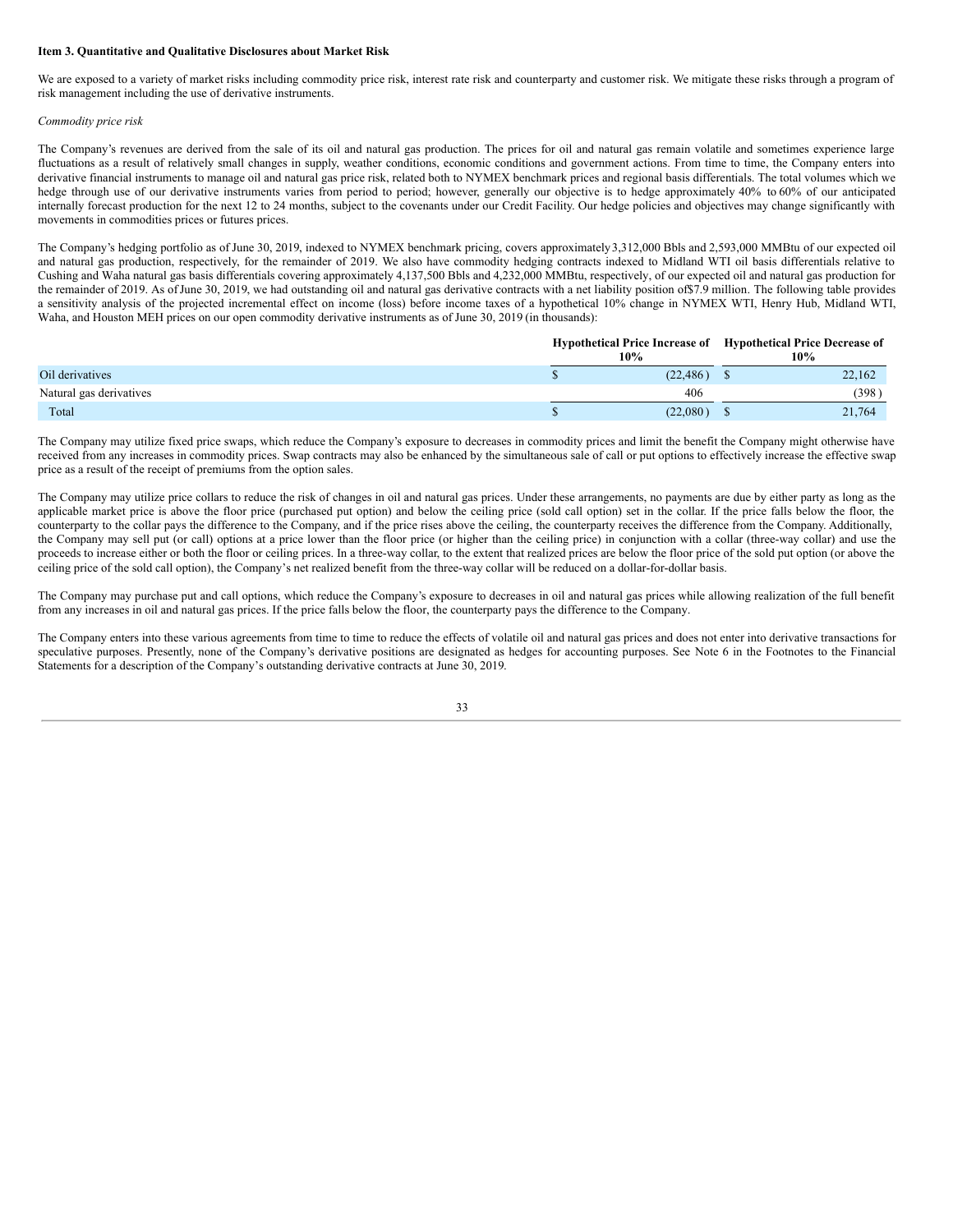#### *Interest rate risk*

The Company is subject to market risk exposure related to changes in interest rates on our indebtedness under our Credit Facility. As ofJune 30, 2019, the Company had \$105.0 million outstanding under the Credit Facility with a weighted average interest rate of3.65%. An increase or decrease of 1.00% in the interest rate would have a corresponding increase or decrease in our annual net income of approximately \$1.1 million, based on the balance outstanding atJune 30, 2019. See Note 5 in the Footnotes to the Financial Statements for more information on the Company's interest rates on its Credit Facility.

#### *Counterparty and customer credit risk*

The Company's principal exposures to credit risk are through receivables from the sale of our oil and natural gas production, joint interest receivables and receivables resulting from derivative financial contracts.

The Company markets its oil and natural gas production to energy marketing companies. We are subject to credit risk due to the concentration of our oil and natural gas receivables with several significant customers. The inability of our significant customers to meet their obligations to us or their insolvency or liquidation may adversely affect our financial results. In order to mitigate potential exposure to credit risk, we may require from time to time for our customers to provide financial security. At June 30, 2019 our total receivables from the sale of our oil and natural gas production were approximately \$67.9 million.

Joint interest receivables arise from billings to entities that own partial interests in the wells we operate. These entities participate in our wells primarily based on their ownership in leases on which we have or intend to drill. We have little ability to control whether these entities will participate in our wells. At June 30, 2019 our joint interest receivables were approximately \$22.3 million.

Our oil and natural gas derivative arrangements expose us to credit risk in the event of nonperformance by counterparties. Most of the counterparties on our derivative instruments currently in place are lenders under our Credit Facility. We are likely to enter into additional derivative instruments with these or other lenders under our Credit Facility, representing institutions with investment grade ratings. We have existing International Swap Dealers Association Master Agreements ("ISDA Agreements") with our derivative counterparties. The terms of the ISDA Agreements provide us and the counterparties with rights of offset upon the occurrence of defined acts of default by either us or a counterparty to a derivative, whereby the party not in default may offset all derivative liabilities owed to the defaulting party against all derivative asset receivables from the defaulting party.

The fair value of our contingent consideration arrangement was determined by a third-party valuation specialist using an option pricing model and includes significant inputs such as forward oil price curves, time to expiration, and implied volatility. See Note 7 in the Footnotes to the Financial Statements for more information on the fair value of the contingent consideration arrangement. The following table provides a sensitivity analysis of the projected incremental effect on income (loss) before income taxes based on a hypothetical 10% change in the underlying forward oil price curve as of June 30, 2019 (in thousands):

|                                      | 10% |       | Hypothetical Price Increase of Hypothetical Price Decrease of<br>$10\%$ |         |  |
|--------------------------------------|-----|-------|-------------------------------------------------------------------------|---------|--|
| Contingent consideration arrangement |     | 8.196 |                                                                         | (6,234) |  |

#### **Item 4. Controls and Procedures**

*Disclosure controls and procedures.* Disclosure controls and procedures include, without limitation, controls and procedures designed to ensure that information required to be disclosed by an issuer in the reports that it files or submits under the Securities Exchange Act of 1934, as amended (the "Exchange Act"), is accumulated and communicated to the issuer's management, including its principal executive and financial officers, or persons performing similar functions, as appropriate to allow timely decisions regarding required disclosure. Our Chief Executive Officer and Chief Financial Officer performed an evaluation of our disclosure controls and procedures (as defined in Rules 13a-15(e) and 15d-15(e) under the Exchange Act). Based on this evaluation, our principal executive and principal financial officers have concluded that the Company's disclosure controls and procedures were effective as of June 30, 2019.

Changes in internal control over financial reporting. There were no changes to our internal control over financial reporting during our last fiscal quarter that have materially affected, or are reasonably likely to materially affect, our internal control over financial reporting.

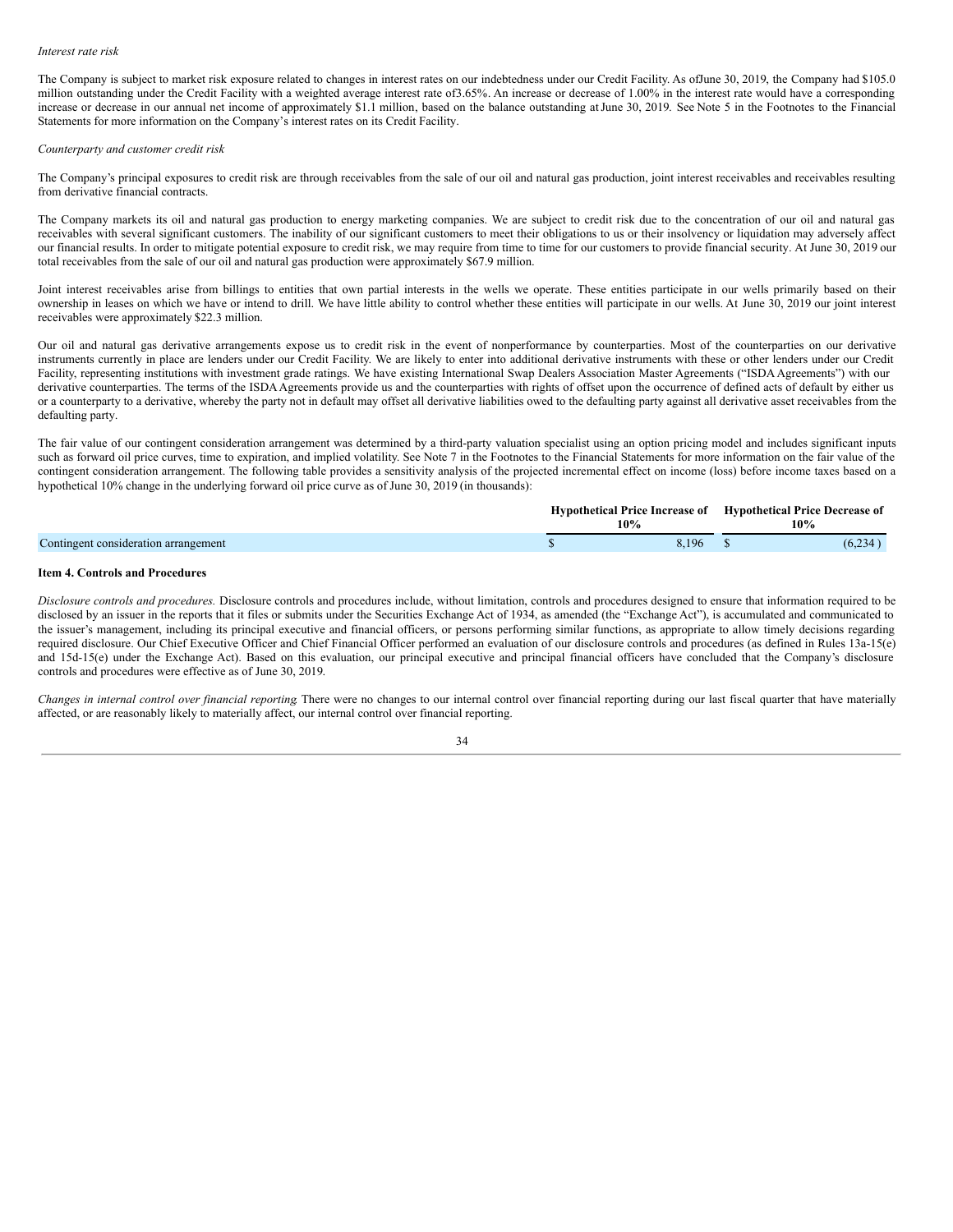#### **Part II. Other Information**

#### **Item 1. Legal Proceedings**

We are a defendant in various legal proceedings and claims, which arise in the ordinary course of our business. We believe the ultimate resolution of any such actions will not have a material effect on our financial position or results of operations.

#### **Item 1A. Risk Factors**

In addition to the other information set forth in this Quarterly Report, you should carefully consider the risk factors and other cautionary statements described under the heading "Item 1A. Risk Factors" included in our 2018 Annual Report on Form 10-K and the risk factors and other cautionary statements contained in our other SEC filings, which could materially affect our business, financial condition or future results. Additional risks and uncertainties not currently known to us or that we currently deem to be immaterial also may materially adversely affect our business, financial condition or future results. There have been no material changes in our risk factors from those described in our 2018 Annual Report on Form 10-K, other than the risk factors set forth below, which relate to the Carrizo Acquisition.

#### The transactions contemplated by the Merger Agreement are subject to conditions, including certain conditions that may not be satisfied or completed on a timely basis or at all. Failure to complete the transactions contemplated by the Merger Agreement, including the Carrizo Acquisition, could have material and adverse effects on us.

Completion of the Carrizo Acquisition is subject to a number of conditions, including, among other things, (i) the approval by our shareholders of the issuance of our common stock in the Carrizo Acquisition and of amendments to our certificate of incorporation to increase the authorized number of shares of our common stock, (ii) the adoption of the Merger Agreement and the Carrizo Acquisition by our common shareholders, (iii) the approval by the holders of Carrizo's common stock of the Merger Agreement, (iv) either (a) the approval by the holders of Carrizo's preferred stock of the Merger Agreement or (b) the Preferred Deposit (as defined in the Merger Agreement) having been deposited and the Preferred Redemption (as defined in the Merger Agreement) having occurred, (v) the absence of any law or order prohibiting the consummation of the Carrizo Acquisition, (vi) the effectiveness of the registration statement on Form S-4 pursuant to which the shares of our common stock issuable in the Carrizo Acquisition are registered with the SEC, (vii) the authorization for listing of the shares of our common stock issuable in the Carrizo Acquisition on the New York Stock Exchange, (viii) the expiration or termination of the applicable waiting periods under the Hart-Scott-Rodino Act, and (ix) delivery of opinions of counsel to us and to Carrizo to the effect that the Carrizo Acquisition will qualify as a reorganization within the meaning of Section 368(a) of the Internal Revenue Code of 1986, as amended. Such conditions, some of which are beyond our control, may not be satisfied or waived in a timely manner or at all and therefore make the completion and timing of the completion of the Carrizo Acquisition uncertain. In addition, the Merger Agreement contains certain termination rights for both Carrizo and us, which if exercised, will also result in the Carrizo Acquisition not being consummated. Furthermore, the governmental authorities from which the regulatory approvals are required may impose conditions on the completion of the Carrizo Acquisition or require changes to the terms of the Carrizo Acquisition or Merger Agreement.

If the transactions contemplated by the Merger Agreement are not completed, our ongoing business may be adversely affected and, without realizing any of the benefits of having completed the Carrizo Acquisition, we will be subject to a number of risks, including the following: we will be required to pay our costs relating to the Carrizo Acquisition, such as legal, accounting, financial advisory and printing fees, whether or not the Carrizo Acquisition is completed; time and resources committed by our management to matters relating to the Carrizo Acquisition could otherwise have been devoted to pursuing other beneficial opportunities; and the market price of our common stock could be impacted to the extent that the current market price reflects a market assumption that the Carrizo Acquisition will be completed. In addition to the above risks, if the Merger Agreement is terminated and our Board of Directors seeks another acquisition, our shareholders cannot be certain that we will be able to find a party willing to enter into a transaction as attractive to us as the Carrizo Acquisition.

## We will be subject to business uncertainties while the Carrizo Acquisition is pending, which could adversely affect our business.

It is possible that certain persons with whom we have a business relationship may delay certain business decisions relating to us in connection with the pendency of the Carrizo Acquisition or they might decide to seek to terminate, change or renegotiate their relationships with us as a result of the Carrizo Acquisition, which could negatively affect our revenues, earnings and cash flows, as well as the market price of our common stock, regardless of whether the Carrizo Acquisition is completed. Also, our ability to attract, retain and motivate employees may be impaired until the Carrizo Acquisition is completed and for a period of time thereafter as current and prospective employees may experience uncertainty about their roles within the combined company following the Carrizo Acquisition.

In addition, under the terms of the Merger Agreement, we are subject to certain restrictions on the conduct of our business prior to the completion of the Carrizo Acquisition, which may adversely affect our ability to execute certain of our business strategies, including the ability in certain cases to modify or enter into certain contracts, acquire or dispose of certain assets or incur or pre-pay certain indebtedness,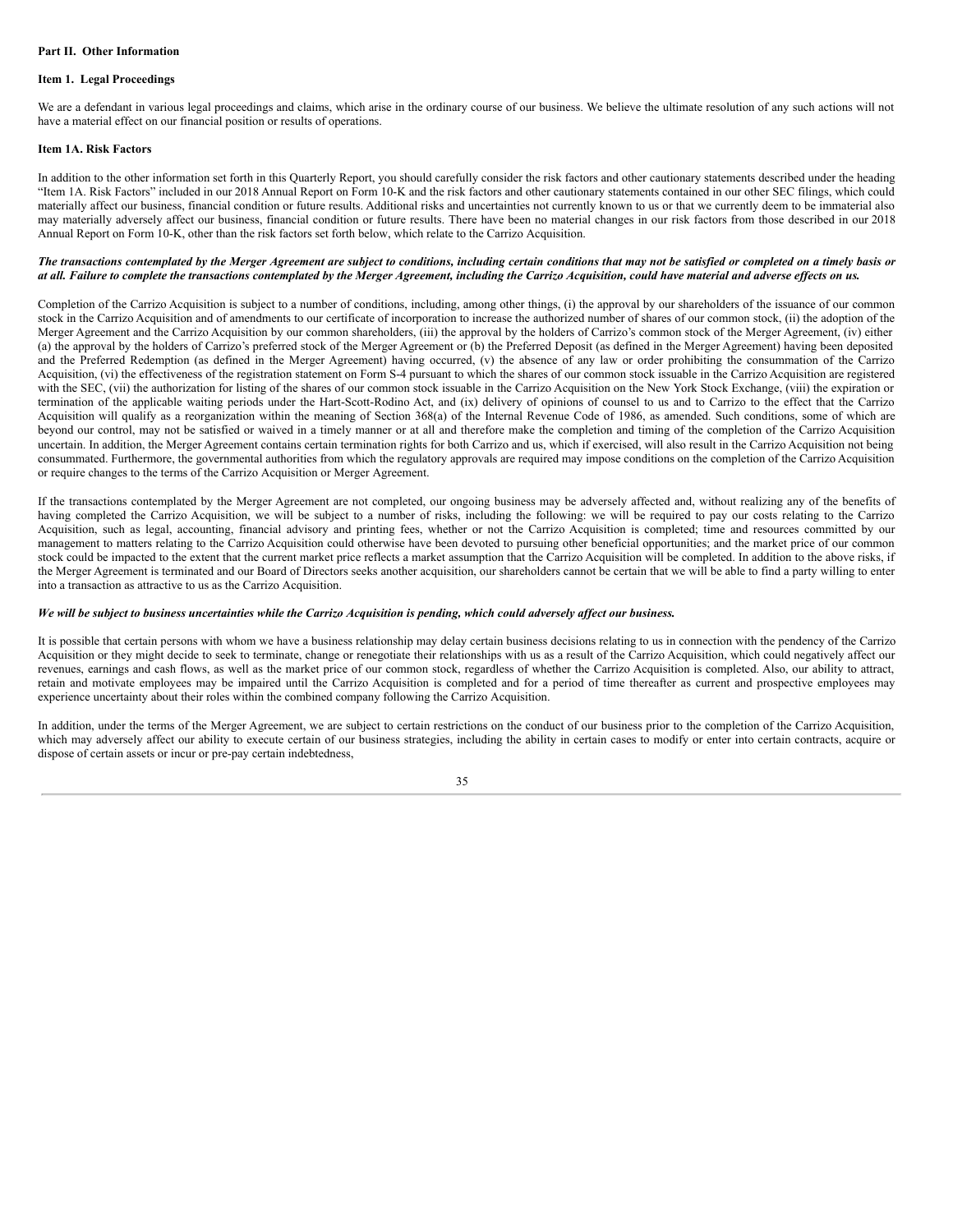incur encumbrances, make capital expenditures, issue shares, or settle claims. Such limitations could negatively affect our business and operations prior to the completion of the Carrizo Acquisition.

#### Our shareholders will have a reduced ownership in the combined company after the Carrizo Acquisition and will exercise less influence over the policies of the combined *company.*

Based on the number of issued and outstanding shares of Carrizo common stock as of July 11, 2019 and the number of outstanding Carrizo equity awards currently estimated to be payable in shares of our common stock in connection with the Carrizo Acquisition, we anticipate issuing up to approximately 197.1 million shares of our common stock pursuant to the Merger Agreement. The actual number of shares of our common stock to be issued pursuant to the Merger Agreement will be determined at the completion of the Carrizo Acquisition based on the number of shares of Carrizo common stock outstanding at such time. The issuance of these new shares could have the effect of depressing the market price of our common stock, through dilution of earnings per share or otherwise. Any dilution of, or delay of any accretion to, our earnings per share could cause the price of our common stock to decline or increase at a reduced rate.

The Carrizo Acquisition will also dilute the current ownership position and voting interest of our shareholders. Immediately after the completion of the Carrizo Acquisition, it is expected that current Callon shareholders will own approximately 54%, and Carrizo shareholders will own approximately 46%, of the combined company's outstanding common stock. As a result, our current shareholders will have less influence on the policies of the combined company than they currently have.

### The market price of shares of our common stock may decline in the future as a result of the sale of shares of our common stock held by former Carrizo shareholders or our *current shareholders.*

Following their receipt of shares of our common stock as consideration in the Carrizo Acquisition, former Carrizo shareholders may seek to sell the shares of our common stock delivered to them, and the Merger Agreement contains no restriction on the ability of former Carrizo shareholders to sell such shares of our common stock following completion of the Carrizo Acquisition. Other shareholders may also seek to sell shares of our common stock held by them following, or in anticipation of, completion of the Carrizo Acquisition. These sales (or the perception that these sales may occur), coupled with the increase in the outstanding number of shares of our common stock, may affect the market for, and the market price of, our common stock in an adverse manner.

## *The Merger Agreement limits our ability to pursue alternatives to the Carrizo Acquisition.*

The Merger Agreement contains certain provisions that restrict our ability to solicit, initiate or knowingly encourage or facilitate, among other things, any inquiries, proposals, offers or requests for information regarding, or the making of a competing proposal, engage in any discussions or negotiations with respect to a competing proposal or furnish any non-public information to any person in connection with a competing proposal. In addition, if the Merger Agreement is terminated under certain specified circumstances, including the following, we would be required to pay Carrizo a termination fee of \$57.0 million: (i) our Board of Directors changes its recommendation with respect to the Carrizo Acquisition, or if we willfully breach the covenant not to solicit alternative business combination proposals from third parties, or (ii) we enter into or consummate an alternative transaction within 12 months of termination of the Merger Agreement and prior to that either (a) our shareholders did not approve the Carrizo Acquisition, (b) we breached or failed to perform any of our representations, warranties or covenants in the Merger Agreement that could not be or was not cured in accordance with the terms of the Merger Agreement and such breach or failure to perform would cause applicable closing conditions not to be satisfied, or (c) the Carrizo Acquisition was not consummated by February 14, 2020 (with a possible extension to April 14, 2020 if all of the conditions to closing other than certain specified conditions have been satisfied). See our Current Report on Form 8-K filed with the SEC on July 15, 2019 for a more detailed discussion of the termination provisions in the Merger Agreement.

## Even if the Carrizo Acquisition is completed, we may not achieve the anticipated benefits and the Carrizo Acquisition may disrupt our current plans or operations.

The success of the Carrizo Acquisition will depend, in part, on our ability to realize the anticipated benefits and cost savings from combining our and Carrizo's businesses, and there can be no assurance that we will be able to successfully integrate Carrizo or otherwise realize the anticipated benefits of the Carrizo Acquisition. Difficulties in integrating Carrizo into our company may result in the combined company performing differently than expected, in operational challenges or in the failure to realize anticipated expenserelated efficiencies. Potential difficulties that may be encountered in the integration process include, among others:

- the inability to successfully integrate Carrizo into our company in a manner that permits us to achieve the full revenue and cost savings anticipated from the Carrizo Acquisition;
- complexities associated with managing a larger, more complex, integrated business;
- not realizing anticipated operating synergies;
- integrating personnel from the two companies and the loss of key employees;

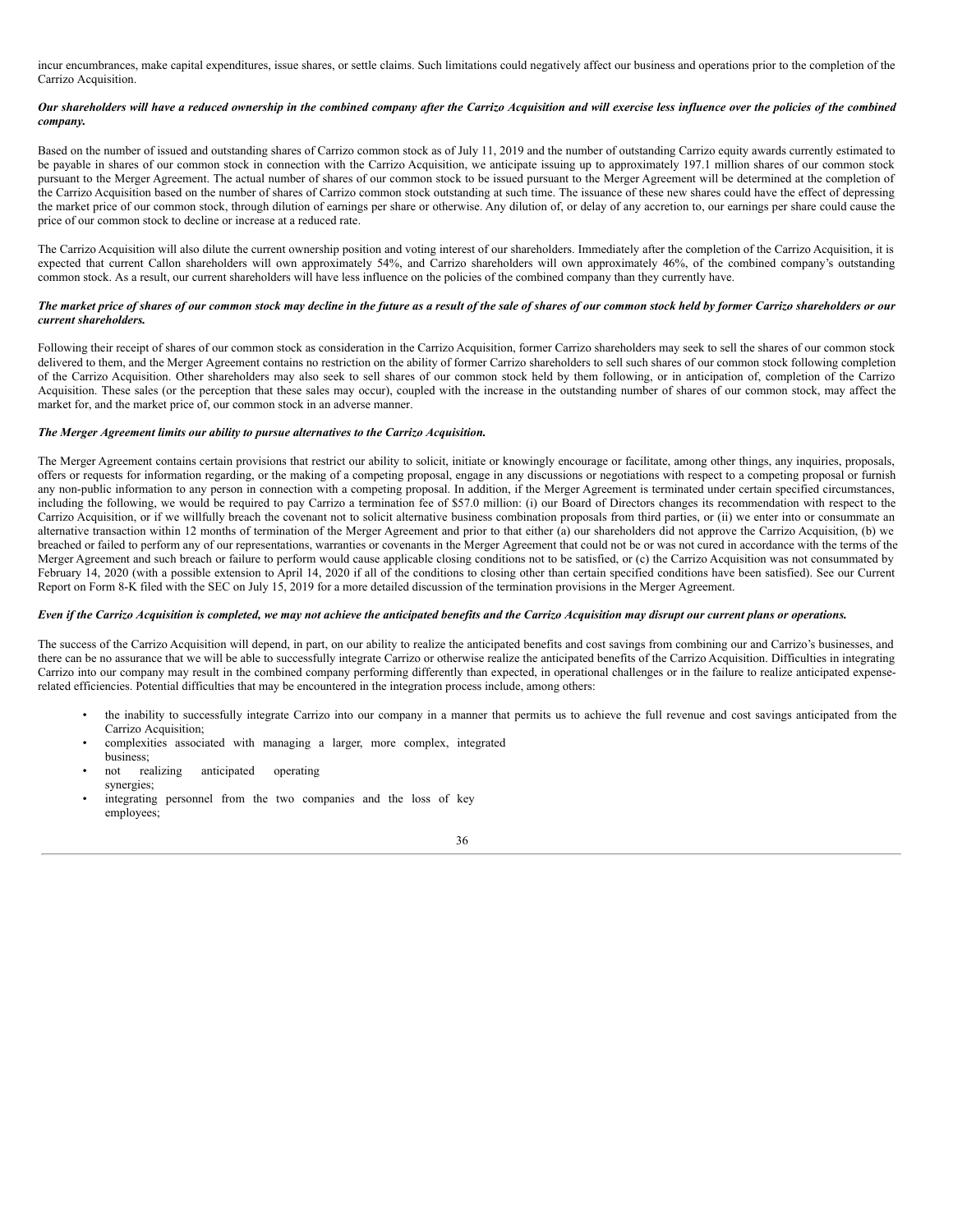- potential unknown liabilities and unforeseen expenses, delays or regulatory conditions associated with the Carrizo Acquisition and following completion of the Carrizo Acquisition;
- integrating relationships with customers, vendors and business partners;
- performance shortfalls as a result of the diversion of management's attention caused by completing the Carrizo Acquisition and integrating Carrizo's operations into our company; and
- the disruption of, or the loss of momentum in, each company's ongoing business or inconsistencies in standards, controls, procedures and policies.

#### We are expected to incur significant transaction costs in connection with the Carrizo Acquisition, which may be in excess of those anticipated by us.

We have incurred and are expected to continue to incur a number of non-recurring costs associated with negotiating and completing the Carrizo Acquisition, combining the operations of the two companies and achieving desired synergies. These fees and costs have been, and will continue to be, substantial and, in many cases, will be borne by us whether or not the Carrizo Acquisition is completed. A substantial majority of our non-recurring expenses will consist of transaction costs related to the Carrizo Acquisition and include, among others, fees paid to financial, legal, accounting and other advisors, and filing fees. We will also incur transaction costs related to formulating and implementing integration plans, including facilities and systems consolidation costs and other employment-related costs. We will continue to assess the magnitude of these costs, and additional unanticipated costs may be incurred in connection with the Carrizo Acquisition and the integration of the two companies' businesses. The elimination of duplicative costs, as well as the realization of other efficiencies related to the integration of the businesses, may not offset integration-related costs and achieve a net benefit in the near term, or at all. The costs described above and any unanticipated costs and expenses, many of which will be borne by us even if the Carrizo Acquisition is not completed, could have an adverse effect on our financial condition and operating results following the completion of the transaction.

## We may be a target of securities class action and derivative lawsuits, which could result in substantial costs and may delay or prevent the Carrizo Acquisition from being *completed.*

Securities class action lawsuits and derivative lawsuits are often brought against public companies that have entered into acquisition or merger agreements. Even if the lawsuits are without merit, defending against these claims can result in substantial costs and divert management time and resources. An adverse judgment could result in monetary damages, which could have a negative impact on our liquidity and financial condition. Additionally, if a plaintiff is successful in obtaining an injunction prohibiting completion of the Carrizo Acquisition, that injunction may delay or prevent the Carrizo Acquisition from being completed, which may adversely affect our business, financial position and results of operations.

#### **Item 2. Unregistered Sales of Equity Securities and Use of Proceeds**

None.

**Item 3. Defaults Upon Senior Securities**

None.

## **Item 4. Mine Safety Disclosures**

Not applicable.

### **Item 5. Other Information**

None.

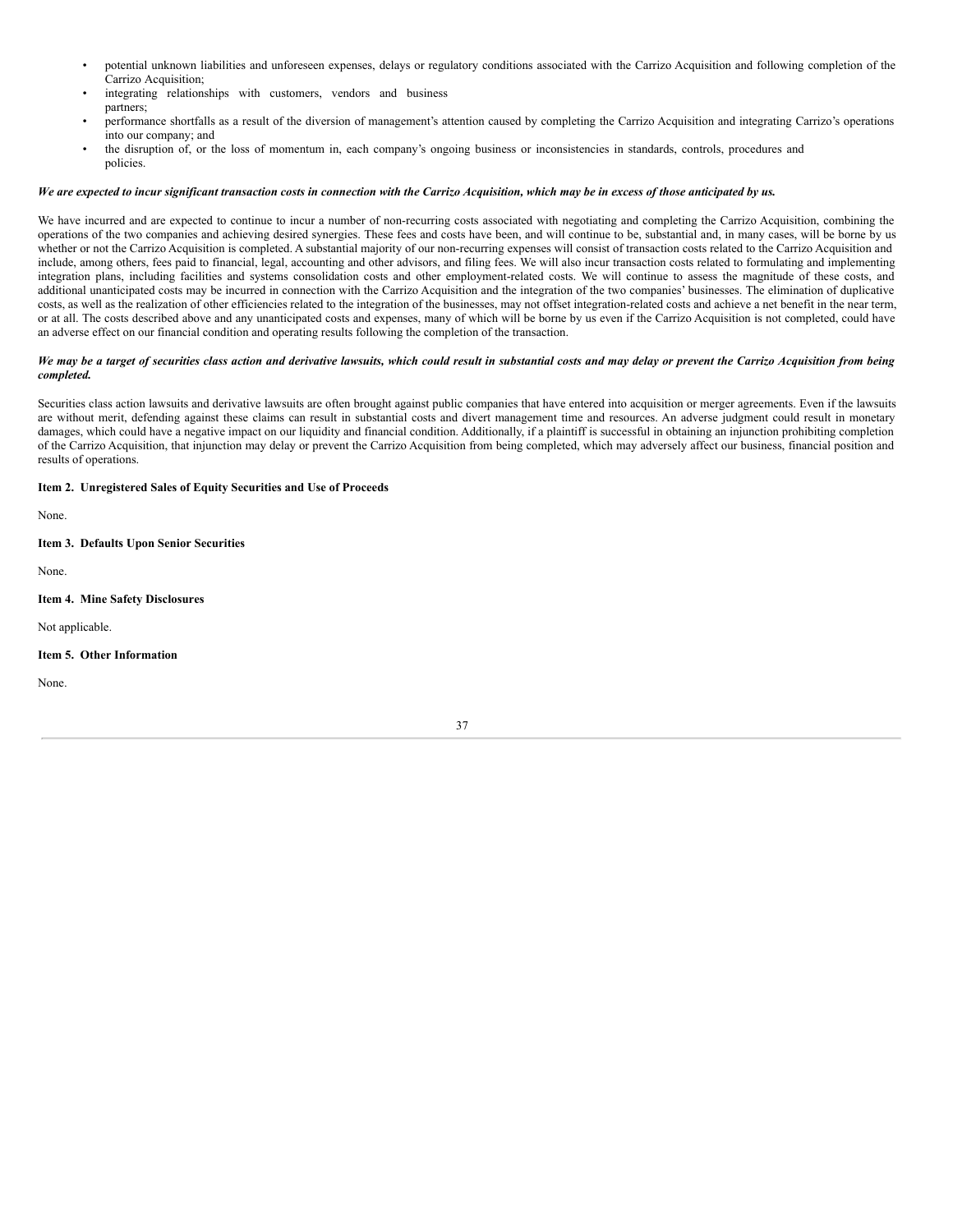## **Item 6. Exhibits**

The following exhibits are filed as part of this Form 10-Q.

#### **Incorporated by reference (File No. 001-14039, unless otherwise indicated)**

| Exhibit<br>Number |     | <b>Description</b>                                                                                                                                                 | Form   | Exhibit | <b>Filing Date</b> |
|-------------------|-----|--------------------------------------------------------------------------------------------------------------------------------------------------------------------|--------|---------|--------------------|
| 3.1               |     | Certificate of Incorporation of the Company, as amended through May 12, 2016                                                                                       | $10-o$ | 3.1     | 11/03/2016         |
| 3.2               |     | Amended and Restated Bylaws of the Company                                                                                                                         | $10-K$ | 3.2     | 02/27/2019         |
| 10.1              |     | Purchase and Sale Agreement between Callon Petroleum Operating Company and Sequitur Permian, LLC dated April 8, 2019                                               | $8-K$  | 2.1     | 06/13/2019         |
| 31.1              | (a) | Certification of Chief Executive Officer pursuant to Rule 13(a)-14(a)                                                                                              |        |         |                    |
| 31.2              | (a) | Certification of Chief Financial Officer pursuant to Rule 13(a)-14(a)                                                                                              |        |         |                    |
| 32.1              | (b) | Section 1350 Certifications of Chief Executive and Financial Officers pursuant to Rule 13(a)-14(b)                                                                 |        |         |                    |
| 101.INS           | (a) | XBRL Instance Document - the instance document does not appear in the Interactive Data File because its XBRL tags are<br>embedded within the Inline XBRL document. |        |         |                    |
| $101.SCH$ (a)     |     | Inline XBRL Taxonomy Extension Schema Document                                                                                                                     |        |         |                    |
| $101.CAL$ (a)     |     | Inline XBRL Taxonomy Extension Calculation Linkbase Document.                                                                                                      |        |         |                    |
| $101.DEF$ (a)     |     | Inline XBRL Taxonomy Extension Definition Linkbase Document.                                                                                                       |        |         |                    |
| $101.LAB$ (a)     |     | Inline XBRL Taxonomy Extension Label Linkbase Document.                                                                                                            |        |         |                    |
| $101.PRE$ (a)     |     | Inline XBRL Taxonomy Extension Presentation Linkbase Document.                                                                                                     |        |         |                    |

(a) Filed herewith.

(b) Furnished herewith. Pursuant to SEC Release No. 33-8212, this certification will be treated as "accompanying" this report and not "filed" as part of such report for purposes of Section 18 of the Exchange Act or otherwi

† Indicates management compensatory plan, contract, or arrangement.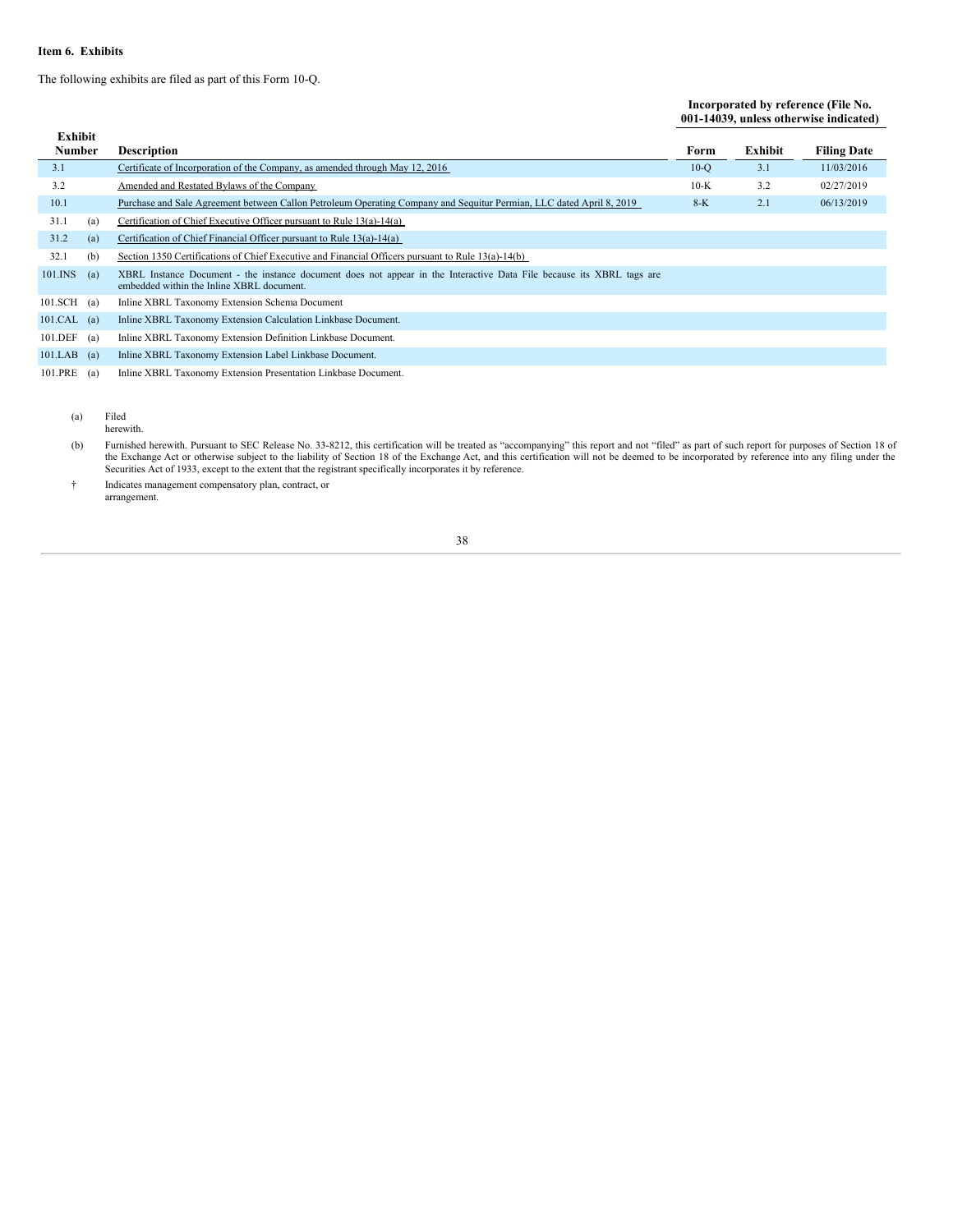## **SIGNATURES**

Pursuant to the requirements of the Securities Exchange Act of 1934, the registrant has duly caused this report to be signed on its behalf by the undersigned thereunto duly authorized.

## **Callon Petroleum Company**

## Signature Date Date of Title Contract and Title Date Date Date Date Date

/s/ Joseph C. Gatto, Jr. President and August 6, 2019 Joseph C. Gatto, Jr. Chief Executive Officer

/s/ James P. Ulm, II Senior Vice President and August 6, 2019 James P. Ulm, II Chief Financial Officer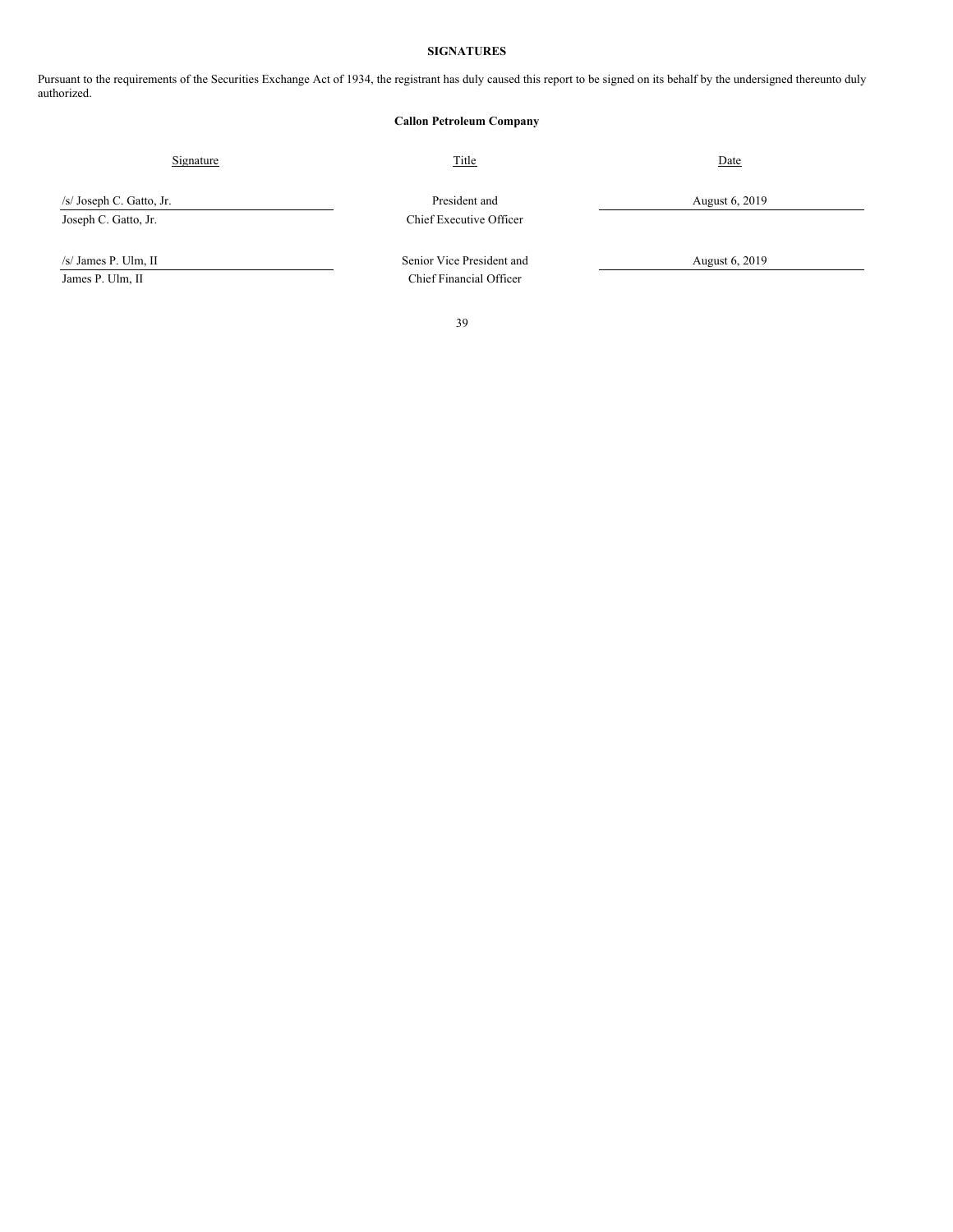## **CERTIFICATIONS**

<span id="page-40-0"></span>I, Joseph C. Gatto, Jr., certify that:

- 1. I have reviewed this Quarterly Report on Form 10-Q of Callon Petroleum Company;
- 2. Based on my knowledge, this report does not contain any untrue statement of a material fact or omit to state a material fact necessary to make the statements made, in light of the circumstances under which such statements were made, not misleading with respect to the period covered by this report;
- 3. Based on my knowledge, the financial statements, and other financial information included in this report, fairly present in all material respects the financial condition, results of operations and cash flows of the registrant as of, and for, the periods presented in this report;
- 4. The registrant's other certifying officer and I are responsible for establishing and maintaining disclosure controls and procedures (as defined in Exchange Act Rules 13a-15(e) and 15d-15(e)) and internal control over financial reporting (as defined in Exchange Act Rules 13a-15(f) and 15d-15(f)) for the registrant and have:
	- a. Designed such disclosure controls and procedures, or caused such disclosure controls and procedures to be designed under our supervision, to ensure that material information relating to the registrant, including its consolidated subsidiaries, is made known to us by others within those entities, particularly during the period in which this report is being prepared;
	- b. Designed such internal control over financial reporting, or caused such internal control over financial reporting to be designed under our supervision, to provide reasonable assurance regarding the reliability of financial reporting and the preparation of financial statements for external purposes in accordance with generally accepted accounting principles;
	- c. Evaluated the effectiveness of the registrant's disclosure controls and procedures and presented in this report our conclusions about the effectiveness of the disclosure controls and procedures as of the end of the period covered by this report based on such evaluation; and
	- d. Disclosed in this report any change in the registrant's internal control over financial reporting that occurred during the registrant's most recent fiscal quarter (the registrant's fourth fiscal quarter in the case of an annual report) that has materially affected, or is reasonably likely to materially affect, the registrant's internal control over financial reporting; and
- 5. The registrant's other certifying officer and I have disclosed, based on our most recent evaluation of internal control over financial reporting, to the registrant's auditors and the audit committee of registrant's board of directors (or persons performing the equivalent functions):
	- a. All significant deficiencies and material weaknesses in the design or operation of internal control over financial reporting which are reasonably likely to adversely affect the registrant's ability to record, process, summarize and report financial information; and
	- b. Any fraud, whether or not material, that involves management or other employees who have a significant role in the registrant's internal control over financial reporting.

Date: August 6, 2019 /s/ Joseph C. Gatto, Jr.

Joseph C. Gatto, Jr. President and Chief Executive Officer (Principal executive officer)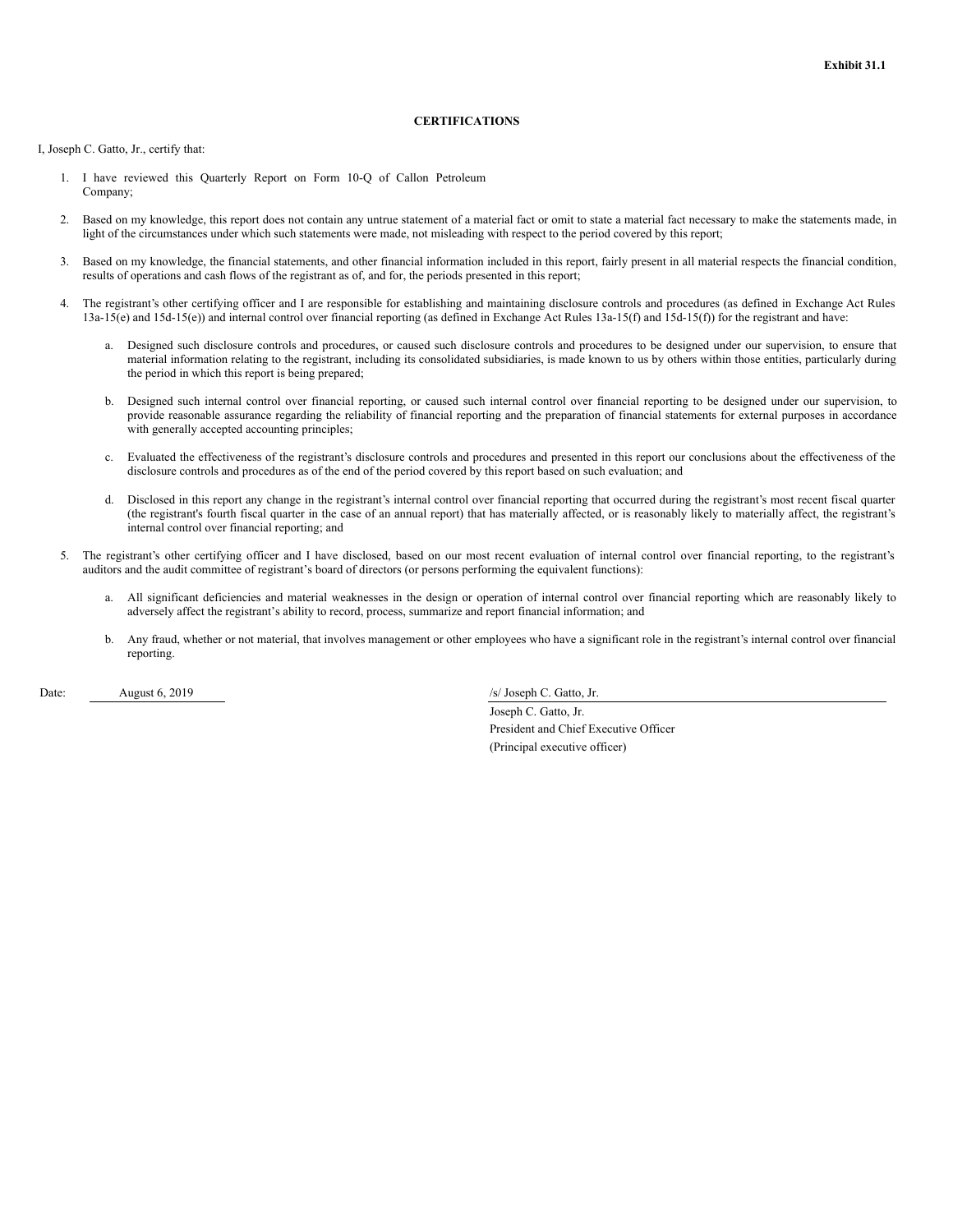#### **CERTIFICATIONS**

<span id="page-41-0"></span>I, James P. Ulm, II, certify that:

- 1. I have reviewed this Quarterly Report on Form 10-Q of Callon Petroleum Company;
- 2. Based on my knowledge, this report does not contain any untrue statement of a material fact or omit to state a material fact necessary to make the statements made, in light of the circumstances under which such statements were made, not misleading with respect to the period covered by this report;
- 3. Based on my knowledge, the financial statements, and other financial information included in this report, fairly present in all material respects the financial condition, results of operations and cash flows of the registrant as of, and for, the periods presented in this report;
- 4. The registrant's other certifying officer and I are responsible for establishing and maintaining disclosure controls and procedures (as defined in Exchange Act Rules 13a-15(e) and 15d-15(e)) and internal control over financial reporting (as defined in Exchange Act Rules 13a-15(f) and 15d-15(f)) for the registrant and have:
	- a. Designed such disclosure controls and procedures, or caused such disclosure controls and procedures to be designed under our supervision, to ensure that material information relating to the registrant, including its consolidated subsidiaries, is made known to us by others within those entities, particularly during the period in which this report is being prepared;
	- b. Designed such internal control over financial reporting, or caused such internal control over financial reporting to be designed under our supervision, to provide reasonable assurance regarding the reliability of financial reporting and the preparation of financial statements for external purposes in accordance with generally accepted accounting principles;
	- c. Evaluated the effectiveness of the registrant's disclosure controls and procedures and presented in this report our conclusions about the effectiveness of the disclosure controls and procedures as of the end of the period covered by this report based on such evaluation; and
	- d. Disclosed in this report any change in the registrant's internal control over financial reporting that occurred during the registrant's most recent fiscal quarter (the registrant's fourth fiscal quarter in the case of an annual report) that has materially affected, or is reasonably likely to materially affect, the registrant's internal control over financial reporting; and
- 5. The registrant's other certifying officer and I have disclosed, based on our most recent evaluation of internal control over financial reporting, to the registrant's auditors and the audit committee of registrant's board of directors (or persons performing the equivalent functions):
	- a. All significant deficiencies and material weaknesses in the design or operation of internal control over financial reporting which are reasonably likely to adversely affect the registrant's ability to record, process, summarize and report financial information; and
	- b. Any fraud, whether or not material, that involves management or other employees who have a significant role in the registrant's internal control over financial reporting.

Date: August 6, 2019 */s/ James P. Ulm, II* 

James P. Ulm, II Senior Vice President and Chief Financial Officer (Principal financial officer)